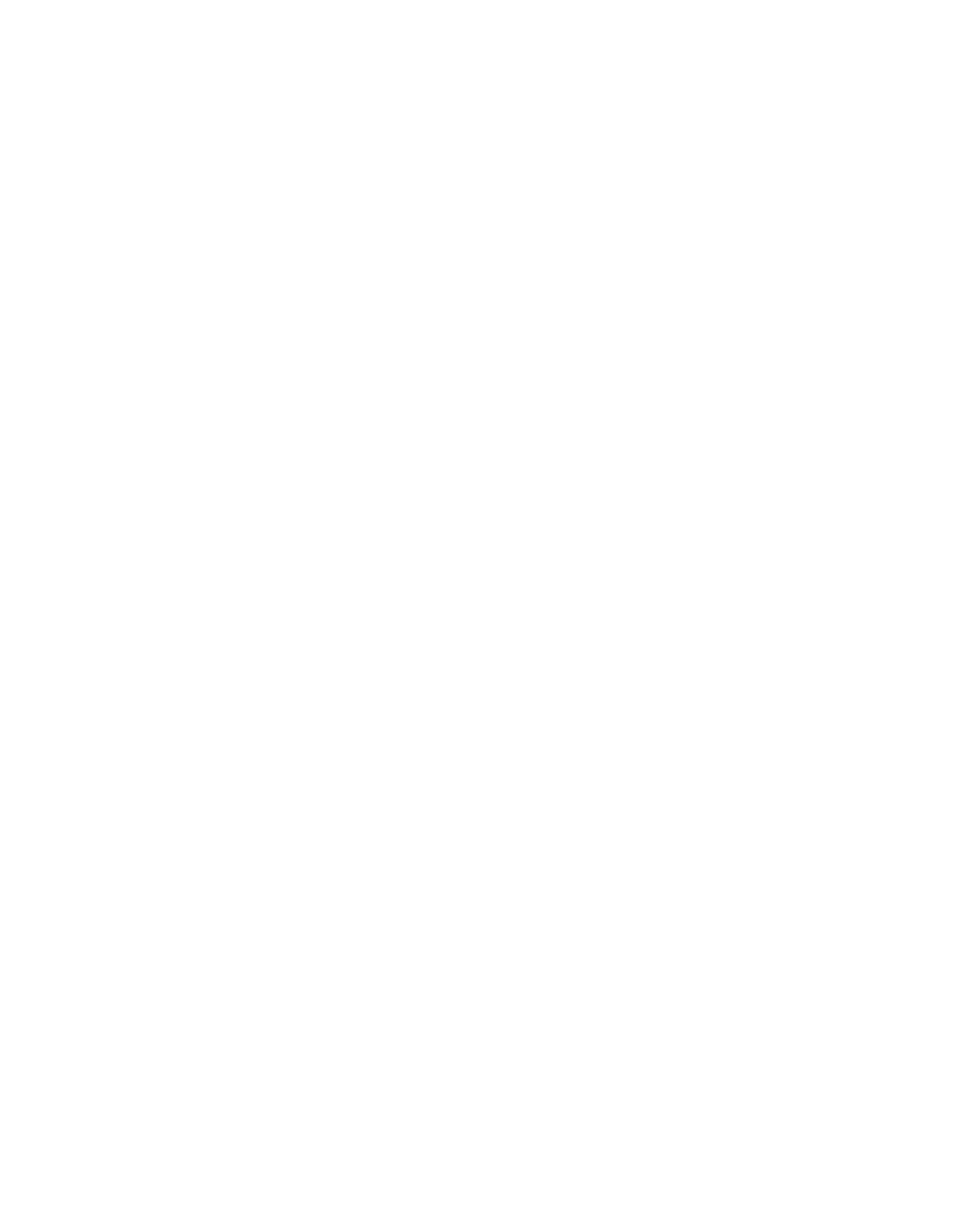# **Table of Contents**

| 1.                                                                                        |
|-------------------------------------------------------------------------------------------|
| Key concerns of the overall coordination and common costs workplan and budget  4<br>2.    |
| 3.                                                                                        |
|                                                                                           |
|                                                                                           |
|                                                                                           |
| 1.                                                                                        |
| 2.                                                                                        |
|                                                                                           |
|                                                                                           |
|                                                                                           |
| (i)                                                                                       |
| Integrating Management of Watersheds and Coastal Areas in Small Island Developing<br>(ii) |
|                                                                                           |
| (iii) Testing a Prototype Caribbean Regional Fund for Wastewater Management (CReW)  14    |
|                                                                                           |
| (iv) Assessment of Pollutant Loads and Sources in the Wider Caribbean Region              |
|                                                                                           |
|                                                                                           |
|                                                                                           |
|                                                                                           |
|                                                                                           |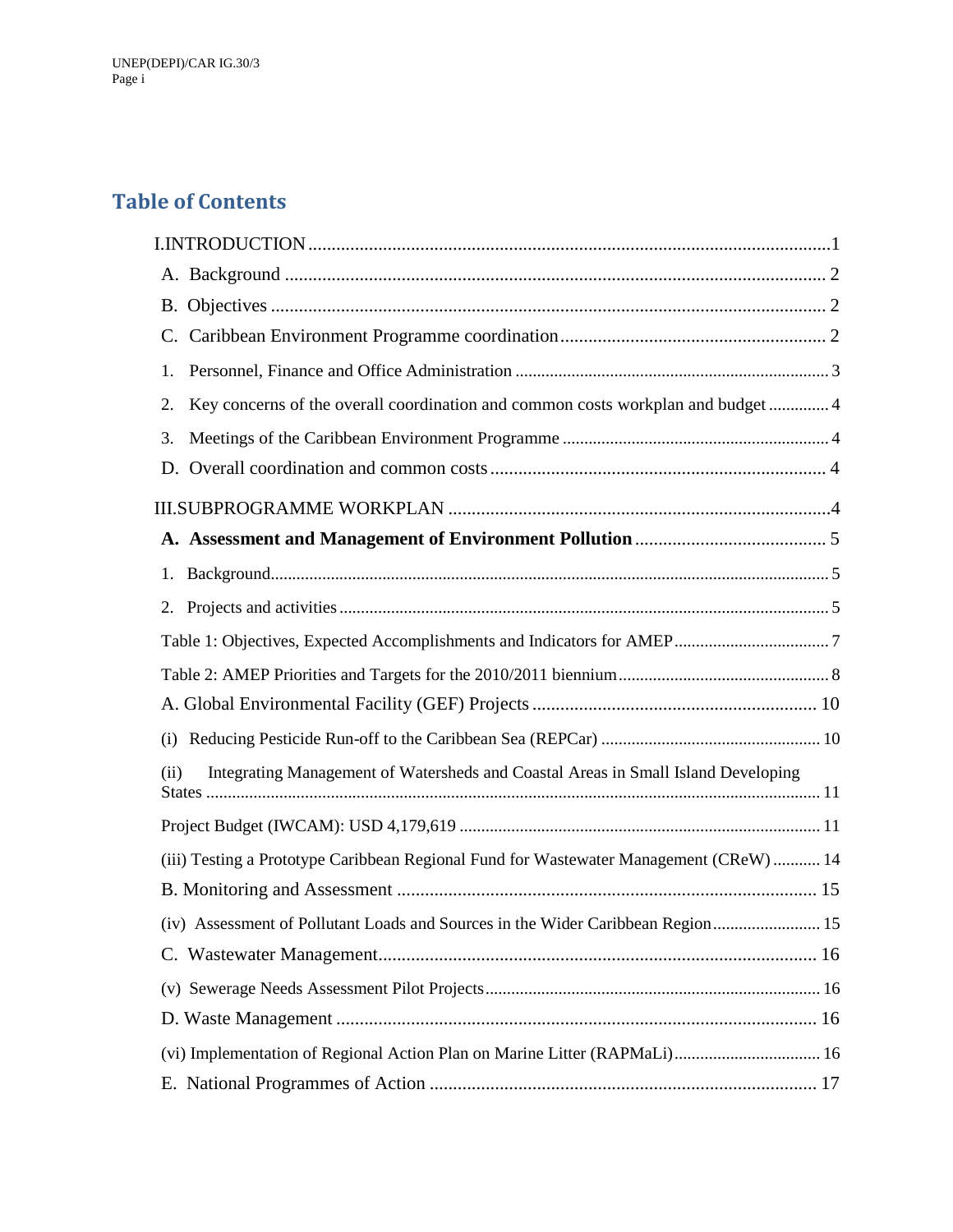| (vii)                                                                                                                                                                                 |  |
|---------------------------------------------------------------------------------------------------------------------------------------------------------------------------------------|--|
|                                                                                                                                                                                       |  |
|                                                                                                                                                                                       |  |
|                                                                                                                                                                                       |  |
|                                                                                                                                                                                       |  |
|                                                                                                                                                                                       |  |
|                                                                                                                                                                                       |  |
|                                                                                                                                                                                       |  |
|                                                                                                                                                                                       |  |
| (ix) Strengthening the development and application of Geographic Information Systems (GIS) in                                                                                         |  |
| (Implementing Agencies: UNEP CAR RCU, Regional Activity Centres for LBS, SPAW and                                                                                                     |  |
|                                                                                                                                                                                       |  |
|                                                                                                                                                                                       |  |
|                                                                                                                                                                                       |  |
|                                                                                                                                                                                       |  |
|                                                                                                                                                                                       |  |
|                                                                                                                                                                                       |  |
| (x) Strengthening local organizations and communities to implement financing and incentive<br>mechanisms for sustainable management of water resources in micro Watersheds in Central |  |
| (xi) Caribbean Training, Research and Experimental Centre for Accidental Marine  29                                                                                                   |  |
|                                                                                                                                                                                       |  |
| (xii) Ratification and Implementation of the Protocol Concerning Pollution from Land-Based                                                                                            |  |
| Implementing Agencies: UNEP CAR RCU, Regional Activity Centres for LBS - RAC                                                                                                          |  |
|                                                                                                                                                                                       |  |
|                                                                                                                                                                                       |  |
|                                                                                                                                                                                       |  |
| 1.                                                                                                                                                                                    |  |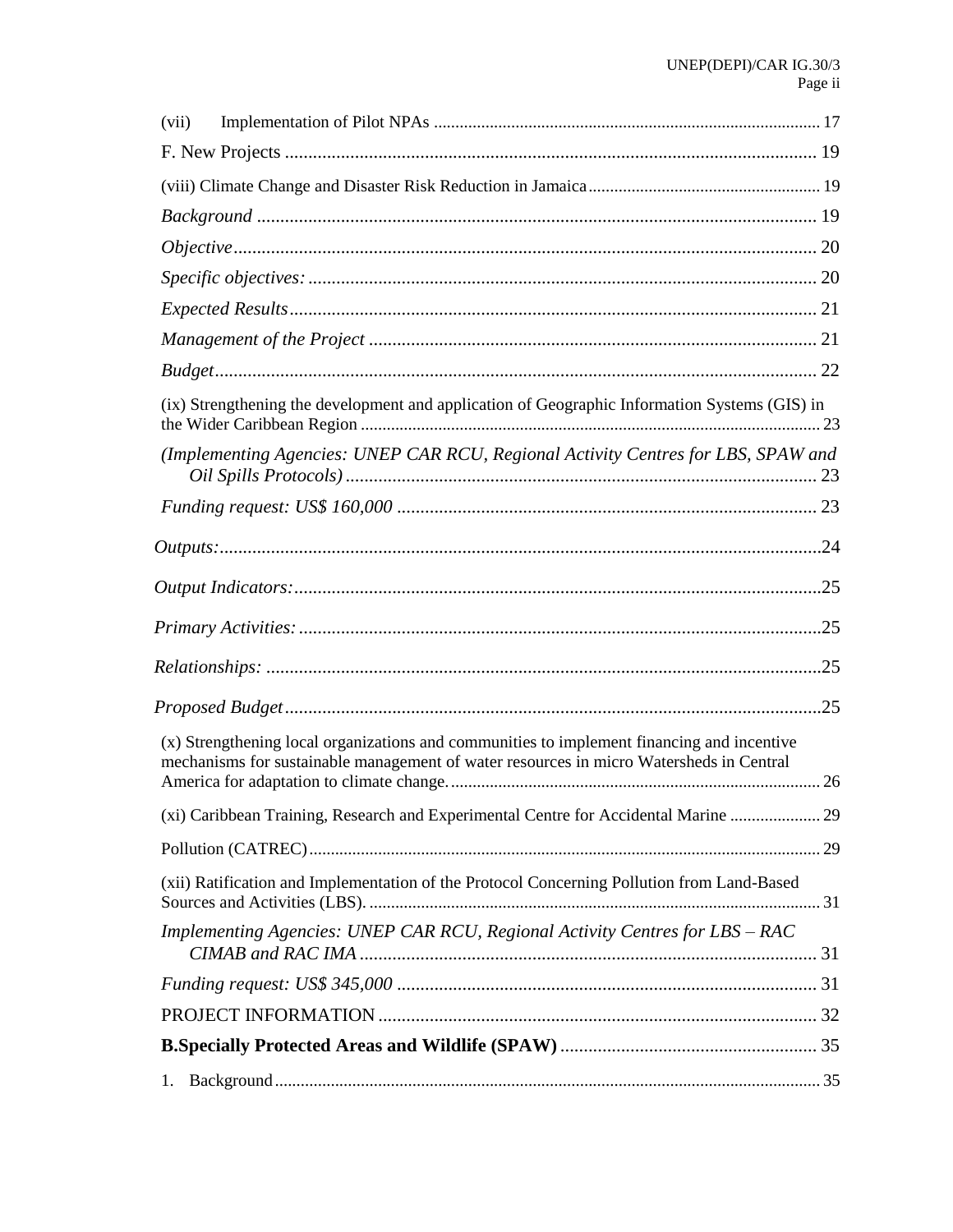| 2.                                                                                          |  |
|---------------------------------------------------------------------------------------------|--|
|                                                                                             |  |
| B. Development of Guidelines for the Management of Protected Areas and Species 43           |  |
|                                                                                             |  |
| D. Conservation and Sustainable Use of Coastal and Marine Ecosystems 49                     |  |
|                                                                                             |  |
| 1.                                                                                          |  |
| 2.                                                                                          |  |
|                                                                                             |  |
| b. Promotion of the Caribbean Environment Programme and its sub programmes through          |  |
| c. Regional Partner for Phase Three of the Global Environment Facility International Waters |  |
|                                                                                             |  |
| Budget for the Caribbean Environment Programme for the biennium 2010-2011 56                |  |
|                                                                                             |  |
|                                                                                             |  |
|                                                                                             |  |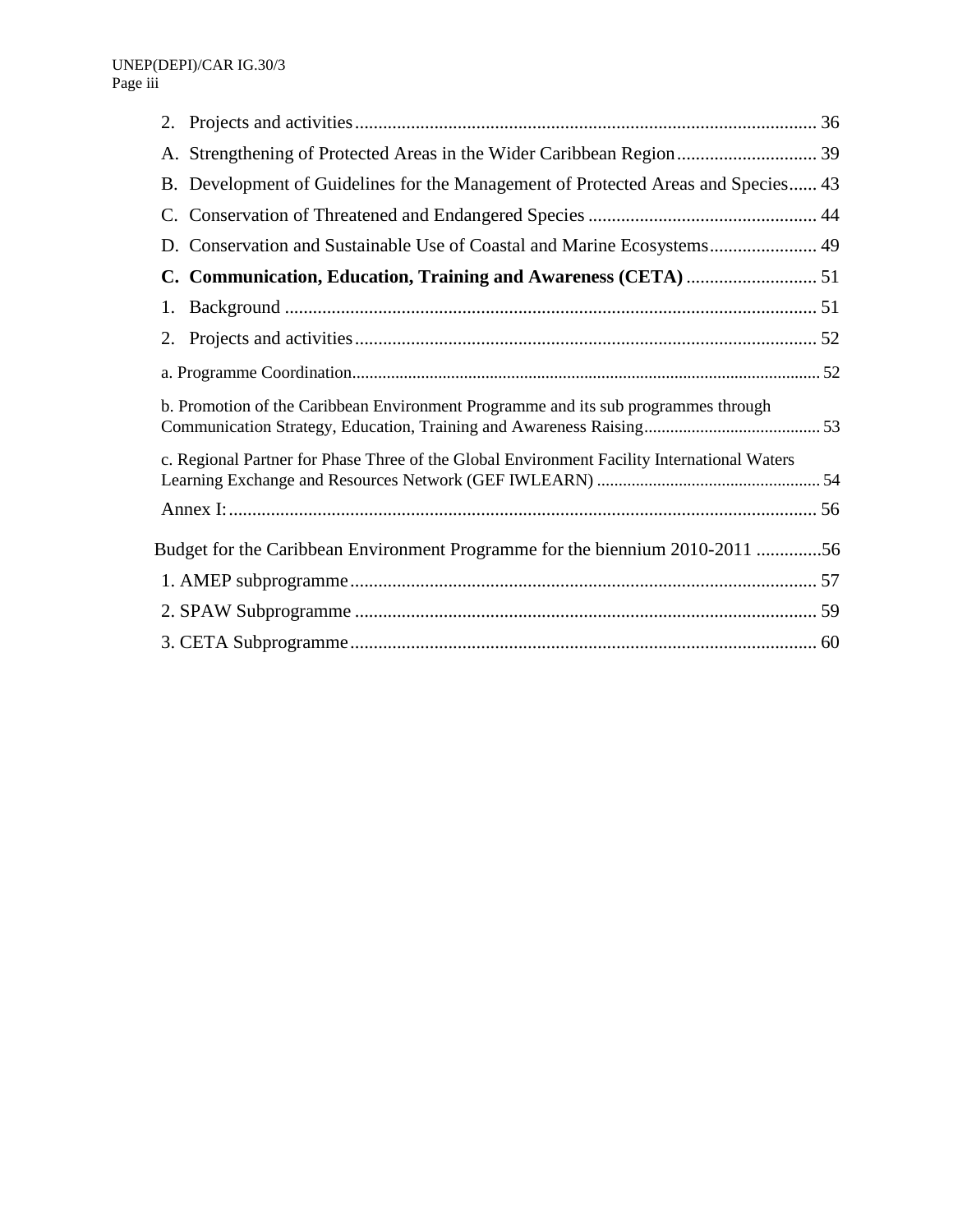# **Abbreviations**

| <b>ACS</b>       | <b>Association of Caribbean States</b>                                                                             |  |  |  |  |
|------------------|--------------------------------------------------------------------------------------------------------------------|--|--|--|--|
| <b>ACCOBAMS</b>  | Agreement on the Conservation of the Cetaceans of the Black Sea,<br>Mediterranean Sea and Atlantic Contiguous Area |  |  |  |  |
| <b>AGRRA</b>     | <b>Atlantic and Gulf Rapid Reef Assessment</b>                                                                     |  |  |  |  |
| <b>AMEP</b>      | Assessment and Management of Environmental Pollution                                                               |  |  |  |  |
| <b>CaMPAM</b>    | Caribbean Marine Protected Area Managers Network                                                                   |  |  |  |  |
| <b>CANARI</b>    | Caribbean Natural Resource Institute                                                                               |  |  |  |  |
| <b>CARICOMP</b>  | Caribbean Coastal and Marine Productivity (Programme)                                                              |  |  |  |  |
| <b>CAR/RCU</b>   | Caribbean Regional Coordinating Unit                                                                               |  |  |  |  |
| <b>CBD</b>       | Convention on Biological Diversity                                                                                 |  |  |  |  |
| <b>CCA</b>       | <b>Caribbean Conservation Association</b>                                                                          |  |  |  |  |
| <b>CCA-CaMMP</b> | CCA-Coastal and Marine Management Programme                                                                        |  |  |  |  |
| <b>CCAD</b>      | Central American Commission for Environment and Development                                                        |  |  |  |  |
| <b>CEHI</b>      | Caribbean Environmental Health Institute                                                                           |  |  |  |  |
| <b>CEP</b>       | Caribbean Environment Programme                                                                                    |  |  |  |  |
| <b>CELB</b>      | Centre for Environmental Leadership in Business                                                                    |  |  |  |  |
| <b>CEPNET</b>    | Information Systems for the Management of Marine and Coastal Resources                                             |  |  |  |  |
| <b>CHA-CAST</b>  | Caribbean Hotel Association - Caribbean Alliance for Sustainable Tourism                                           |  |  |  |  |
| <b>CHM</b>       | <b>Clearing House Mechanism</b>                                                                                    |  |  |  |  |
| CI               | <b>Conservation International</b>                                                                                  |  |  |  |  |
| <b>CIMAB</b>     | Centro de Ingeniería y Manejo Ambiental de Bahías y Costas                                                         |  |  |  |  |
| <b>CIT</b>       | Interamerican Convention for the Protection and Conservation of Marine Turtles                                     |  |  |  |  |
| <b>CITES</b>     | Convention on International Trade in Endangered Species of Wild Fauna and<br>Flora                                 |  |  |  |  |
| <b>CMS</b>       | Convention on the Conservation of Migratory Species of Wild Animals                                                |  |  |  |  |
| <b>COP</b>       | <b>Contracting Parties</b>                                                                                         |  |  |  |  |
| <b>CREP</b>      | Caribbean Regional Environment Programme                                                                           |  |  |  |  |
| <b>CRFM</b>      | Caribbean Regional Fisheries Mechanism                                                                             |  |  |  |  |
| <b>CTO</b>       | Caribbean Tourism Organization                                                                                     |  |  |  |  |
| <b>ECCN</b>      | Eastern Caribbean Cetacean Network                                                                                 |  |  |  |  |
| <b>FAO</b>       | Food and Agriculture Organization                                                                                  |  |  |  |  |
| <b>GCFI</b>      | Gulf and Caribbean Fisheries Institute                                                                             |  |  |  |  |
| <b>GCRMN</b>     | Global Coral Reef Monitoring Network                                                                               |  |  |  |  |
| <b>GEF</b>       | <b>Global Environment Facility</b>                                                                                 |  |  |  |  |
| <b>GEO</b>       | <b>Global Environment Outlook</b>                                                                                  |  |  |  |  |
| <b>GIS</b>       | Geographic information systems                                                                                     |  |  |  |  |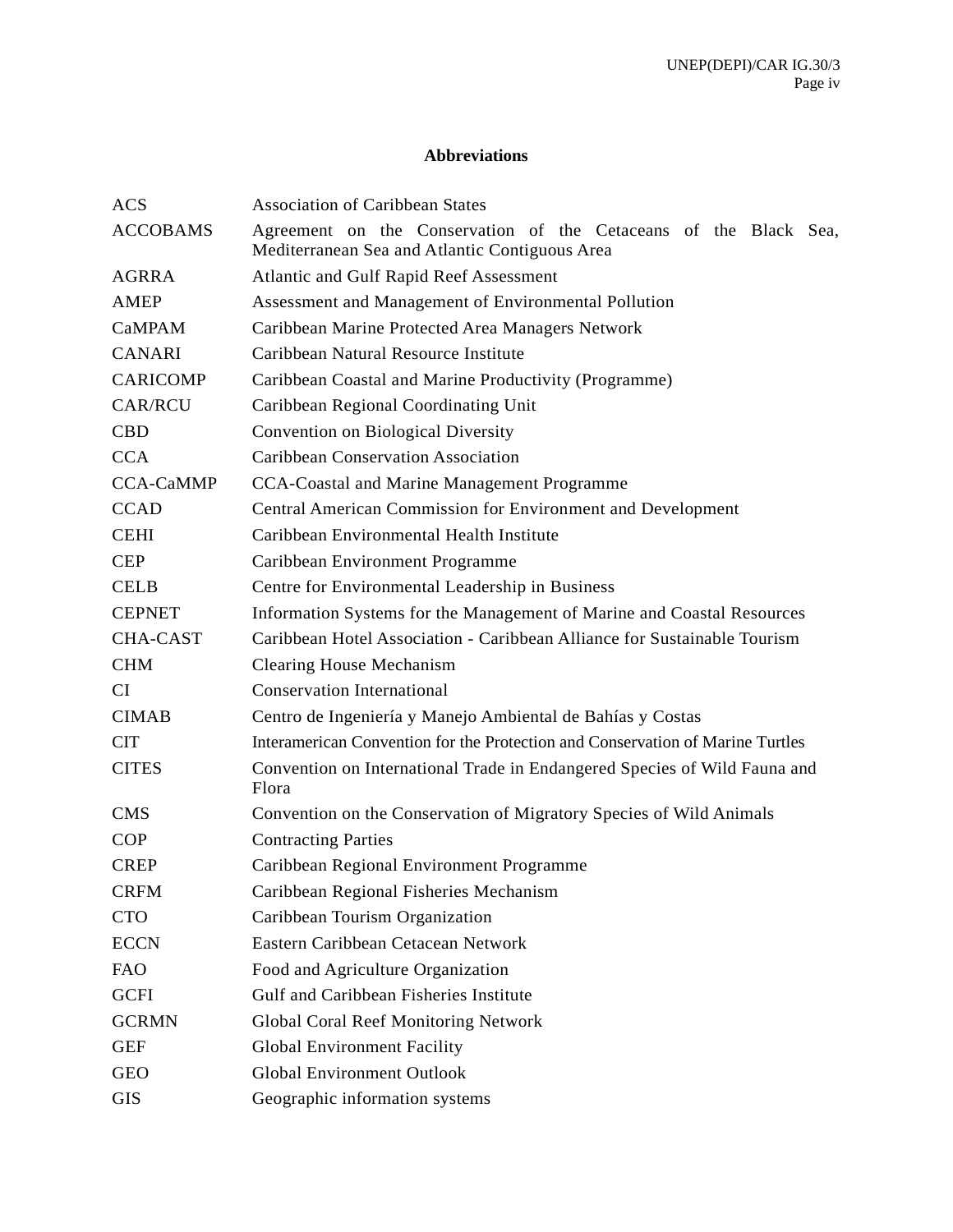| <b>GISP</b>      | Global Invasive Species Programme                                                                     |
|------------------|-------------------------------------------------------------------------------------------------------|
| GOOS             | Global Ocean Observation System                                                                       |
| <b>GPA</b>       | Global Programme of Action for the Protection of the Marine Environment<br>from Land-based Activities |
| <b>IABIN</b>     | <b>Inter-American Biodiversity Information Network</b>                                                |
| <b>IBA</b>       | <b>Important Bird Area</b>                                                                            |
| <b>ICRAN</b>     | <b>International Coral Reef Action Network</b>                                                        |
| <b>ICRI</b>      | <b>International Coral Reef Initiative</b>                                                            |
| <b>IDB</b>       | <b>Inter-American Development Bank</b>                                                                |
| <b>IFAW</b>      | <b>International Fund for Animal Welfare</b>                                                          |
| <b>IGM</b>       | <b>Inter Governmental Meeting</b>                                                                     |
| <b>IMA</b>       | <b>Institute of Marine Affairs</b>                                                                    |
| <b>IMO</b>       | <b>International Maritime Organization</b>                                                            |
| <b>INVEMAR</b>   | Centro de Investigaciones Marinas de Colombia                                                         |
| <b>IOC</b>       | International Oceanographic Commission                                                                |
| <b>ISTAC</b>     | Interim Scientific and Advisory Committee                                                             |
| <b>IUCN</b>      | <b>World Conservation Union</b>                                                                       |
| <b>IWCAM</b>     | Integrating Watershed and Coastal Area Management                                                     |
| <b>LBS</b>       | Land-based sources (of pollution)                                                                     |
| <b>MACGA</b>     | Mesoamerican and Caribbean Geospatial Alliance                                                        |
| <b>MAR</b>       | Mesoamerican Reef Alliance                                                                            |
| <b>MBRS</b>      | Mesoamerican Barrier Reef System                                                                      |
| <b>MPA</b>       | Marine Protected Area                                                                                 |
| MoC              | Memoranda of Cooperation                                                                              |
| <b>NACRI</b>     | Netherlands Antilles Coral Reef Initiative                                                            |
| <b>NCA</b>       | Western Hemisphere Migratory Species Initiative                                                       |
| <b>NOAA</b>      | National Oceanic and Atmospheric Administration                                                       |
| <b>NPA</b>       | National Programme of Action                                                                          |
| <b>OECS</b>      | Organization of Eastern Caribbean States                                                              |
| <b>OECS-ESDU</b> | OECS – Environment and Sustainable Development Unit                                                   |
| <b>PAHO</b>      | Pan American Health Organization                                                                      |
| PDF              | Project Development Fund                                                                              |
| <b>RAC</b>       | <b>Regional Activity Centre</b>                                                                       |
| Ramsar           | <b>Convention on Wetlands</b>                                                                         |
| <b>RAN</b>       | <b>Regional Activity Network</b>                                                                      |
| <b>REPCar</b>    | Reducing Pesticides Runoff to the Caribbean Sea                                                       |
| <b>ROLAC</b>     | Regional Office for Latin America and the Caribbean                                                   |
| <b>SIDA</b>      | Swedish International Development Agency                                                              |
| SIDS-POA         | Small Islands Developing States-Programme of Action                                                   |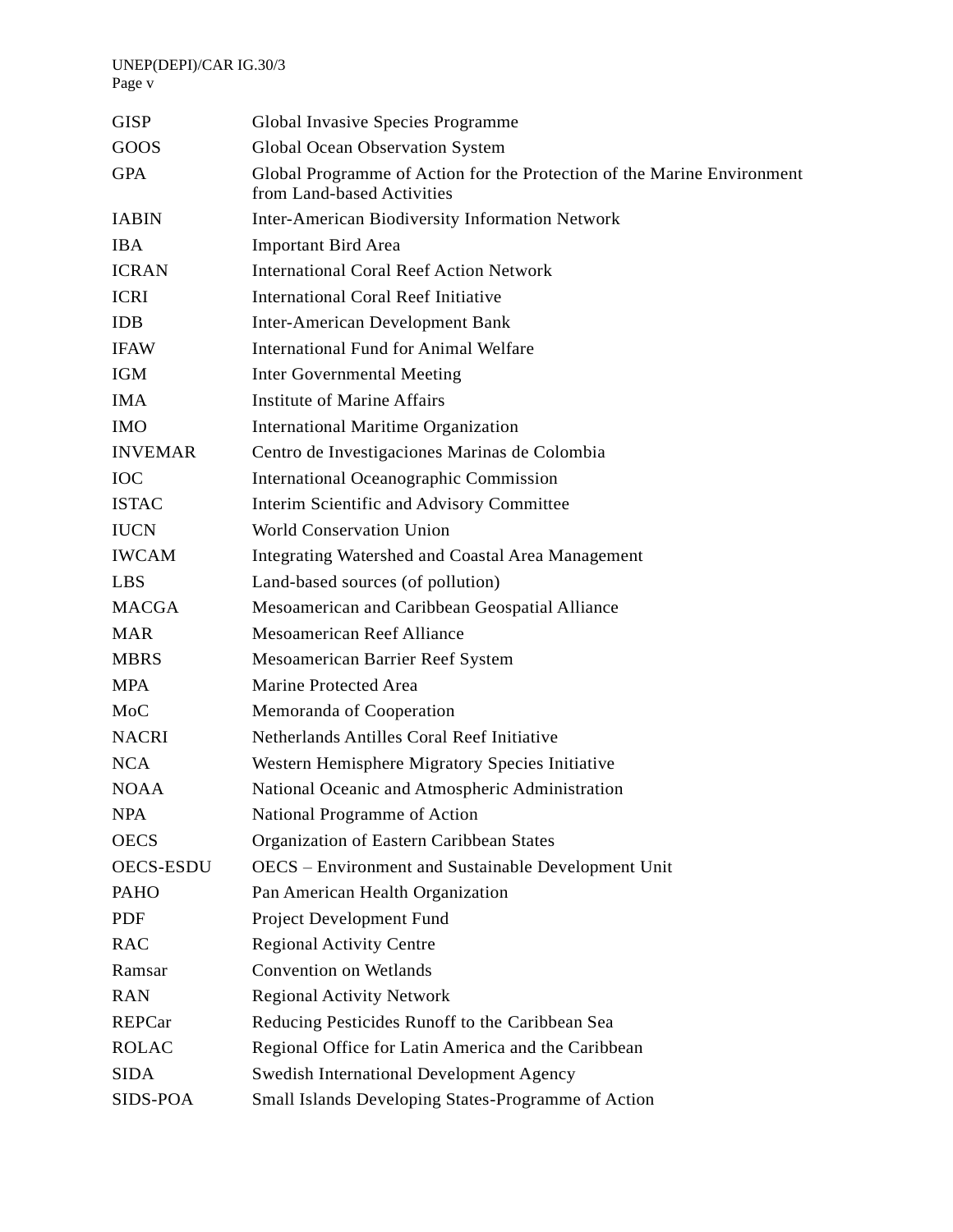<span id="page-7-0"></span>

| Specially Protected Areas and Wildlife                               |
|----------------------------------------------------------------------|
| <b>Support existing National Recovery Plans</b>                      |
| Tour Operators Initiative                                            |
| The Nature Conservancy                                               |
| Training of Trainers Programme                                       |
| <b>United Nations Development Programme</b>                          |
| UNEP-Department of Technology, Industry & Economics                  |
| <b>United Nations Foundation</b>                                     |
| University of the West Indies-Natural Resources Management Programme |
| <b>World Commission on Protected Areas</b>                           |
| Whale and Dolphin Conservation Society                               |
| Western Central Atlantic Fishery Commission                          |
| World Heritage Convention                                            |
| Western Hemisphere Migratory Species Initiative                      |
| Wider Caribbean Sea Turtle Conservation Network                      |
| <b>World Resources Institute</b>                                     |
| White Water to Blue Water Initiative                                 |
| World Wildlife Fund                                                  |
|                                                                      |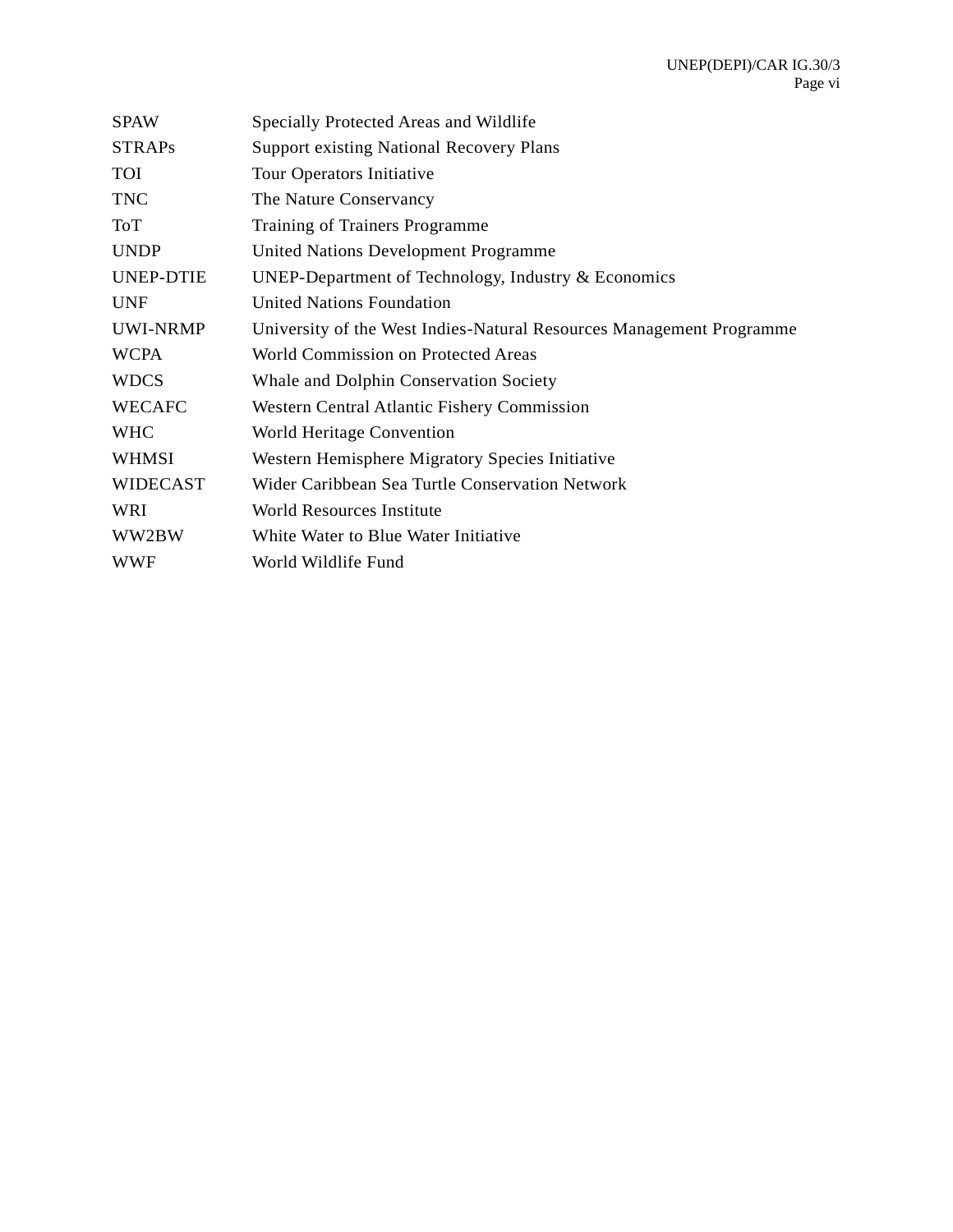# **I. INTRODUCTION**

- <span id="page-8-0"></span>1. This workplan covers the biennium 2010-2011 and presents activities to implement the Convention for the Protection and Development of the Marine Environment of the Wider Caribbean Region (Cartagena Convention) and its protocols and the Action Plan of the Caribbean Environment Programme (CEP).
- 2. During the 2010-2011 biennium, CEP will continue to coordinate with relevant global initiatives, such as the Global Programme of Action for the Protection of the Marine Environment from Land-based Activities (GPA) and related multilateral environmental agreements, such as the BASEL Convention for the Control of the Transboundary Movement of Hazardous Wastes, The Stockholm Convention, London Convention the Convention on International Trade in Endangered Species of Wild Fauna and Flora (CITES), the Convention on Biological Diversity (CBD), the Convention on the Conservation of Migratory Species of Wild Animals (CMS), the Ramsar Convention on wetlands and the World Heritage Convention of UNESCO (WHS). This workplan also reflects the close coordination with other agencies of the United Nations such as the International Atomic & Energy Agency (IAEA) International Oceanographic Commission (IOC) and its IOCaribe Secretariat, the International Maritime Organization (IMO), Pan American Health Organization (PAHO), development agencies and other Regional and International Organisations.
- 3. The Secretariat prepared this document with inputs received during working group meetings convened since the Thirteenth Intergovernmental Meeting, recommendations of the Fifth Meeting of the Scientific and Technical Advisory Committee of the SPAW Protocol, decisions of the Fifth Meeting of the Contracting Parties to the SPAW Protocol, recommendations of the Fifth Meeting of the Interim Scientific and Technical Committee of the LBS Protocol. The outcomes of relevant global or regional initiatives and previous and ongoing project activities were also taken into account.
- <span id="page-8-2"></span><span id="page-8-1"></span>4. For the 2010-2011 biennium the CEP will seek to enhance its programmatic strategic options by:
	- a) Working with other Regional Seas programmes with similar Action Plans
	- b) Integrating national and regional marine plans into sub-programmes
	- c) Integrating national and regional socio-economic development plans that include coastal and marine components into sub-programme strategies
	- d) Mauritius Strategy and Declaration (2005), Decisions of the UNEP Governing Council (2009), Convention on Biological Diversity (2005), Regional Seas Strategic Directions (2008-2010), and UNEP Proposed Medium-Term Strategy (2010-2013).
	- e) Working both externally and internally to improve coordination mechanisms within and between subprogrammes.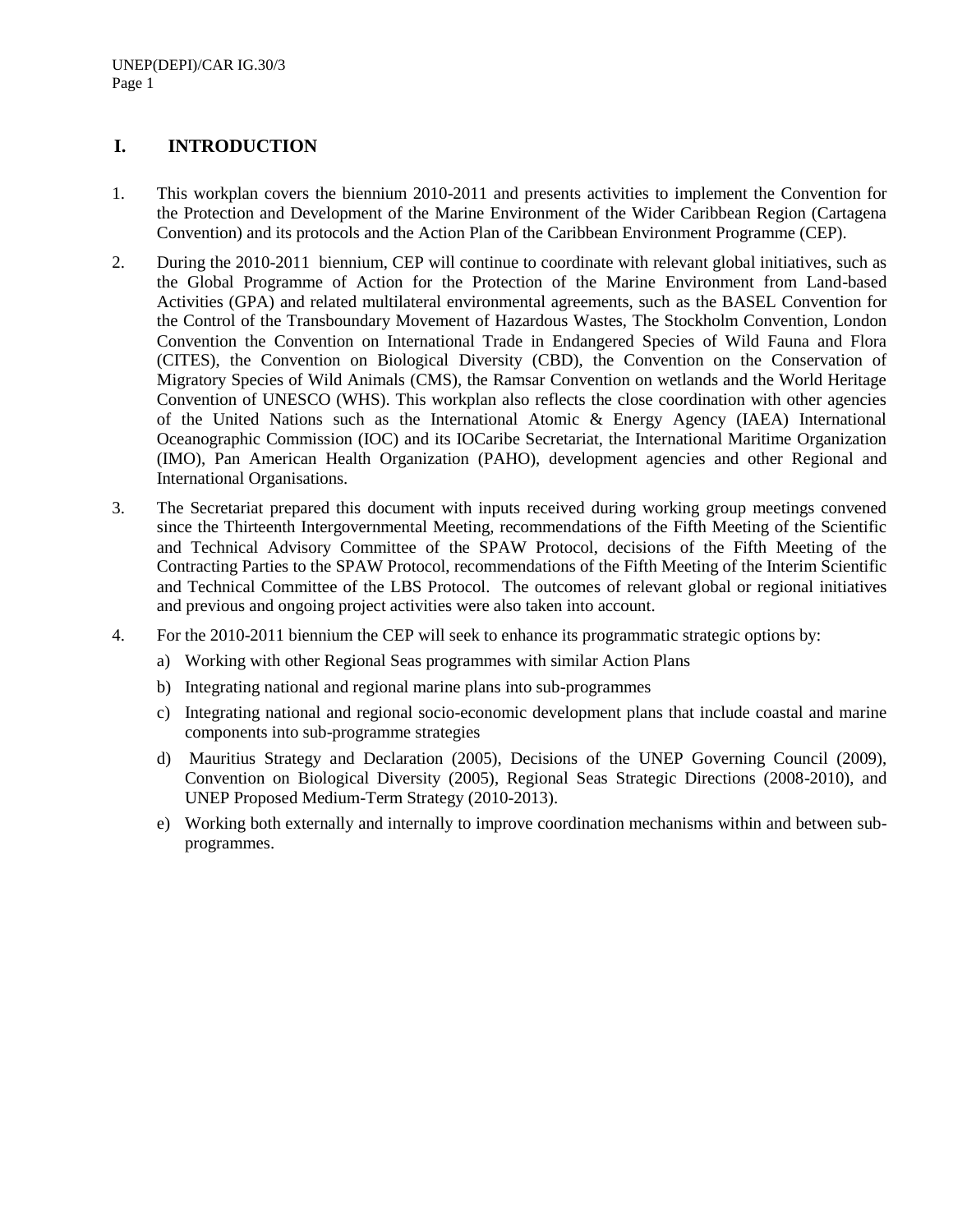# <span id="page-9-0"></span>**II. OVERALL COORDINATION AND COMMON COSTS**

#### **A. Background**

- 5. CEP was established to provide a mechanism whereby the diverse States and Territories of the Wider Caribbean Region could collectively address the protection and development of their marine and coastal resources as the basis for the region"s continued economic development. The achievement of this goal is dependent upon the incorporation of the principles of mutual technical assistance; the development and strengthening of regional and national, institutional and legislative frameworks; the standardization of approaches and methodologies; the encouragement of appropriate research; the joint management of shared resources, and the exchange of relevant information, among others. To provide cohesiveness to the various components of the Programme, and to minimize duplication of effort and wastage of resources, the overall coordination of the Programme"s components is centralized and undertaken by the Caribbean Regional Coordinating Unit (CAR/RCU) in Kingston.
- 6. The CAR/RCU is the Secretariat of CEP and is responsible for the coordination and implementation of the Programme. The CAR/RCU carries out the programmatic, administrative, financial, and personnel functions related to the administration of the Action Plan and the Cartagena Convention and its Protocols. CAR/RCU operates under the authority of UNEP headquarters through the Division of Environmental Policy and Implementation (DEPI), in cooperation with the UNEP Regional Office for Latin America and the Caribbean (ROLAC) and the Governments of the region through an Intergovernmental and Contracting Parties body and a Monitoring Committee.

#### **B. Objectives**

- 7. The objectives of CEP, through this workplan, are to:
	- a) Provide a consolidated legislative, institutional, and programmatic framework for cooperation among member countries and organizations concerned with the management of marine and coastal resources in the Wider Caribbean Region;
	- b) Provide effective coordination for the implementation of the various components of CEP;
	- c) Convene such meetings as required by the Cartagena Convention and its protocols, to facilitate the implementation of the Programme within the appropriate legislative and technical authority.

# **C. Caribbean Environment Programme coordination**

8. The basic Secretariat support of CEP rests on the core staff and operational budget. All staff requirements (salaries and related expenses), office supplies and materials, equipment, intergovernmental meetings, travel, and miscellaneous items are included in the overall coordination and common costs work plan and budget. Single activities and projects appear under the workplans of the subprogrammes.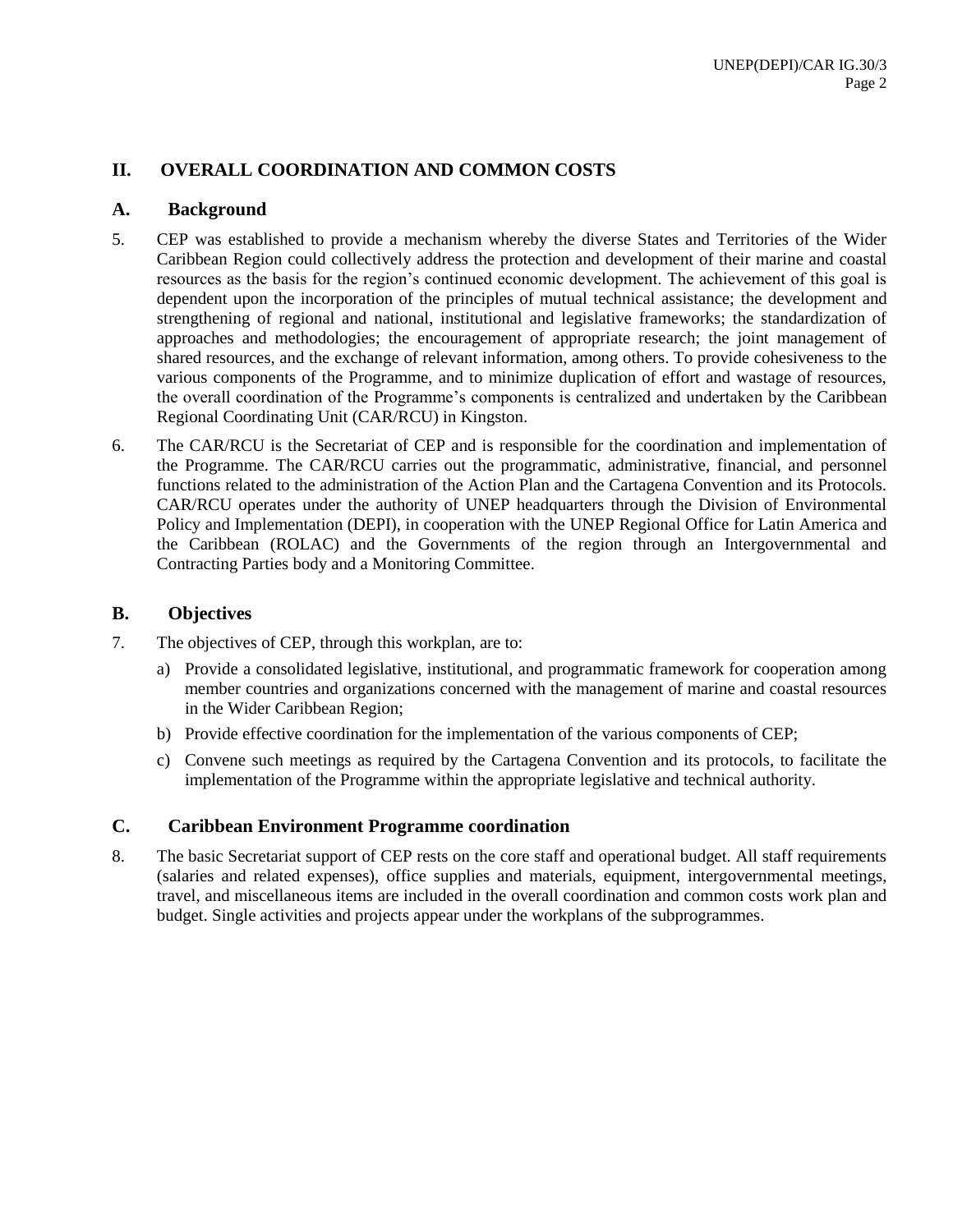#### <span id="page-10-0"></span>**1. Personnel, Finance and Office Administration**

- 9. During the last biennium, the Secretariat has been successful in accessing project funds in cash as well as in-kind contributions to host major meetings which helped improve the financial position of the CEP. It has been encouraging that a number of countries and territories with arrears contributed to the Caribbean Trust Fund (CTF), some for the first time. Nevertheless, compared to the required budget for the overall coordination and common costs component, the total annual income remains far below the optimal level. In 2010-2011, CEP will continue to be supplemented with the personnel and the administrative costs from major projects such as those of the GEF. It is of the utmost importance that the contributions to the CTF during the biennium 2010-2011 will be increased at a pace compatible with the increase in the costs in overall coordination over the last decades.
- <span id="page-10-1"></span>10. Several professional and general service staff members have come on board during the 2010-2011 biennium. A Programme Officer for CETA was transferred from the Regional Office for North America, and commenced duties in January, 2010. A National Project Officer for the SPAW Caribbean Large Marine Ecosystem Project (CLME) was recruited, partially financed by project funds, and commenced duties in July, 2010. A G5 Programme Assistant for AMEP will commence duties at the end of September, 2010. Nevertheless, we continue to be understaffed at both the professional and general service staff levels. The Administrative/Fund Management Officer left at the end of June to take up a new assignment in Greece, and has not yet been replaced. In order to compensate for the lengthy recruiting process, two temporary staff at the G4 level have been hired, with fixed term candidates to be recruited shortly. Recruiting is in process for a G5 Programme Assistant for SPAW and a G6 Information Assistant for CETA. The Secretariat continues to explore any opportunities available to obtain additional human resources to the CEP such as through the Junior Professional Officers programmes, assignment of experts from international developmental/environmental organizations, internship, etc. and to solicit in-kind contributions from member governments, other international, regional and national organizations, as well as from CEP"s Regional Activity Centers (RACs). So far in 2010, CEP has hosted five interns to provide support to the SPAW, GEF REPCar Project, AMEP and CETA Work Programmes.
- 11. During the 2010-2011, CEP will continue seeking to mobilize funds by submitting project proposals to potential donors. At the same time it will make further efforts to implement cost-cutting measures as well as to maximize the use of human resources. Preparing documents for web publication is now the norm rather than producing costly printed materials. Administrative functions are shared interchangeably among a pool of support staff, and new and more efficient equipment has been purchased. These measures to optimize resources will be maintained and expanded in 2010-2011.
- 12. Furthermore, the Secretariat will continue to actively seek ways to improve its financial situation. It has been pointed out that decisions on various proposals for the financial rules of the CEP have been repeatedly deferred to subsequent IGMs since 1994. As a matter of urgency, the Secretariat continues to call for the need to adopt financial rules concerning the legal justification for issuing invoices to the Member Governments (Contracting Parties). At present this is not the case, leaving some member countries with the lack of a legal basis to pay contributions. As a result, the receipt of funds into the Caribbean Trust Fund (CTF) and the ability to disburse are unnecessarily delayed, creating the risk of jeopardizing contracts, projects and other commitments.
- <span id="page-10-3"></span><span id="page-10-2"></span>13. The Secretariat has also called for a simplification of certain financial rules including the need to combine the financial mechanism for the Convention versus the Action Plan. More recommendations can be found in the documents presented at the  $10^{th}$ ,  $11^{th}$  and  $12^{th}$  IGMs, *'Proposed Financial Rules For the Cartagena Convention, and the Caribbean Environment Programme, and the Terms of Reference for the Caribbean Trust Fund*". Terms of Reference for the CTF are also clearly outlined. For the latest draft of the Financial Rules, please see document UNEP (DEPI)/ CAR IG.30/4 REV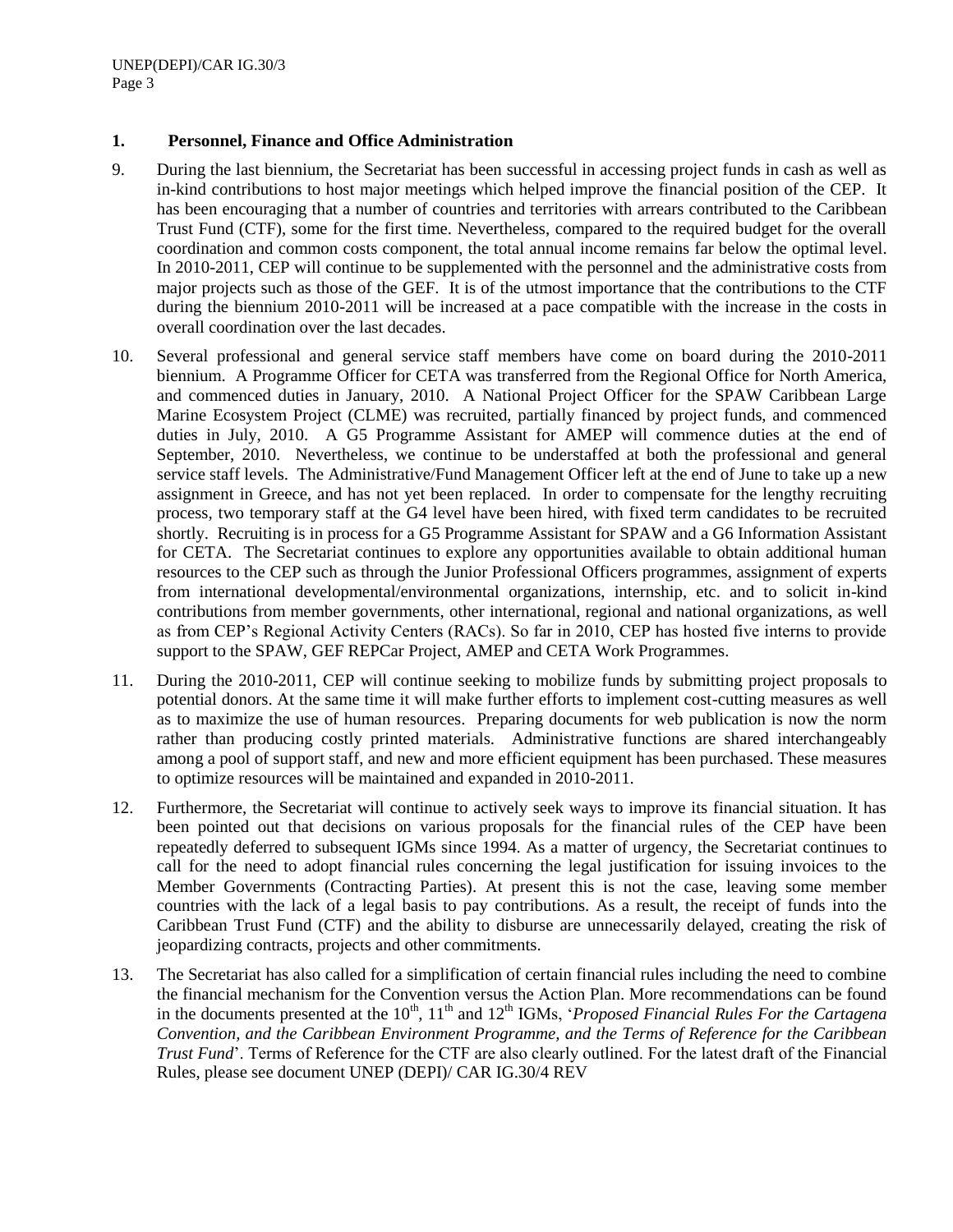#### <span id="page-11-0"></span>**2. Key concerns of the overall coordination and common costs workplan and budget**

- <span id="page-11-1"></span>14. The budget for overall coordination and common costs presented herewith is dependent on:
	- a) The full participation of all CEP member countries in making ordinary contributions to the Caribbean Trust Fund in accordance with the proposed level of contributions.
	- b) The capacity of the Secretariat to attract extraordinary contributions. The Secretariat must therefore continue to dedicate time to fund-raising efforts to cover the additional operational costs of the Secretariat that exceed the level of ordinary contributions to the Trust Fund so as to off-set shortcomings in resources and avoid compromising the delivery of programme implementation.

#### **3. Meetings of the Caribbean Environment Programme**

15. Several meetings of CEP are held on an annual or biennial basis. These meetings are necessary for monitoring project implementation, efficient functioning of the Programme, and for administrative purposes of the Secretariat. The following meetings are to be convened during the biennium 2010-2011.

#### **(a) Sixth Meeting of the Contracting Parties (COP) to the SPAW Protocol**

16. The Sixth Meeting of the Contracting Parties to SPAW will be held in the last quarter of 2010, just prior to the Fourteenth Intergovernmental Meeting on the Action Plan for the Caribbean Environment Programme and Eleventh Meeting of the Contracting Parties to the Convention for the Protection and Development of the Marine Environment of the Wider Caribbean Region.

# **(b) Fourteenth Intergovernmental Meeting on the Action Plan for the Caribbean Environment Programme and Eleventh Meeting of the Contracting Parties to the Convention for the Protection and Development of the Marine Environment of the Wider Caribbean Region**

17. The joint Intergovernmental and Contracting Party Meetings are convened every two years to provide overall authority to CEP, review progress of the Programme, oversee financial and institutional arrangements, and decide on the biennial workplan and budget of CEP. The next meeting is scheduled to take place during the last quarter of 2010.

#### **(c) Sixth Meeting of the Scientific and Technical Advisory Committee to the SPAW Protocol**

18. The Sixth Meeting of the SPAW/STAC will be convened in third quarter of 2011 to further the development and implementation of the SPAW Protocol, as well as to develop a workplan and budget for the biennium 2012-2013.

#### **(d) Sixth Interim Scientific, Technical and Advisory Committee Meeting of the LBS Protocol**

<span id="page-11-2"></span>19. The Sixth Meeting of the LBS/ISTAC will be convened in the second quarter of 2011 to further the development and implementation of the LBS Protocol, as well as to develop a workplan and budget for the biennium 2012-2013.

# **D. Overall coordination and common costs**

20. Overall coordination and common costs are set out in Annex I, page 2 of the present report.

# **III. SUBPROGRAMME WORKPLAN**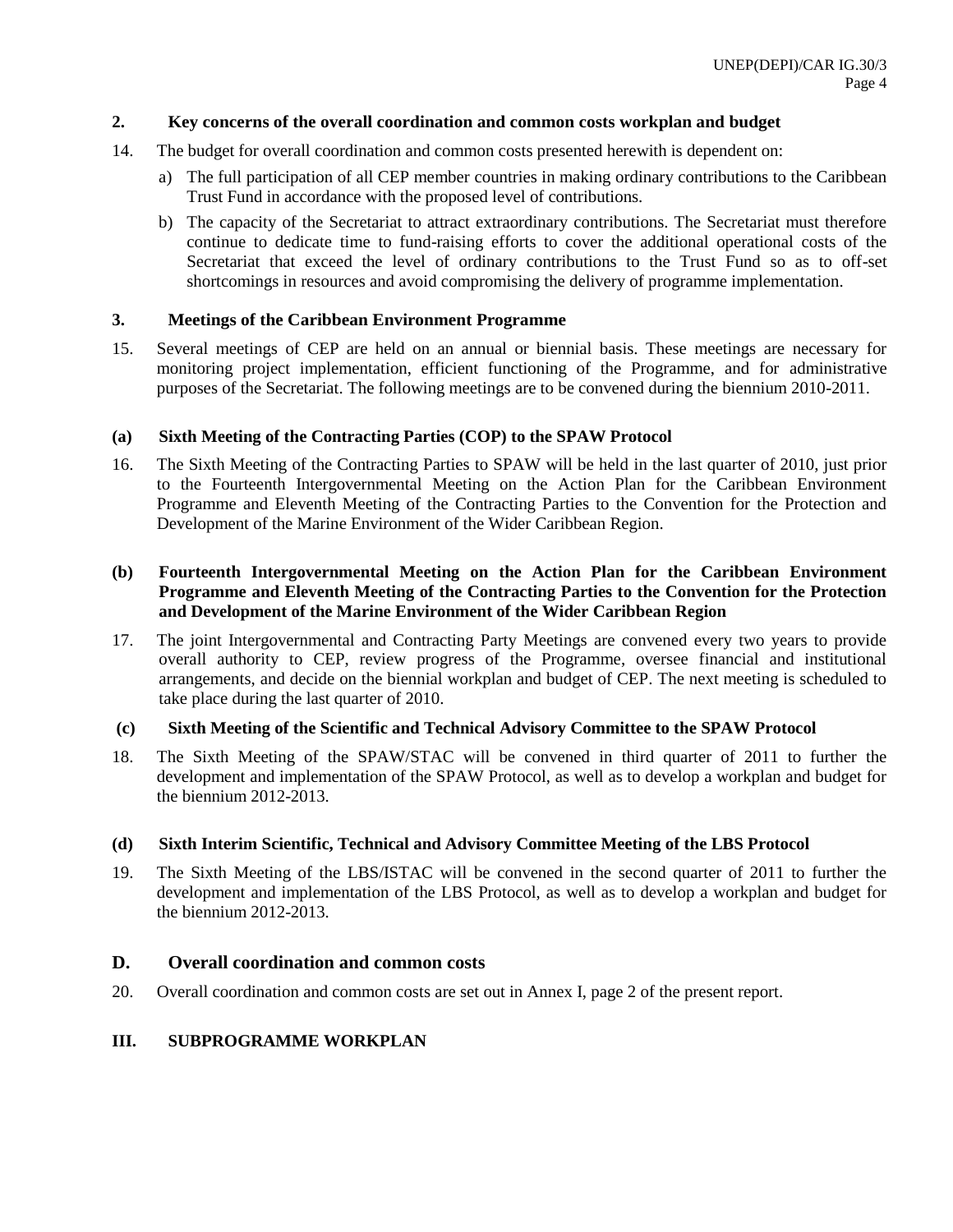# **A. Assessment and Management of Environment Pollution**

#### **1. Background**

- 21. This work plan and budget covers ongoing and new projects and activities under the Assessment and Management of Environmental Pollution (AMEP) sub-programme of UNEP"s Caribbean Environment Programme (CEP) for the 2010-2011 biennium.
- 22. The overall goal of AMEP is to control, prevent and reduce pollution of the coastal and marine environment from land and marine-based sources thereby enabling countries of the Wider Caribbean Region to meet their obligations under the Protocols Concerning Pollution from Land-based Sources and Activities (LBS Protocol) and Protocol Concerning Co-Operation in Combating Oil Spills. These Protocols form part of the legal framework of the Convention for the Protection and Development of the Marine Environment of the Wider Caribbean Region (Cartagena Convention)
- 23. The strategic objectives of AMEP are to:
	- a) Promote ratification of, accession to, and implementation of the LBS and Oil Spills Protocols;
	- b) Enhance coordination, collaboration, cooperation, and communication with regional and international organizations in project development and implementation
- 24. This workplan and budget is presented to the Fourteenth Intergovernmental Meeting on the Action Plan for the Caribbean Environment Programme and Eleventh Meeting of the Contracting Parties to the Convention for the Protection and Development of the Marine Environment of the Wider Caribbean Region (14th IGM), for approval. This follows its review and endorsement by the Fifth Meeting of the Interim Scientific Technical and Advisory Committee of the Protocol to the Cartagena Convention Concerning Pollution from Land-based Sources and Activities (LBS/ISTAC) held in Panama City, Panama, 24-28 May 2010.
- 25. As a subprogramme of the CEP, the AMEP workplan and budget is developed for a two-year period. The following projects and activities are designed to meet the objectives of the LBS and Oil Spills Protocols, support their continued development, and assist countries in overcoming barriers to ratification, accession and/or implementation. Projects presented below also include those that are ongoing from the 2008-2009 biennium. In addition, the work plans of the two Regional Activity Centres (RACs) have been incorporated into this proposed workplan.
- 26. In response to recommendations of the Fifth LBS ISTAC and 13<sup>th</sup> IGM, this work plan and budget has been reformulated and presented within the framework of two specific technical objectives. For each of these objectives, a list of expected accomplishments and indicators of achievement has also been compiled. These have been further linked to the relevant priority thematic areas of UNEP namely Ecosystem Management, Climate Change, Resource Efficiency, Environmental Governance, Harmful Substances and Disasters and Conflicts.

# **2. Projects and activities**

#### **a) Programme coordination**

*Objectives*

#### 27. The objectives in the area of coordination are to: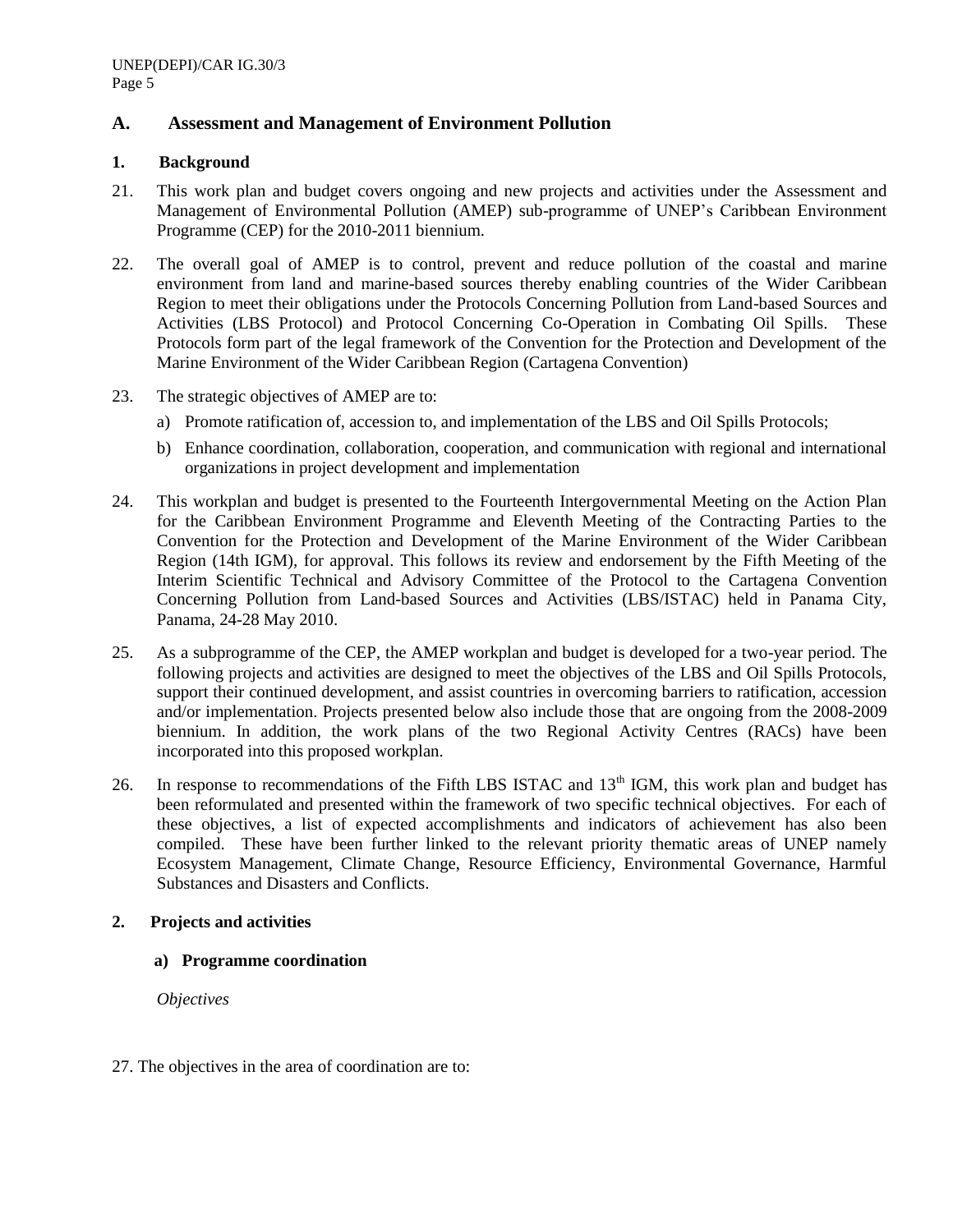- Coordinate and oversee the day-to-day implementation of AMEP Projects and activities within the framework of the Caribbean Environment Programme;
- Ensure that the formulation and implementation of new projects and activities satisfy the obligations of the LBS and Oil Spills Protocols;
- Promote ratification of, accession to, and effective implementation of the LBS and Oil Spills Protocols;
- Enhance coordination, collaboration and communication with relevant Government Focal Points, Regional and International Organizations in the development and implementation of AMEP projects and activities; and
- Enhance involvement of LBS and Oil Spills RACs in the design and implementation of the overall programme, projects and activities.

#### *Activities*

- 28. The AMEP Programme Officer will continue to be responsible for coordination and supervision of the implementation of the programme activities for the next biennium. The newly recruited Programme Officer for the CETA sub-programme will provide assistance in public awareness and information management and the Coordinator of CAR/RCU will continue to play a supporting role in promoting ratification and implementation of the LBS Protocol. The Directors of the LBS RACs and the Regional Project Managers for the GEF Projects will provide additional programming and technical support.
- <span id="page-13-0"></span>29. For 2010, funds from the GEF IWCAM and GEF REPCar projects will be used to support the Assistant AMEP Programme Officer. Efforts will be made to identify additional funds that will allow this support to be maintained into 2011.
- 30. At the administrative level, efforts will continue to reclassify the position of AMEP Bilingual Secretary to AMEP Programme Assistant to enable additional technical support for the sub-programme without any budgetary implications for the CEP. Secretarial support to AMEP will be provided through a reorganization of duties of existing support staff.
- 31. The LBS Protocol will continue to serve as the regional instrument for the implementation of the GPA in the Wider Caribbean Region. Coordination with other relevant regional and global programmes, organizations, and initiatives will be further promoted. Fund-raising efforts for the programme will continue in coordination with the Coordinator of CAR/RCU, Governments, donors and partner organizations.
- 32. The Secretariat will continue to place special emphasis on activities for the promotion of the LBS protocol at the national and regional levels during the 2010/2011 biennium. Particular support will be provided to countries that have already ratified or are in the process of ratification. The Secretariat will continue to support national promotional workshops and will seek to identify funding to convene workshops in countries where they have not yet been held. As with previous national workshops, the LBS RACs will play a major supporting role to the LBS focal points in organizing these workshops and acting as facilitators and resource agencies.
- 33. Additional promotional material, as required, on the LBS protocol in English, Spanish and French will be developed and disseminated. This will form part of CEP"s Communication Strategy under the CETA sub-programme which will also include the continued strengthening of the CEP web site to provide more technical information related to AMEP and its projects and activities and the further refinement of the AMEP Quarterly.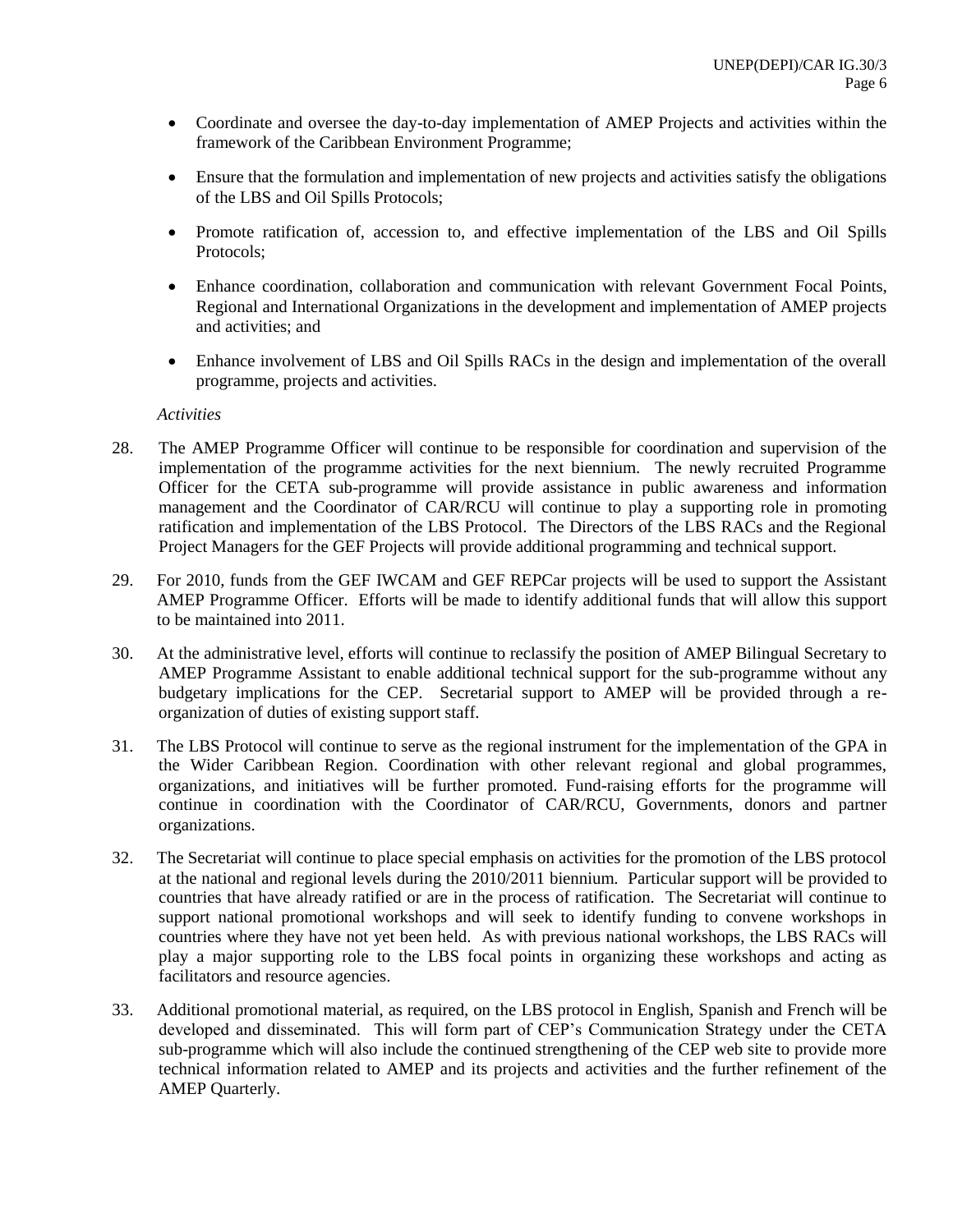- 34. The AMEP Secretariat will continue to develop and strengthen linkages with key regional partners including *inter alia* INVERMAR, CATHALAC, CATIE, CARICOM, IADB, CEHI, PAHO, IOCARIBE and UNEP ROLAC as well as collaborate with existing regional projects dealing with the management of environmental pollution.
- 35. While no specific new projects have been presented under the thematic area of Watershed Management, the AMEP Secretariat is committed to collaborate with other divisions of UNEP to develop new proposals for submission to GEF and other donors. The following project concepts are under consideration for the development of new Project Identification Forms (PIFs) during the biennium:
	- GEF Chemicals Project for Caribbean SIDS;
	- GEF Chemicals Project for Central and South America (follow up to GEF REPCar);
	- GEF Project on NPA implementation in collaboration with UNDP and NOAA;
	- GEF Project on Enabling Implementation of the LBS Protocol (subject to LBS Protocol entering into force);
	- a) Follow up project to GEF IWCAM for Caribbean SIDS;
- 36. The Secretariat will convene the Sixth Meeting of the LBS/ISTAC where the AMEP Programme Officer will present the AMEP/LBS workplan and budget for the biennium 2012-2013, in keeping with the objectives of the LBS Protocol.

<span id="page-14-0"></span>

| <b>Objective: 1. Pollution Reduction and Prevention</b>                                                                                                                                     |                                                                                                                                                                                                                                                                                                                                                         |                                                                                                        |                                                  |
|---------------------------------------------------------------------------------------------------------------------------------------------------------------------------------------------|---------------------------------------------------------------------------------------------------------------------------------------------------------------------------------------------------------------------------------------------------------------------------------------------------------------------------------------------------------|--------------------------------------------------------------------------------------------------------|--------------------------------------------------|
| <b>Expected Accomplishments</b>                                                                                                                                                             | <b>Indicators of achievement</b>                                                                                                                                                                                                                                                                                                                        | <b>UNEP Sub-</b><br>Programme(s)                                                                       | <b>LBS</b> Protocol<br><i><b>Obligations</b></i> |
| States increasingly integrate an<br>ecosystem<br>management<br>national<br>approach<br>into<br>development<br>and planning<br>processes that include pollution<br>reduction and prevention. | Increased<br>number<br>of<br>states<br>mainstreaming integrated watershed<br>coastal<br>and<br>area<br>management<br>approaches (SIDS) and pollution<br>prevention and reduction policies<br>(WCR) into National Environmental<br>Strategies<br>and/or<br>Management<br>National Planning Processes through<br>legal, institutional and policy reforms; | Ecosystem<br>Management;<br>Climate Change;<br>Resource<br>Efficiency;<br>Environmental<br>Governance; | Article III                                      |
| <b>States</b><br>increasingly<br>using<br>prevention<br>pollution<br>and<br>reduction tools and technologies<br>to reduce degradation of selected<br>priority ecosystems.                   | Increased development and use of<br>tools, technologies and management<br>practices for pollution prevention and<br>leading to<br>reduction<br>reduced<br>degradation of coastal and marine<br>ecosystems and improved delivery of<br>ecosystem services at national and<br>regional levels;                                                            | Ecosystem<br>Management;<br>Resource<br>Efficiency;                                                    | Articles III, VI,<br>VII                         |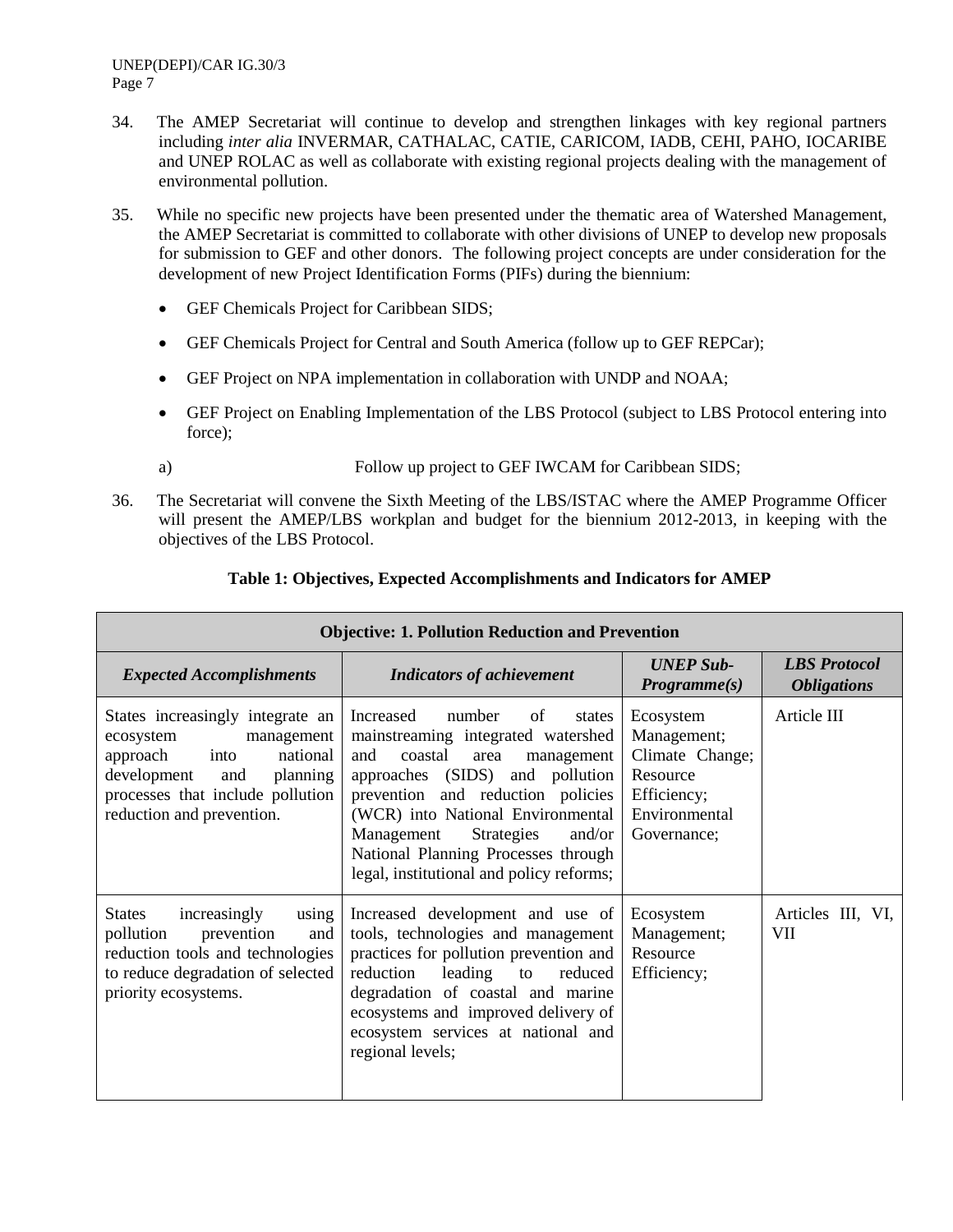| States increasingly<br>their<br>obligations<br>under the<br>Cartagena<br>Convention<br>and<br>supporting<br>MEAs while achieving their<br>national environmental priority<br>goals, targets and objectives. | implement   Increased number of countries ratified  <br>/acceded to the Cartagena Convention<br>and<br>the three Protocols and associated<br>MEAs and establish<br>enabling<br>legislation to fulfil MEA obligations; | Environmental<br>Governance; | Article III |
|-------------------------------------------------------------------------------------------------------------------------------------------------------------------------------------------------------------|-----------------------------------------------------------------------------------------------------------------------------------------------------------------------------------------------------------------------|------------------------------|-------------|

| <b>Objective: 2. Information Management/Decision-Support Systems</b>                                                                                                                                                                                                                                                        |                                                                                                                                                                                                                                                                                                                                             |                                                                                                                   |                                           |
|-----------------------------------------------------------------------------------------------------------------------------------------------------------------------------------------------------------------------------------------------------------------------------------------------------------------------------|---------------------------------------------------------------------------------------------------------------------------------------------------------------------------------------------------------------------------------------------------------------------------------------------------------------------------------------------|-------------------------------------------------------------------------------------------------------------------|-------------------------------------------|
| <b>Expected Accomplishments</b>                                                                                                                                                                                                                                                                                             | <b>Indicators of achievement</b>                                                                                                                                                                                                                                                                                                            | <b>UNEP Sub-</b><br>Programme(s)                                                                                  | <b>LBS</b> Protocol<br><b>Obligations</b> |
| the<br>Secretariat<br><b>States</b><br>and<br>increasingly partner with NGOs,<br>private sector and civil society to<br>achieve national and regional<br>environmental priorities.                                                                                                                                          | Increased number and strengthening<br>partnerships<br>for<br>of<br>strategic<br>development and implementation of<br>activities and projects for improving<br>environmental management at the<br>national and regional levels;                                                                                                              | Environmental<br>Governance;<br>Climate Change;                                                                   | Articles V, X,<br>XIII                    |
| States and other stakeholders<br>have increased capacities and<br>financing to assess, manage and<br>reduce risks to human health and<br>the environment posed by land<br>and marine-based sources of<br>marine pollution and associated<br>activities<br>including<br>harmful<br>substances<br>and<br>hazardous<br>wastes. | Increased number of countries using<br>mechanisms,<br>available<br>tools,<br>strategies, technologies and decision-<br>support systems for monitoring,<br>analysis,<br>evaluation<br>and<br>dissemination of environmental data<br>information<br>including<br>for<br>and<br>improved general awareness<br>and<br>improved decision-making; | Harmful<br>Substances;<br>Environmental<br>Governance;<br>Ecosystem<br>Management;<br>Disasters and<br>Conflicts; | Articles VI, VIII                         |

# **Table 2: AMEP Priorities and Targets for the 2010/2011 biennium**

- i. Programme Coordination
	- a. At least one management tool developed and being used for coordinating/monitoring implementation of AMEP sub-programme;
- ii. National/Regional Impact of AMEP Projects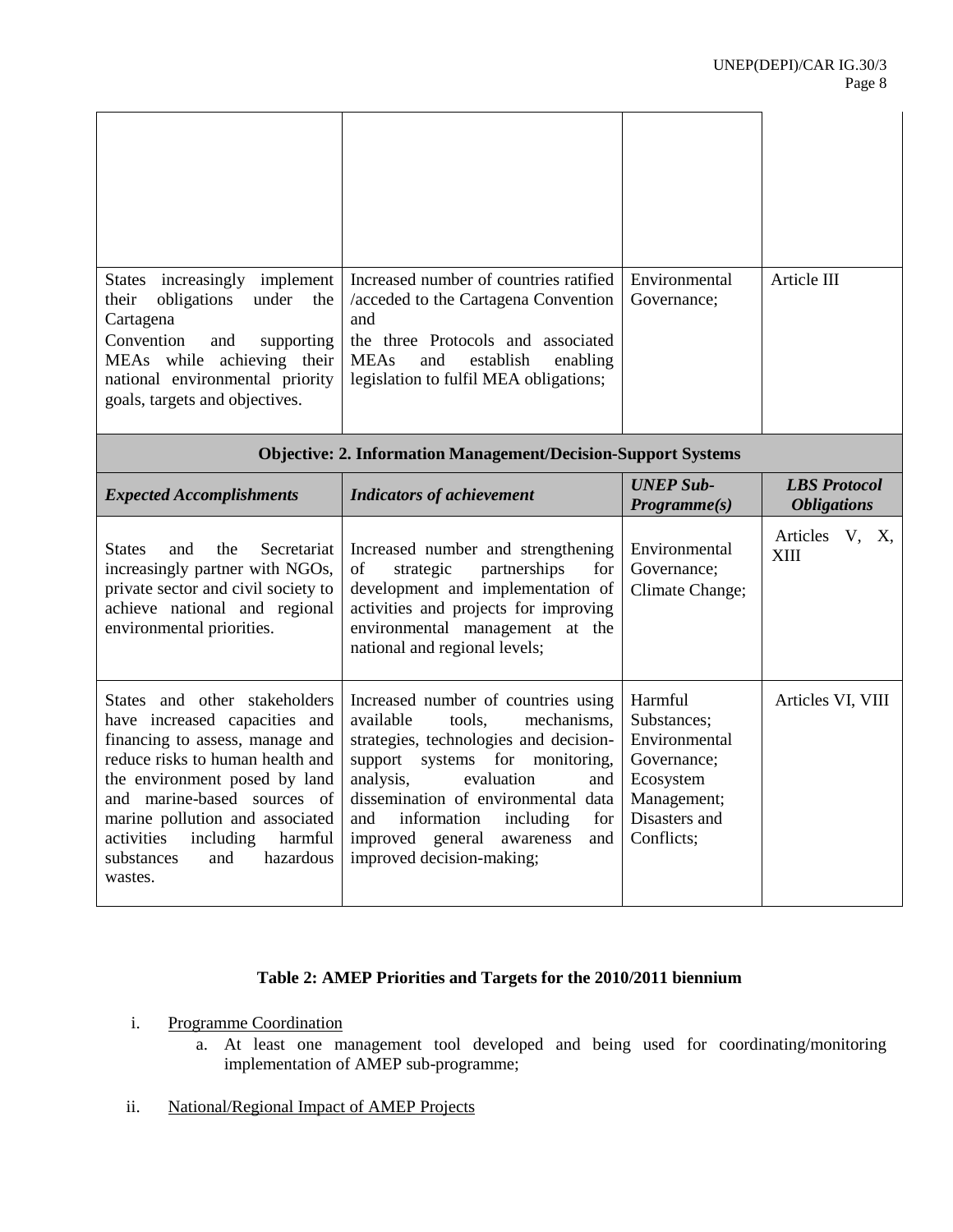- a. At least three countries undergo policy, institutional and/or regulatory changes for meeting obligations of LBS Protocol;
- b. Strengthened national capacity to meet obligations of LBS and Oil Spills Protocols through at least two regional training workshops;
- c. Issues of AMEP/LBS presented at a minimum of 2 high-level political meetings;
- <span id="page-16-1"></span><span id="page-16-0"></span>iii. New Project Development
	- a. At least two new AMEP Projects developed;
	- b. At least one new GEF Project developed;
- iv. New Partnership Development
	- a. At least one New Partnership formalized or existing partnership enhanced;
- v. LBS Protocol Ratification
	- a. At least three countries ratify/accede to LBS Protocol;

#### vi. Assessment and Monitoring

a. At least one Regional Monitoring and/or Assessment Programme conducted/supported by Secretariat and data generated being used to inform national and regional policy and decisionmaking;

#### vii. Education and Awareness

- a. At least two LBS promotional workshops convened;
- b. 8 AMEP Quarterlies prepared and disseminated;
- c. At least 8 articles/press releases on LBS issues disseminated;

# viii. Methodologies, Guidelines and/or Tool Boxes

a. At least two new model guidelines, methodologies or tool boxes developed for promoting policy, legislative and regulatory reforms for pollution reduction and prevention and evidence of countries using these tools;

# ix. Demo/Pilot Projects

a. At least two countries implementing demo projects in support of LBS Protocol Implementation;

# x. Climate Change

- a. Engaged in the development of at least one Climate Change Project;
- b. Participated in at least one regional climate change meeting;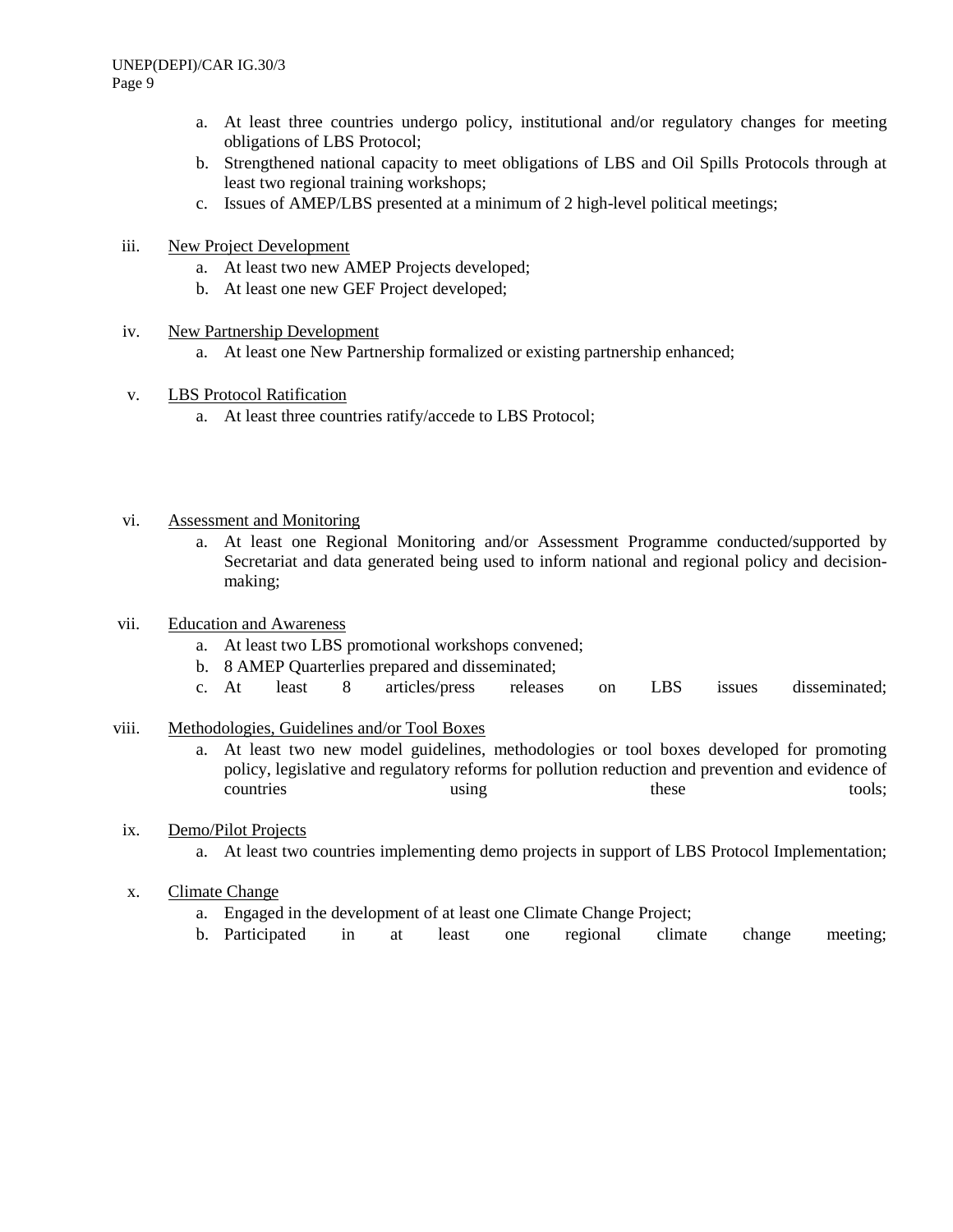37. The following provides a summary of new and ongoing projects for the 2010-2011 biennium.

#### **Projects and Activities**

# *Ongoing Projects* **A. Global Environmental Facility (GEF) Projects**

#### **(i) Reducing Pesticide Run-off to the Caribbean Sea (REPCar)**

#### **Project Budget: USD 1,268,564**

- 38. Introduction
- *39.* During the next biennium, the ongoing activities under the various project components will continue under implementation and additional activities will be started in the area of the revision of legal frameworks and the support to national crop certification schemes. The project is scheduled to terminate in June 2011
- *40. Scope:* Regional: Colombia, Costa Rica, and Nicaragua
- 41. LBS Protocol Articles/Annexes : Multiple Articles; Annex IV;

*Activities*

42. The activities for the project will further develop around four main components with various subcomponents:

#### **Component 1 - Project Coordination**

- 43. Activities will take place to strengthen and maintain successful networking and to ensure optimal stakeholder participation. The National Committees will meet regularly. The National Coordination Units will continue channelling the needs of the project stakeholders in the countries and carrying out the first follow-up on the different sub-projects. In addition to frequent contact by e-mail, the Project Coordinator will conduct monitoring missions to the participating countries.
- 44. A Project Steering Committee meeting is scheduled for May 2011 and will be combined with a regional workshop where the results from the different project components will be integrated. The advisory panels will continue giving technical and scientific support to the project through the participation of experts in national and regional meetings. An external evaluation will assess the projects achievements, formulate a lessons learnt report and give recommendations for future actions.
- <span id="page-17-1"></span><span id="page-17-0"></span>45. Action will be undertaken to develop a new project proposal as a follow-up project to the REPCar project. This proposal will include more countries of the region and have a broader view on chemicals and agriculture.

#### **Component 2 - Demonstration Projects**

46. The different demonstration projects on GAP will continue to develop as planned and finalize activities in March 2011. The projects will be presented as case studies where the environmental, economic and human health effects of the innovative practices will be established, by comparing demonstration plots with control plots. All reports will be made available on the project website in the first semester of 2011.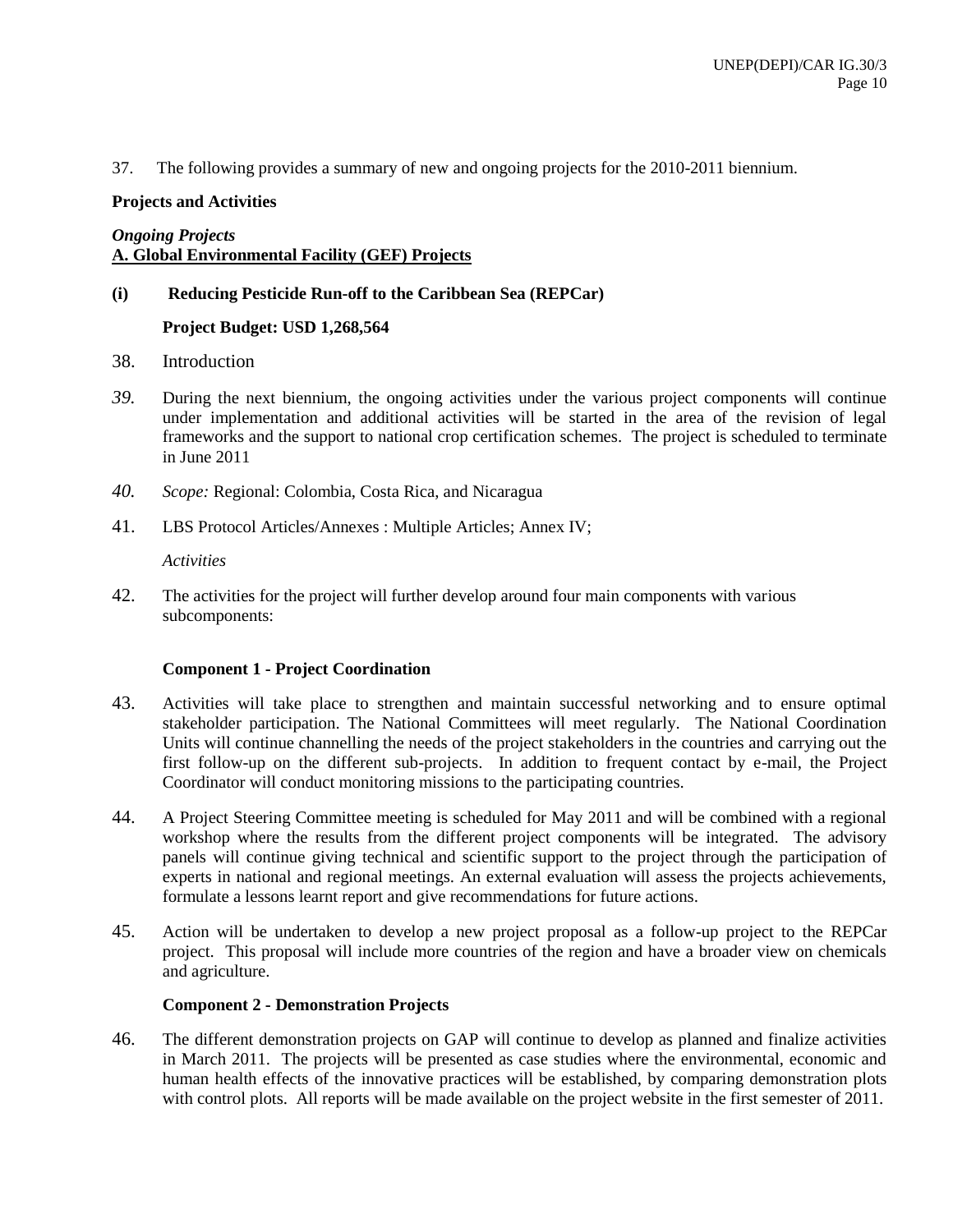47. During 2010 and 2011 the demonstration projects will further develop the training programmes for farmers and technicians started in 2009, targeting about 2,700 beneficiaries. Training manuals on GAP and BMP will be published in printed version and posted on the project website. In addition, there will be capacity building opportunities for the agencies implementing the demo projects, though technical exchanges and study visits.

#### **Component 3 - Monitoring of Environmental Impact of Pesticides**

- 48. Statistics on the import, export and production of pesticides will updated for Colombia and Costa Rica with data from 2008 and 2009. In Nicaragua data of 2004-2007 are compiled in a first stage and will then be updated with data from recent years. Summaries of the "apparent use" will be published on the project website.
- 49. The capacity of the marine and environmental research institutes that participate in the coastal monitoring programme will be increased in the field of pesticides monitoring. The labs will have made significant progress towards ISO 17025 accreditation of pesticide residues quantification.
- 50. The coastal monitoring programme will finalize a second assessment of coastal and marine pollution with pesticides residues by the first quarter of 2011. A database will be loaded with preliminary coastal monitoring data in the first semester of 2010. The results will be discussed in national meetings and forums with the participation with stakeholders from the private and public sector, aiming at the development of adequate strategies and policies to reduce pollutant loads. Summaries of monitoring results will be shared with other stakeholders through the quarterly bulletin and summaries posted on the website.

# **Component 4 - Institutionalise Improved Pesticide Management and Strengthen the Capacity for Reducing Pesticide Runoff**

- 51. The study of legal frameworks will focus on mechanisms and activities that contribute to an improved application of the existing frameworks. Activities to promote the dissemination of the frameworks will be carried out in the second semester of 2010. The project will assess existing crop certification schemes in the national markets and analyze the interest of retailers in promoting crop certification schemes as a tool to select providers of goods produced using GAP.
- 52. As part of the information dissemination strategy, the project web page will be regularly updated with status reports on pesticide use in the participating countries, news and results concerning the demo projects, and with the training resources that will be developed as part of the training programme.
- 53. The project will continue participating in regional, national and international meetings, forums, workshops and congresses to promote a better use of pesticides and raise awareness at different levels and to gain political commitment to ratify the LBS protocol.

#### **(ii) Integrating Management of Watersheds and Coastal Areas in Small Island Developing States**

# **Project Budget (IWCAM): USD 4,179,619**

#### *Introduction*

54. During the next biennium, activities under the various project components will be completed, as the project is scheduled to terminate in July 2011.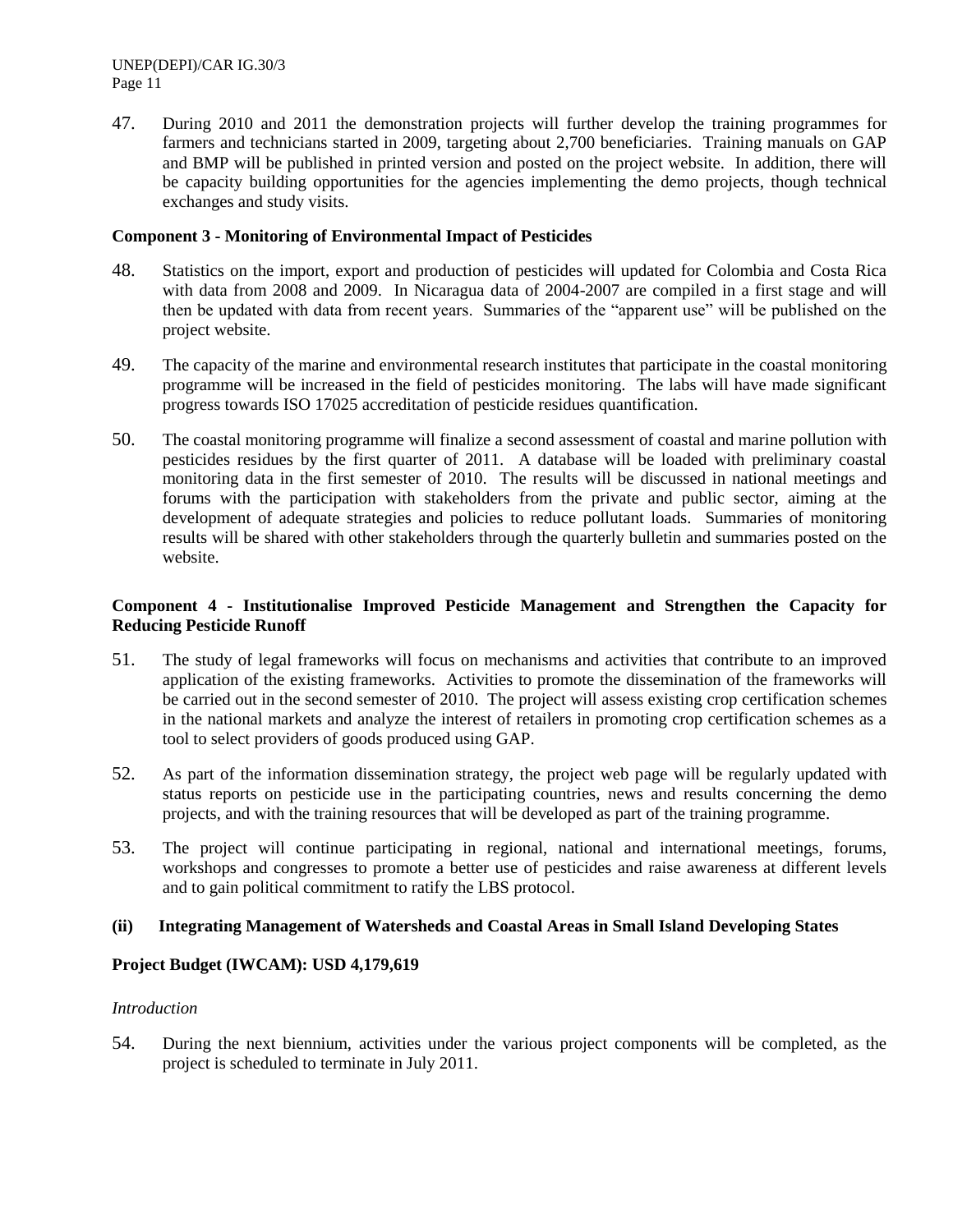*55. Scope:* Regional: Antigua and Barbuda, Bahamas, Barbados, Cuba, Dominica, Dominican Republic, Grenada, Haiti, Jamaica, St. Kitts and Nevis, Saint Lucia, St. Vincent & the Grenadines and Trinidad & Tobago Colombia, Costa Rica, and Nicaragua

*LBS Protocol Articles/Annexes :* Multiple Articles; Annexes III, IV;

*Activities*

56. The main activities to be undertaken under each of the Project Components include:

#### **Component 1 – Demonstration, Capture and Transfer of Best Practices**

- 57. UNEP CAR/RCU, CEHI and the PCU will continue to assist the national GEF-IWCAM demonstration focal points and their National Project Management Units (NPMU), in managing and reporting on Demo project implementation during the next biennium, as well as wrapping up all Demos within 2010. A number of countries did not develop demonstration projects and small-scale pilot activities have been identified for implementation, specifically related to Integrated Water Resources Management.
- 58. The capture of lessons and best practices will be accelerated, as the project winds down. Lessons learned and good practices will be written up in the form of Case Studies and Experience Notes. These will be disseminated initially in feature articles and the Case Studies will form the basis of a documentary manuscript on IWCAM. The Triple Bottom Line (social, environmental and economic) approach will be used as part of the assessment of experiences. Exchange of experiences with other relevant projects and regions will also continue. During 2010/2011, interaction with projects, such as the Caribbean Large Marine Ecosystem (CLME) project being implemented by CERMES, and the South Pacific SIDS, through the Pacific GEF Sustainable Integrated Water Resources and Wastewater Management Project is planned.
- 59. A regional Project Information Management System (PIMS) will be completed during the biennium. Components will include a database on GEF-IWCAM contacts and relevant ongoing and completed projects. The database will be linked with other relevant databases in order to achieve synergies. It is expected to also be the node for the storage of indicator-related information.

# **Component 2 – Development of IWCAM Process, Stress Reduction and Environmental Status Indicators Framework**

- 60. Based on the indicator template developed in 2008, pilot testing will be conducted in 2010, utilizing Barbados as the pilot country. IWCAM will work with the Barbados Water Authority, The Environmental Protection Division and the Coastal Zone Management Unit, and incorporate the work into a Water Information System for Barbados.
- 61. Hotspot diagnostic analyses (HSDA) will be conducted with emphasis on the non-demo countries, including identification of priority water-related issues/problems, immediate and root causes and required reforms. Based on these HSDAs, pilot projects and concepts for follow-up/project preparation will be prepared. The HSDA will be guided by UNEP CAR/RCU.
- 62. The development and establishment of a monitoring system for indicators will continue in 2010. Additional training of stakeholders in the application of relevant indicators will take place based on the pilot testing of the template in Barbados.

# **Component 3 – Policy, Legislation and Institutional Reforms**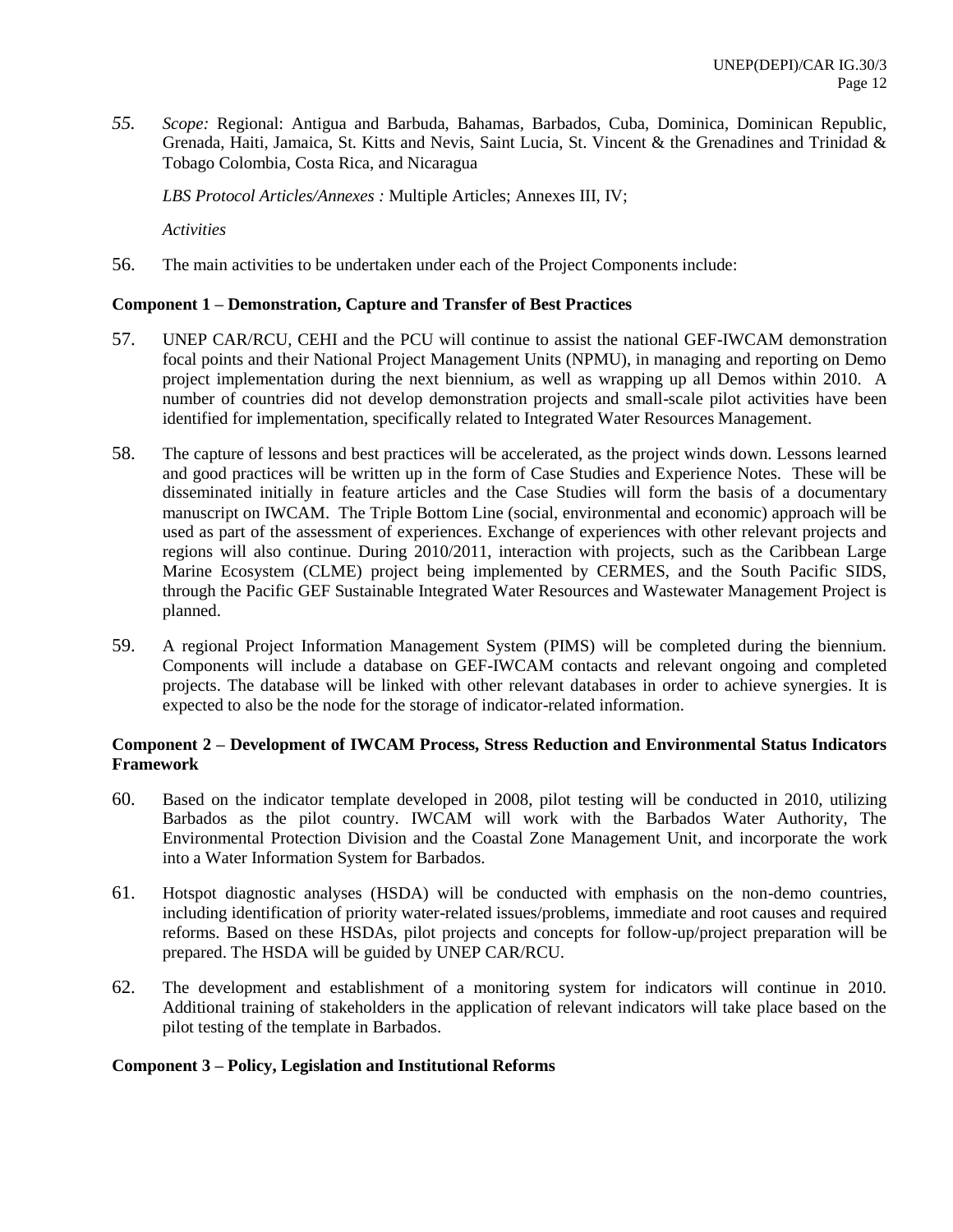UNEP(DEPI)/CAR IG.30/3 Page 13

- 63. Following the publication of a Legislative Toolkit for IWCAM in 2009, support will be provided for required reforms during the 2010/2011 biennium. The programme for amendment of national legislation and policy and improvement of institutional arrangements will continue in 2010, with higher-level advocacy, targeted at policy-makers in participating countries. Additional activities will include the development of incentives for the ratification of relevant MEAs including the LBS Protocol.
- <span id="page-20-0"></span>64. Efforts will continue to assist countries in achieving the World Summit on Sustainable Development (WSSD) Directive on IWRM plans and strategies and specifically on developing "Integrated Water Resources Management and Water Efficiency Plans by 2005". IWRM policy formulation and Roadmap preparation will be supported.

# **Component 4 – Regional and National Capacity Building and Sustainability**

- 65. In 2010, national and regional efforts will continue to raise awareness of GEF-IWCAM, both as a project and as an approach. Bulletins, brochures, leaflets, videos, a documentary and other appropriate information products will be made available to various publics?. Documents such as the Legislative Toolkit for IWRM and the Indicators template will be published, once translated into Spanish and French. A newsletter will be prepared on a quarterly basis, in both electronic and hard copy formats. These publications and newsletters will also be placed on the project website [\(www.iwcam.org\)](http://www.iwcam.org/). Promotional efforts will be consolidated through a regional Communications Strategy for the Project and a broader Communications Strategy for UNEP CAR/RCU.
- 66. Capacity building will focus at both the national and regional levels. During the next biennium, capacity building for monitoring of the environment, particularly water quality will continue. Training in environmental monitoring and data handling will be conducted for the demo sites and for laboratory personnel in PCs, based on the findings of local needs assessments. The project will continue to support laboratory development at the national and regional levels. The reference capability of the accredited laboratory within CEHI will be strengthened as well as that of other regional laboratories in PCs.
- 67. Capacity building will also expand into other areas identified by the GEF-IWCAM participating countries. Areas for training will include project proposal writing, water resources assessment, aquifer management, and Environmental Impact Assessment reviews.
- 68. In order to establish the Clearing House, which will be housed within either CEHI or CAR/RCU, a capacity assessment will take place going into 2010. The findings of the review will form the baseline data for the Clearing House. The Clearing House will be developed utilizing a GeoNetwork platform and will form part of the Project Information Management System (PIMS), also to be developed in 2010.

# **Component 5- Project Management and Coordination**

- 69. At least one Annual Regional Project Steering Committee (PSC) meeting will be convened in the final quarter of 2010. The Regional PSC meetings will focus on reviewing the Annual Work Plans and budgets, and updating the participating countries on the status of national project implementation. The IA/EA Management Group will meet formally, just prior to the Regional PSC meeting.
- 70. Technical support will be provided to the project through the Regional Technical Advisory Group (RTAG). RTAG meetings will take place prior to the Regional PSC Meetings. The RTAG may review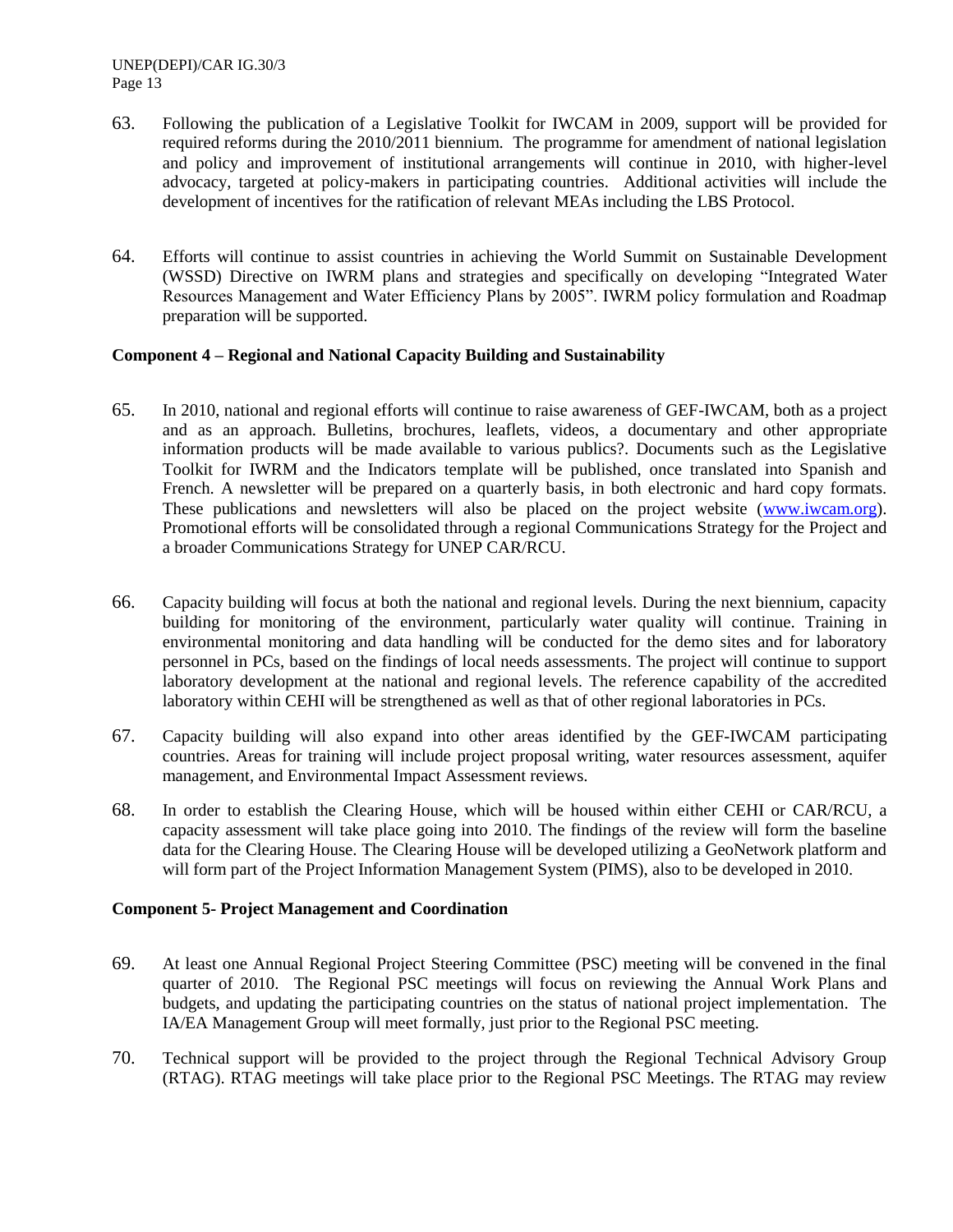the reports of consultants, advise on clearinghouse functions and IWRM Planning, review/endorse HSDA, and endorse lessons learned from the demos.

71. The demo projects will report on a quarterly basis to the Project Coordinating Unit at CEHI. CEHI, CAR/RCU and UNOPS will also report on a quarterly basis with CAR/RCU to coordinate information flow to UNEP and UNDP. Additionally, a Project Implementation Report (PIR) will be completed and submitted to GEF. As lead IA, UNEP will coordinate the submission of this report with the Project Coordinating Unit, and with support, as required, from UNDP, CEHI, CAR-RCU and UNOPS.

#### **(iii) Testing a Prototype Caribbean Regional Fund for Wastewater Management (CReW)**

#### *Introduction*

- 72. The degradation of the Caribbean marine environment from the discharge of untreated wastewater is a serious concern for countries whose livelihoods depend on their natural marine resources. Numerous scientific studies, including UNEP/GPA's 2006 report on the State of the Marine Environment and the Caribbean Sea Ecosystem Assessment (CARSEA) study have found that "sewage pollution from landbased sources and, from ships has been the most pervasive form of contamination of the coastal environment.
- 73. While countries increasingly recognize the importance of improving wastewater management, obstacles exist to meeting the obligations of the LBS Protocol and taking such steps. UNEP GPA further reported in their 2006 Report that significant financial constraints exist and that there is a lack of adequate, affordable financing available for investments in wastewater management in the Wider Caribbean Region.
- <span id="page-21-0"></span>74. In addition to financial constraints and barriers, other substantial barriers also exist. These include inadequate national policies, laws and regulations; limited enforcement of existing laws and regulations; poor communication and collaboration between various sectors and agencies which contributes to a fragmented approach to wastewater management; and limited awareness, knowledge and understanding of appropriate, alternative and low cost wastewater treatment technologies. Other limitations in technical capacity (e.g. in developing project proposals, operating and maintaining treatment systems, and monitoring and analyzing wastewater discharges and impacts) constrain progress in effectively managing wastewater.
- <span id="page-21-1"></span>*75.* Based on the above, UNEP and IADB requested GEF assistance on behalf of the countries of the Wider Caribbean to improve the capacity of countries in wastewater management through the development of a prototype Regional Fund as a possible modality for providing sustainable financing for wastewater management projects in the region while also addressing key capacity constraints within existing legal, institutional, educational and policy frameworks for wastewater management. A PIF was thus designed and cleared by the CEO on 26 September 2008 and subsequently approved by Council on 12 November 2008.
- *76.* The full project is expected to consist of four major components: Financing Mechanism plus Project Development Facility (IDB); Development of Programme for Capacity Building and Awareness Raising (UNEP); Clearing House Mechanism on Wastewater Management (UNEP) and Project Management (UNEP + IDB). The following activities will be undertaken during the project preparatory phase (PPG) by UNEP in coordination with IADB.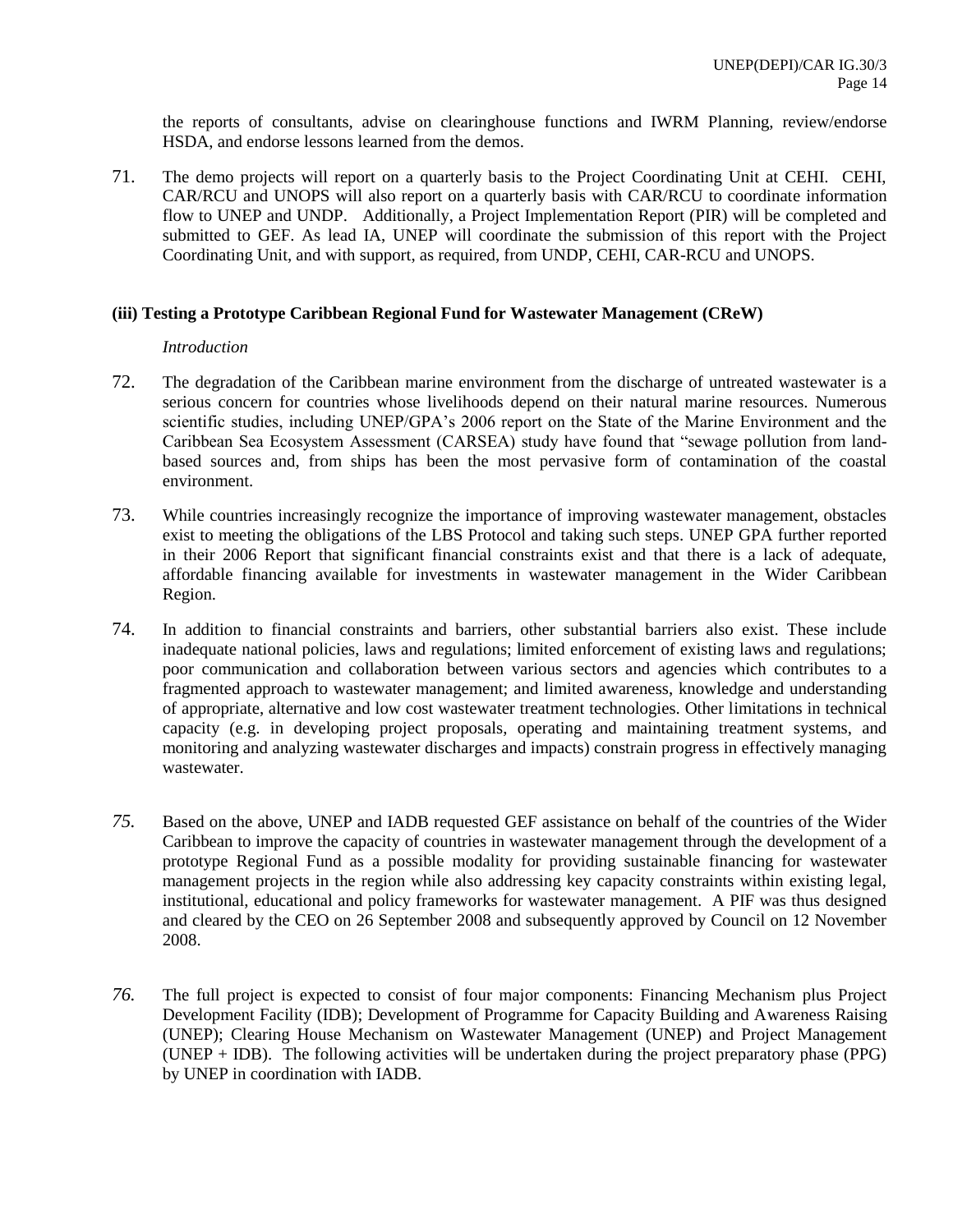77. *Scope:* Regional: Antigua & Barbuda, Barbados, Belize, Costa Rica, Guatemala, Guyana, Jamaica, Panama, Saint Lucia, St. Vincent and Grenadines, Suriname, & Trinidad and Tobago.

*LBS Protocol Articles/Annexes :* Multiple Articles; Article XVI ; Annex III;

#### *Activities*

- *78.* The collation of information for the full project proposal will be based on readily-available information and data from relevant national, regional and international agencies on the state of wastewater management in the region, the existing policy, legal and institutional frameworks and the development of improved mechanisms for stakeholder involvement, awareness raising and information dissemination.
- <span id="page-22-0"></span>79. The specific components to be developed by UNEP CAR/RCU for inclusion in the full project proposal are: Review of Status of Wastewater Management and Regional Training; Training Needs Assessment in the Wider Caribbean Region; Review of Policy, Legislation & Institutional frameworks for Wastewater Management; and Survey of Knowledge, Attitudes and Practices (KAP) and a Review of Existing Clearing House Mechanisms.
- <span id="page-22-1"></span>80. The expected output will be a full sized project proposal document for the GEF including a monitoring and evaluation (M&E) plan, log frame; implementation workplan, International Waters (IW) indicator framework; detailed budget, and overall execution arrangements, including TORs for staff.

Budget: (Project Preparation Phase Only)

| Total                                | 1,104,500 |
|--------------------------------------|-----------|
| Co-finance - IADB (in-kind)          | 594.500   |
| Co-finance - CAR/RCU (in-kind)       | 130.000   |
| <b>GEF PPG – IADB Implementation</b> | 245,000   |
| GEF PPG – CAR/RCU Implementation     | 135,000   |

#### **B. Monitoring and Assessment**

# **(iv) Assessment of Pollutant Loads and Sources in the Wider Caribbean Region**

#### **Project Budget: USD 25,000**

#### *Introduction*

<span id="page-22-3"></span><span id="page-22-2"></span>81. This activity will build upon completed technical reports and utilize monitoring and assessment data and information generated during the last biennium including the updated TR 33, AMEP Atlas and Know Why Network Final Project Report. It will also facilitate a coordinated approach to the capture, analysis and dissemination of data and information from ongoing pollution monitoring activities taking place under the GEF funded projects. Regional agencies including CEHI, INVEMAR and CATHALAC along with the LBS RACs are expected to play a key supporting role in this activity.

*Scope:* Regional - All WCR Countries

*LBS Protocol Articles/Annexes:* Article VI

*Activities*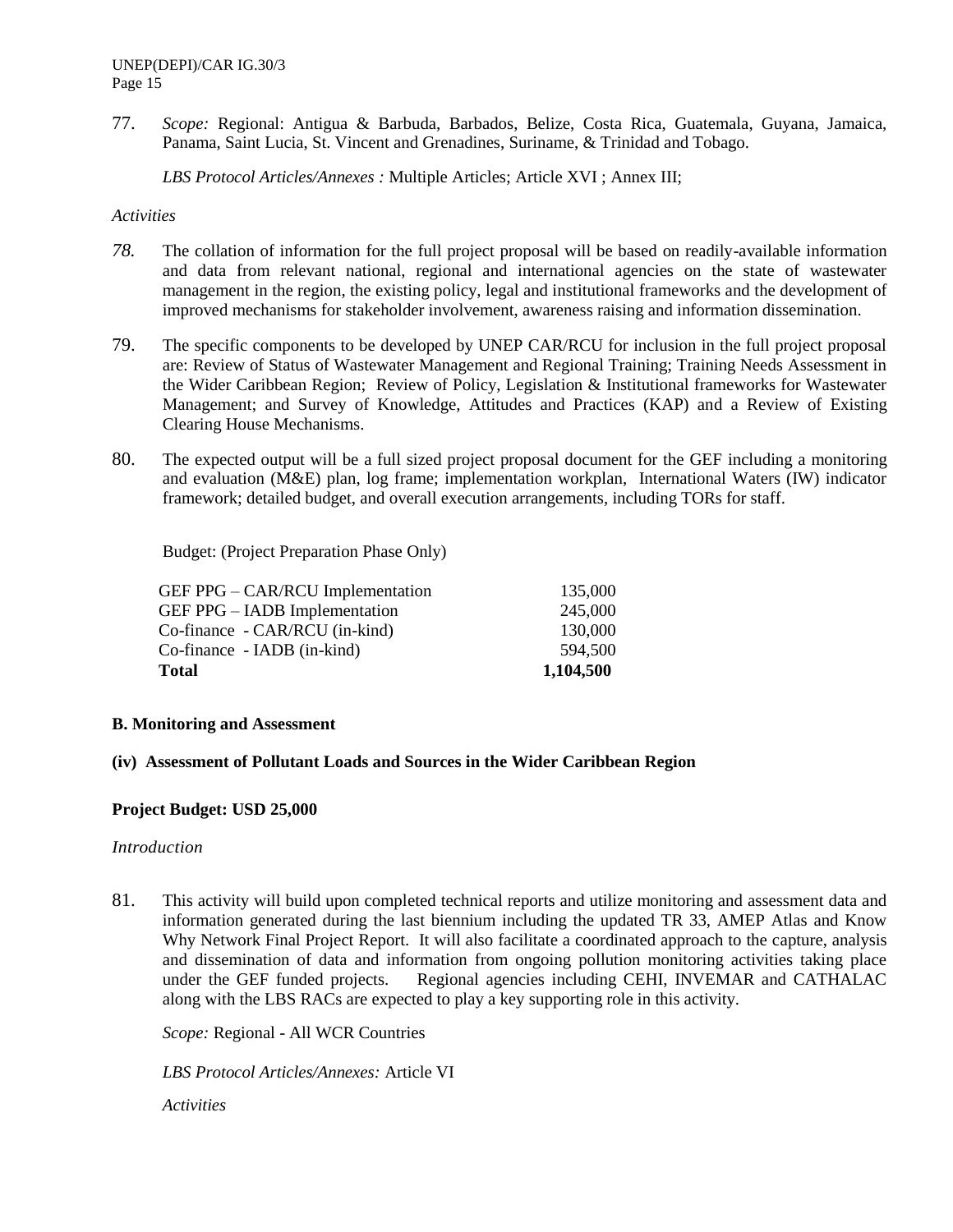- 82. The main activities to be undertaken include:
- 83. Development/Enhancement of Mechanisms for Sharing of Pollution Related Data and Information: The data obtained from TR 33 and other AMEP projects such as the Know Why Network Partnership Project, the GEF Pesticides Project, and the GEF IWCAM Project will be compiled and disseminated through an appropriate information sharing mechanism including possible data bases as well as building on the development of the interactive web based map. This will be linked to existing clearing houses with pollution data for the Wider Caribbean Region.
- 84. Production of Pollutant Fact Sheets: Fact Sheets prepared during the last biennium will be updated and repackaged on the web site with a view to having current and up to date information on the State of the Marine Environment of the Wider Caribbean.

# **C. Wastewater Management**

#### **(v) Sewerage Needs Assessment Pilot Projects**

# **Project Budget: USD 25,000**

#### *Introduction*

85. The management of wastewater continues to be a high priority for the countries of the Wider Caribbean Region. Following the successful completion of sewage needs assessment pilot projects in Tobago and Saint Lucia, funds have been mobilized to conduct a similar assessment in Belize. Other activities will focus on production of case studies, exchanging of experiences and sourcing of funding for additional pilots. Collaboration will take place mainly with PAHO and CEHI.

*Scope:* Regional – Belize.

<span id="page-23-0"></span>LBS Protocol Articles/Annexes: Article VI; Annex III

<span id="page-23-1"></span>*Activities*

86. The main activities to be undertaken include:

- Development and Implementation of pilot project in Belize, according to agreed work plan;
- Preparation and dissemination of Experiential Notes based on experiences of completed wastewater management pilot projects including demo projects for IWCAM; and
- Mobilization of funding for additional pilot projects;

#### **D. Waste Management**

# **(vi) Implementation of Regional Action Plan on Marine Litter (RAPMaLi)**

#### **Project Budget: USD 15,000**

#### *Introduction*

87. The Secretariat will continue to promote the implementation of the Regional Action Plan on Marine Litter Management for the Caribbean region which was endorsed at the  $13<sup>th</sup>$  IGM. This will be done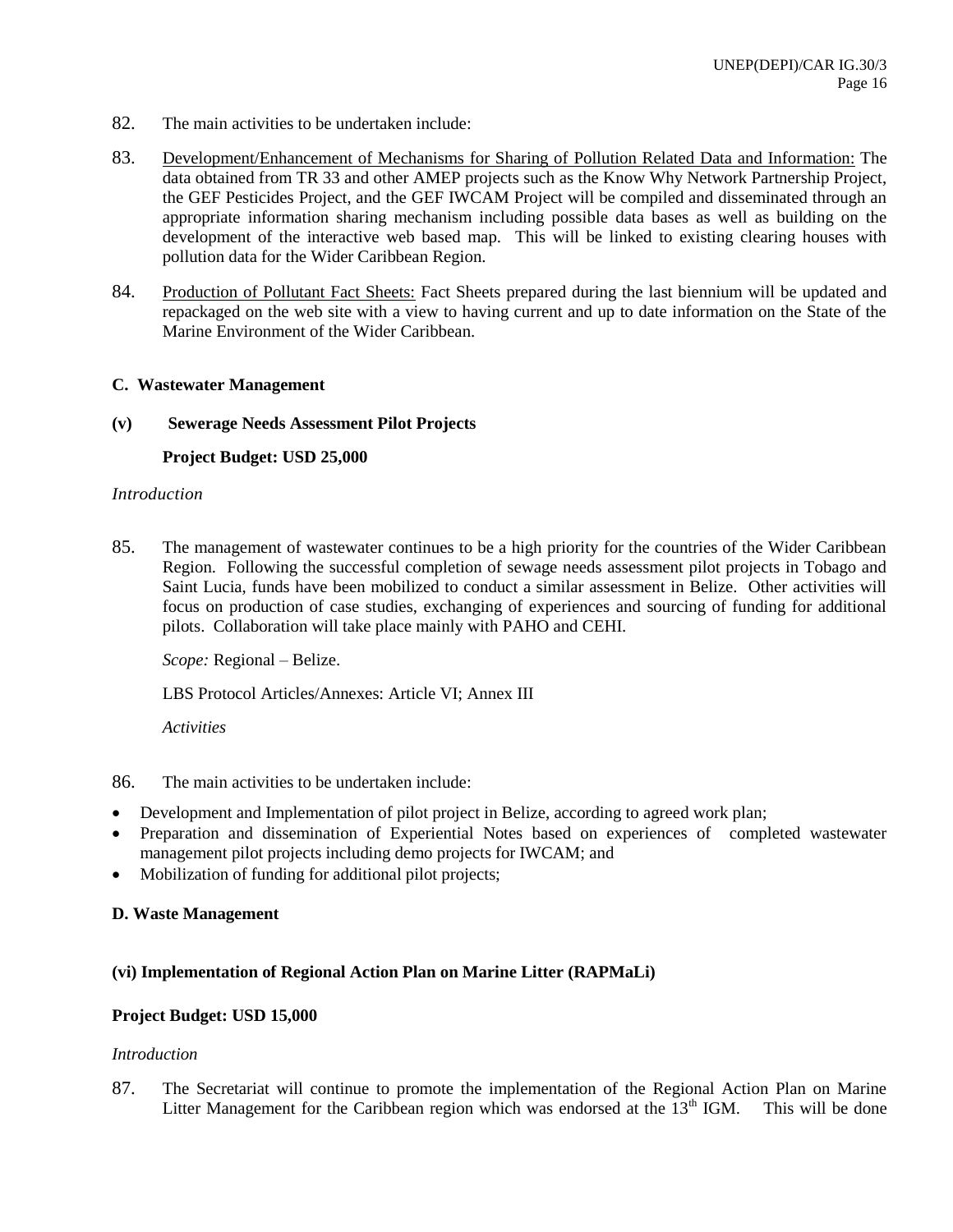with an initial focus on public education and awareness. The Secretariat proposes to develop a detailed project proposal for the implementation of a Region-Wide Education and Outreach Programme for the Management of Solid Wastes and Marine Litter with the overall objectives being improved integrated management of solid waste and marine litter in the Wider Caribbean. Emphasis will be on promoting changes in attitude and ultimately behaviour concerning waste management. In addition, education and awareness material will be designed and produced for four pilot countries involved in previous pilot projects and who have demonstrated an interest in implementing the Action Plan. This material will therefore build upon the successes of the earlier pilots where an appropriate infrastructure already exists to utilize the materials produced. Finally, a resource mobilization strategy will be formulated using the proposal developed and the same awareness and education materials. This will include production and dissemination of the awareness materials to potential donors, regional and international NGOs involved in environmental education as well as LBS Focal Points of the Caribbean Environment Programme. Collaboration is expected with the Ocean Conservancy, NOAA and other Regional Seas Programmes involved in Marine Litter Management,

*Scope*: Regional – Barbados, Saint Lucia, Jamaica, Guyana

*LBS Protocol Articles/Annexes:* Articles VI, XI;

# *Activities*

- 88. The main activities to be undertaken include:
- Development of Regional Project Proposal for implementing a Region-wide Education and Outreach Programme for the Management of Solid Wastes and Marine Litter;
- Development of targeted education and awareness material on marine litter for four pilot countries;
- Development of a Resource Mobilization Strategy for financing the proposal;

# **E. National Programmes of Action**

#### **(vii) Implementation of Pilot NPAs**

#### **Budget: USD 345,000 (Trinidad & Tobago - GPA); USD 81,800 (Saint Lucia -GPA) 21,400 (Suriname)**

#### *Introduction*

- 89. To reverse the decline in coastal and marine environments from pollution and degradation coming from the land, the 1995 Global Programme of Action for the Protection of the Marine Environment from Land-based Activities (GPA), calls on Governments to develop National Programmes of Action for the protection of the marine environment from land-based activities (NPA). The main purpose of an NPA is to develop concrete projects that mobilize both stakeholders and resources, and thus needs to be mainstreamed into relevant budgetary and policy frameworks.
- 90. UNEP-CAR/RCU and UNEP/GPA initiated a programme to strengthen the development and implementation of National Programmes of Action for the protection of the marine environment from land-based activities (NPAs) in the Wider Caribbean Region. Additionally, in 2004 UNEP/GPA and the U.S. National Oceanic and Atmospheric Administration (NOAA) signed an MOU with UNEP to collaborate with UNEP CAR/RCU in developing and implementing NPAs in select Caribbean countries.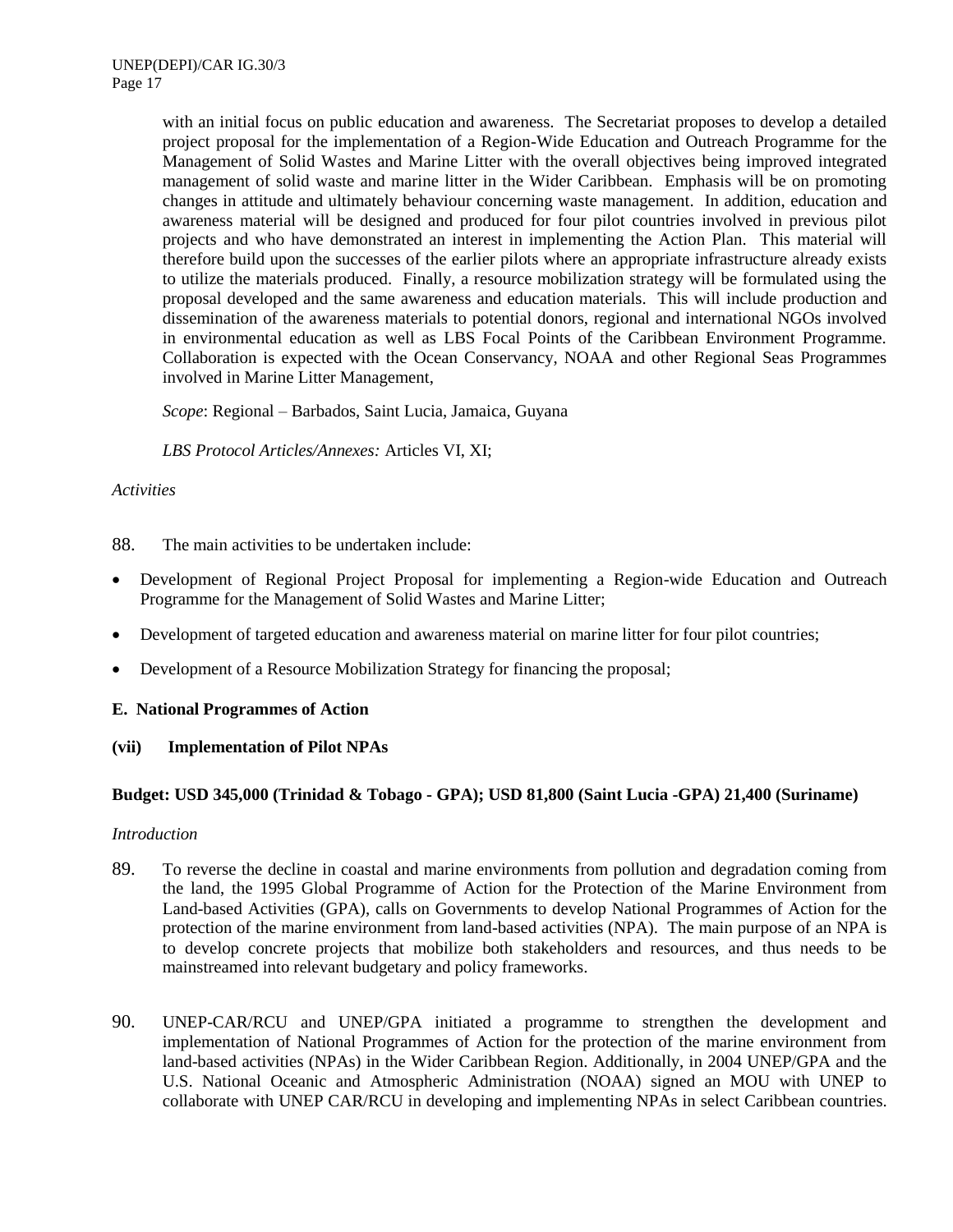<span id="page-25-0"></span>Its main aim is to strengthen the long-term sustainability of the programmes through increased focus on strategic planning, prioritisation, strengthening sustainable financing (mainly through domestic resource mobilisation and effective leveraging of international sources), and identifying and tackling barriers to implementation by legislative, institutional and capacity constraints.

<span id="page-25-1"></span>*Scope:* Regional – Trinidad and Tobago, Suriname, Saint Lucia, Belize, Dominican Republic

*LBS Protocol Articles/Annexes:* Articles VI, XIII;

#### <span id="page-25-2"></span>*Activities*

- 91. The main activities to be undertaken in collaboration with UNEP GPA and NOAA include:
- Supporting the implementation of pilot NPA projects in Saint Lucia, Suriname and Trinidad and Tobago.
- Assessing the willingness and capability of additional countries to develop an NPA;
- Supporting willing countries with an initial assessment of ongoing or planned policies, expenditure, legislation and other activities that meet the objectives of the GPA;
- Promoting the development of full scale NPAs, including pilot projects, in selected countries; and promoting the sharing of experiences and best practices.**)**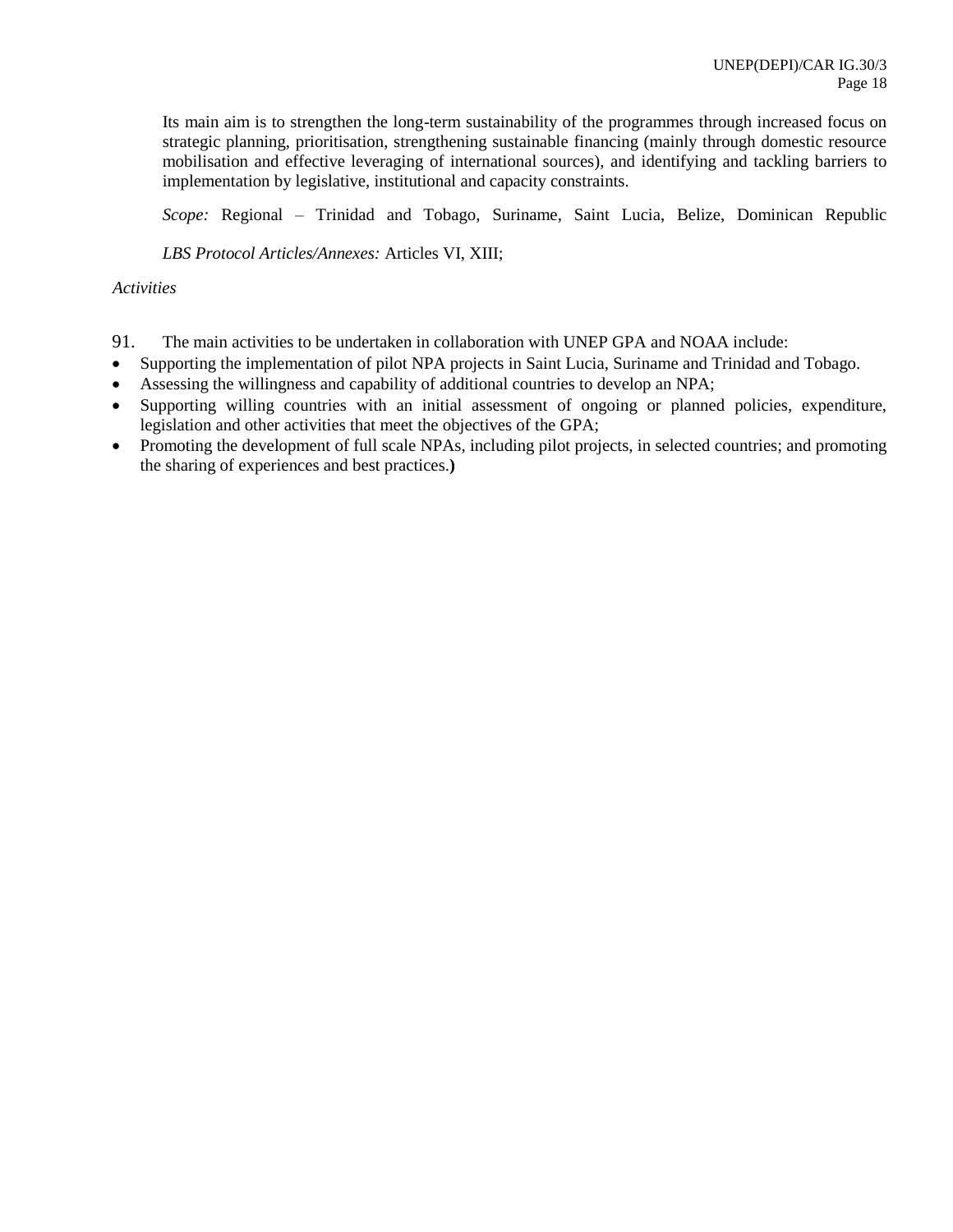# **F. New Projects**

# **Funding Secured**

# **(viii) Climate Change and Disaster Risk Reduction in Jamaica**

# *Background*

- 92. The Jamaican economy is heavily dependent on the country"s natural environment and in particular upon its coastal and marine resources. The coastal zone contains an estimated 75% of industries and service sectors and is responsible for generating approximately 90 % of the island's GDP. The island's two international airports are also located along the coast. In addition, more than 60% of Jamaica"s population resides within 2 km of the coast, with the majority either reliant on, or affected by coastal activities. The rural areas of the country are considered under-developed and lack many of the social amenities of urbanized regions. In 2007, a total of about 71% of the poor lived in rural areas and the livelihoods of a large proportion of households in these areas depend on natural resources.
- 93. Jamaica, like many small island developing states (SIDS), is highly vulnerable to climate change impacts. In general, the island is subject to the threat of tropical weather systems and faces direct threats from climate change because of its geographical location. Detailed climate modelling has not yet been possible for Jamaica, but preliminary research suggests that the region is likely to see increases in extreme weather events such as flood, rains and droughts, and an increase in the intensity of hurricanes. Coastal areas in Jamaica are at the forefront of climate change impacts as they are directly affected by storm surges, physical development and sea level rise. With sea levels projected to rise by an average of 2 - 3mm per year during the first half of this century, the effects on the coastal areas will be severe, and include erosion and coastal land subsidence. Coastal areas are already affected by saline intrusion which is likely to be exacerbated by climate change. Pressure from a growing population and the consequent rising demand for groundwater will further reduce the availability of freshwater supplies for domestic and industrial purposes.
- <span id="page-26-1"></span><span id="page-26-0"></span>94. The island has already been affected by increased frequency and intensity of tropical weather systems including tropical storms, hurricanes, heavy rainfall and prolonged droughts, which can partly be attributed to climate change. Between 2004 and 2008, five major storm events caused damage and losses estimated at US\$1.2 billion. These have had significant impact on the national economy; the quality of the country"s natural environment and the livelihoods of thousands of people, particularly in rural areas. In addition, the country has experienced loss of lives and property, damage to infrastructure, as well as periodic isolation of communities, interruption of livelihood and disruption to the school system and health services. In the health sector, for example, there has been a noticeable increase in diseases such as dengue fever and malaria. During the same period, the former increased four-fold while the latter increased almost 8 times. In the case of malaria, the disease is re-emerging though it had been eradicated decades ago. The impact of disasters on the rural poor is of particular importance as it relates to people"s productive assets, livelihoods, and access to basic services. Among the most vulnerable groups within the poor are women, children, and the elderly. Women typically have the responsibility for safe-guarding households and as such tend to be impacted disproportionately by natural disasters. Besides direct impacts, increases in intensity, variability and frequency in climate related hazards will also reduce the country"s long-term ability to recover between events, thus posing severe threats to sustainable socioeconomic development and poverty reduction efforts.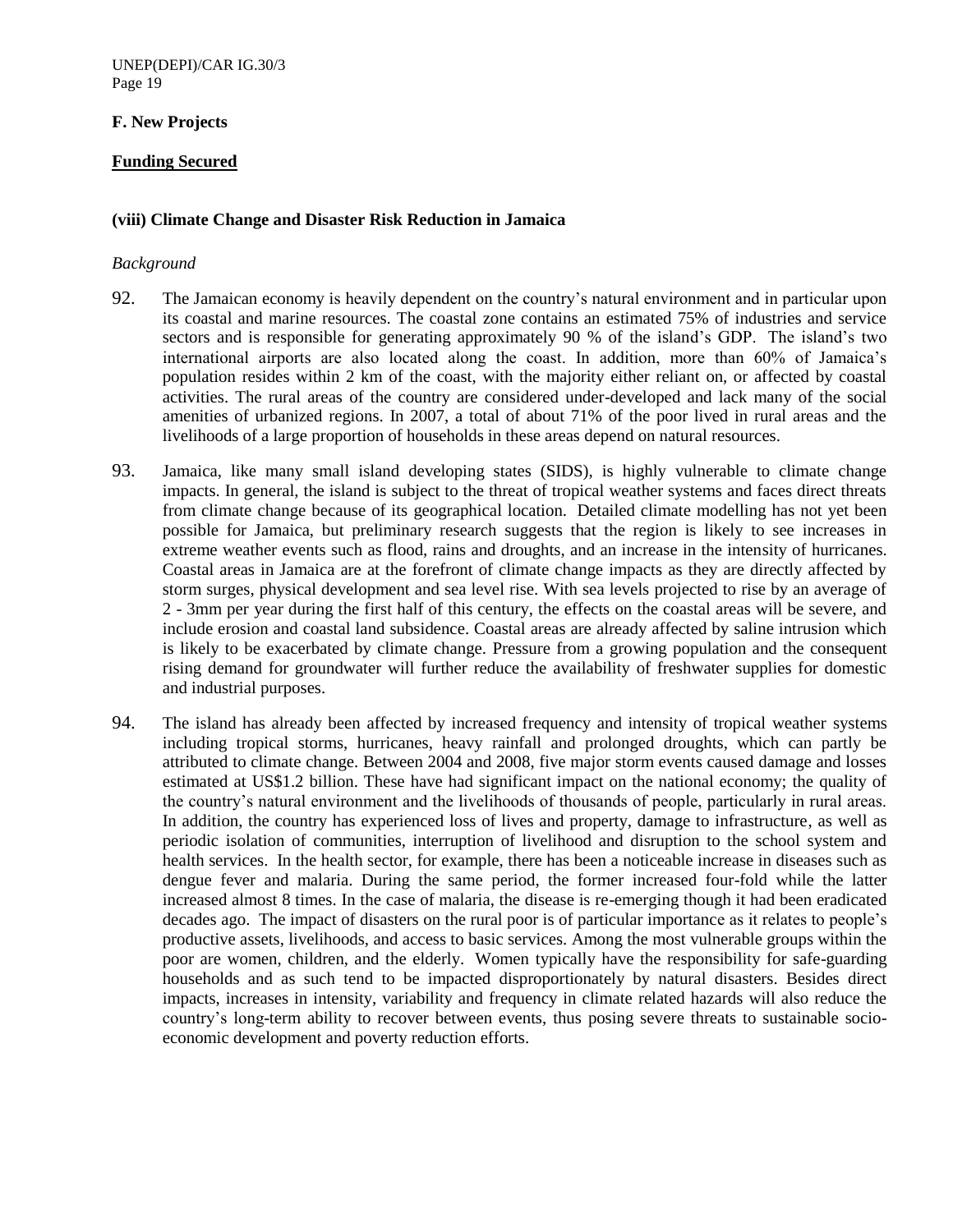- <span id="page-27-0"></span>95. Terrestrial, coastal and marine ecosystems are likely to be further adversely affected by the continued impact of climate change. For example, watersheds<sup>1</sup>, already facing degradation from inappropriate land use, farming practices and settlement development, are likely to face increased flooding and landslides from more frequent and intense rainfall. In like manner, the degradation of coastal and marine ecosystems such as coral reefs, sea-grasses and mangroves<sup>2</sup> which act as natural buffers is expected to be exacerbated as a result of storm surges and sea-level rise unless adequate and timely interventions are made. Combating these problems requires a systematic approach including strategies that (i) indirectly reduce vulnerability to climate change; (ii) directly address vulnerability to extreme weather events through disaster risk reductions programmes; and (iii) mainstream climate change into sectoral plans and national policies.
- 96. Intrinsic in these priority areas is building resilience of coastal and marine ecosystems. However, the Government's programme for climate change adaptation and mitigation is being hampered by numerous constraints; chief among them is an inadequate capacity to undertake climate change mitigation and adaptation strategies. This proposal focuses on improving climate change adaptive capacity in selected terrestrial and coastal ecosystems; institutional strengthening; and awareness building, all geared towards helping Jamaica, particularly vulnerable groups, to be better prepared to cope with the potential impacts of climate change which include natural disasters.
- 97. The proposed intervention supports the Global Climate Change Alliance in ACP regions and countries. In September 2007, the European Commission launched the Global Climate Change Alliance (GCCA) between the European Union and poor developing countries most vulnerable to climate change<sup>3</sup>. The GCCA intends to step up cooperation between the EU and the developing countries that are most vulnerable and have the less capacity to react.
- 98. The programme will be financed under a  $\epsilon$ 70 million envelope in additional funding that the Commission has earmarked from the Environment and Natural Resources Thematic Programme (ENRTP) over the period 2008-2010 to start up the GCCA. In this respect, support is being designed at national level for the following ACP countries: Vanuatu, Tanzania, Belize, Guyana, Mali, Madagascar, Mauritius, Mozambique, Rwanda, Senegal and Seychelles and Jamaica.

# *Objective*

99. Increase resilience and reduce risks associated with natural hazards in vulnerable areas as adaptive measures to climate change, thereby contributing to the sustainable development of Jamaica.

# 100.

<span id="page-27-1"></span> $\overline{\phantom{a}}$ 

# *Specific objectives:*

- Rehabilitate and improve management of selected watersheds to reduce downstream run-off and associated pollution and health risks;
- Restore and protect coastal ecosystems to enhance natural buffers and increase resilience;

<sup>&</sup>lt;sup>1</sup> 10 of the 26 watersheds are severely degraded.

<sup>&</sup>lt;sup>2</sup> 30% of mangrove forests are lost and this contributes to increased vulnerability of coastal areas including settlements and civil infrastructure

<sup>3</sup> Communication on Building a Global Climate Change Alliance (GCCA) between the European Union and poor developing countries most vulnerable to climate change – COM(2007)540 and July 2008 Staff working Document on the implementation of modalities of the GCCA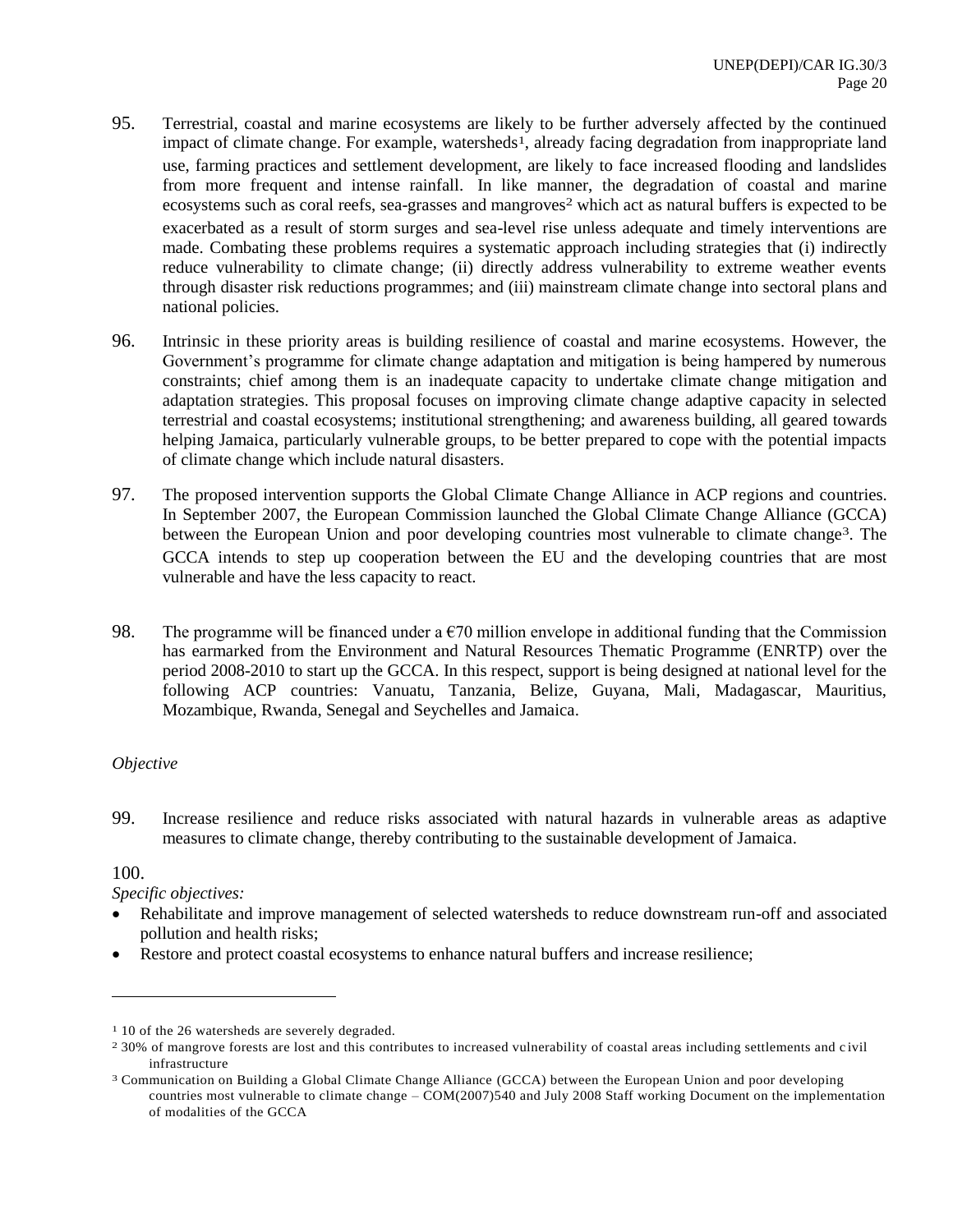Integrate climate change mitigation and adaptation into relevant national policies and plans, enhance institutional (human and technical) capacity and facilitate awareness building amongst Jamaica"s population to better adapt to climate change.

# *Expected Results*

# **Result 1**:

101. Rehabilitated watersheds through slope stabilization measures such as reforestation of denuded hillsides. Improved slope stability will reduce the occurrence of landslides, downstream flooding and sedimentation of important aquatic systems such as the sea and rivers; facilitate improvement in watershed management, building on existing models (e.g. the UNEP GEF IWCAM Project); and reduce the physical and social vulnerability of associated communities. The main approach of this activity is to engage in the direct production and planting of seedlings in severely degraded watersheds as a means of reducing risks to climate change. The activities will contribute to ecological restoration derived from the planting of species that provide additional benefits such as bird feeder trees, nutrient enrichment of soils, leaf litter production to enhance water retention, slow erosion and carbon sequestration which can contribute to climate change mitigation. This will be complemented by a forest fire management programme to reduce health risks and also associated  $CO<sub>2</sub>$  emissions. Further facilitation of communitybased management groups will be undertaken as the institutional approach for ensuring sustainability.

# **Result 2**:

<span id="page-28-0"></span>102. Increased resilience of selected coastal areas against potential climate change impacts Coral reefs, sea-grass beds, and mangrove forests play a critical role as natural coastal defence mechanisms which are critical in supporting livelihoods and ecosystems in coastal areas of Jamaica. These coastal resources are areas of high primary productivity, thereby contributing significantly to the fisheries. Over the years, the defence capabilities of these systems have been reduced largely due to human - induced degradation, disaster impacts and inadequate institutional capacity for monitoring and strategic interventions. The approach to be used for this result will involve restoring mangroves, seagrass beds, and coral reefs in specific areas to reduce risks associated with storm surges and the threats to livelihoods caused by increasing natural events. These ecosystems contribute to the livelihood of many, particularly fishermen and tourism interests, and thus will have many social and economic benefits. Among the results will be the strengthening of the institutional capacity to better manage these coastal ecosystems.

# **Result 3**:

103. Climate change capacity building and awareness rising. The project has a targeted approach to capacity strengthening and public awareness. Emphasis will be given to the development of a multi-stakeholder public awareness programme addressing key climate change issues. It will also establish links with existing community-based organisations (CBOs) such as the Jamaica Agricultural Society, 4-H Clubs, and others. Additionally, it is intended to assist the government to strengthen its capacity to tackle climate change issues, particularly adaptation to climate change.

# *Management of the Project*

104. The United Nations Environment Programme (UNEP) will be the primary agency responsible for project management. They have six cross-cutting thematic areas. Three of them are directly relevant to the objectives of the project: Climate Change; Ecosystem Management; and Disaster Prevention. UNEP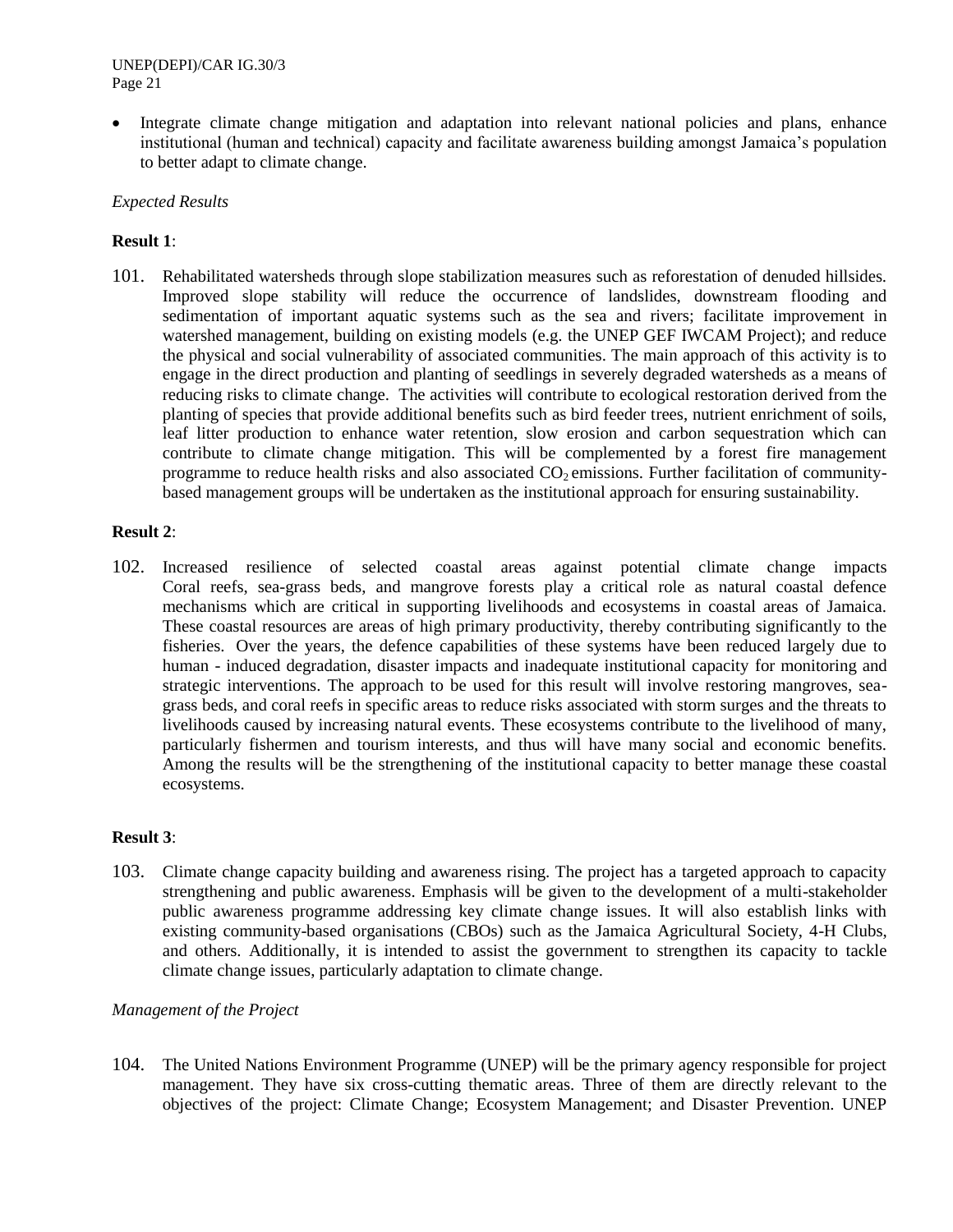CAR/RCU, the Regional Seas office based in Jamaica which will play a lead role in project implementation, falls within the UNEP Division of Environmental Policy Implementation (DEPI) which is responsible for the implementation of environmental policy in order to foster sustainable development at global, regional and national levels. It is also UNEP"s focal Division for capacity building, climate change adaptation, disaster risk management, and ecosystem management which will allow for a broad range of additional technical support for the project.

- 105. In cooperation with international and national partners UNEP DEPI also adopts an integrated approach in providing such technical assistance, advisory services, and strengthening the environmental management capacity of developing countries and countries with economies in transition.
- 106. The UNEP Regional Seas Office in Jamaica, who is expected to facilitate project implementation aims to address the accelerating degradation of the marine and coastal areas environment of the Wider Caribbean and through the sustainable management and use of the marine and coastal resources for improving livelihoods and reducing poverty. UNEP CAR/RCU is currently executing a US\$22 million GEF Project on Integrating Watersheds and Coastal Area Management in 13 Caribbean SIDS including Jamaica. It works with several donors to develop and execute a range of national and regional environmental projects and over the last 5 years executed a comprehensive programme of small scale community and national watershed, disaster reduction, and coastal zone projects and activities for the Swedish International Development Agency throughout the Caribbean in excess of US\$1 million. UNEP CAR/RCU also works in collaboration with several Government Agencies, NGOs, private sector organizations and civil society groups in the development and implementation of coastal and watershed management projects in Jamaica and the wider region. UNEP will work along with the National Environment and Planning Agency (NEPA) who will supervise and coordinate the project.

# <span id="page-29-0"></span>*Budget*

 $\overline{\phantom{a}}$ 

<span id="page-29-2"></span><span id="page-29-1"></span>107. The total project cost is estimated at  $\epsilon$  4,482,420 of which  $\epsilon$  4.13 million shall be financed from the ENRTP budget line, ~US\$250,000<sup>4</sup> (~  $\epsilon$  180,420) from UNEP and  $\epsilon$  172,000 from the Government of Jamaica (GOJ). The GOJ"s contribution includes estimates of in-kind contributions. UNEP has indicated that the sum presented may be available for the project through in-kind contributions and co-financing through on-going or planned projects. The indicative overall budget is presented below.

#### *Time Frame*

The project will last for 30 months from April 2010 – October 2012.

| <b>Categories</b>                                 | EC Contribution, $\epsilon$<br>(Indicative) | GOJ<br>Contribution,<br>€<br>(Indicative) | <b>Total</b> |
|---------------------------------------------------|---------------------------------------------|-------------------------------------------|--------------|
| <b>Project Management and Coordination</b>        | 320,000                                     | 32,000                                    | 352,000      |
| <b>Result 1:</b> Rehabilitated watersheds         |                                             |                                           |              |
| through slope stabilization measures such         | 1,400,000                                   | 60,000                                    | 1,460,000    |
| as reforestation of denuded hillsides             |                                             |                                           |              |
| <b>Result 2:</b> Increased resilience of selected | 1,420,000                                   | 60,000                                    | 1,480,000    |

<sup>4</sup> This is equivalent to  $\sim \text{\textsterling} 180,420$  at the June 2009 exchange rate ( $\text{\textsterling} 1 = \text{USS} 1.3856$ ).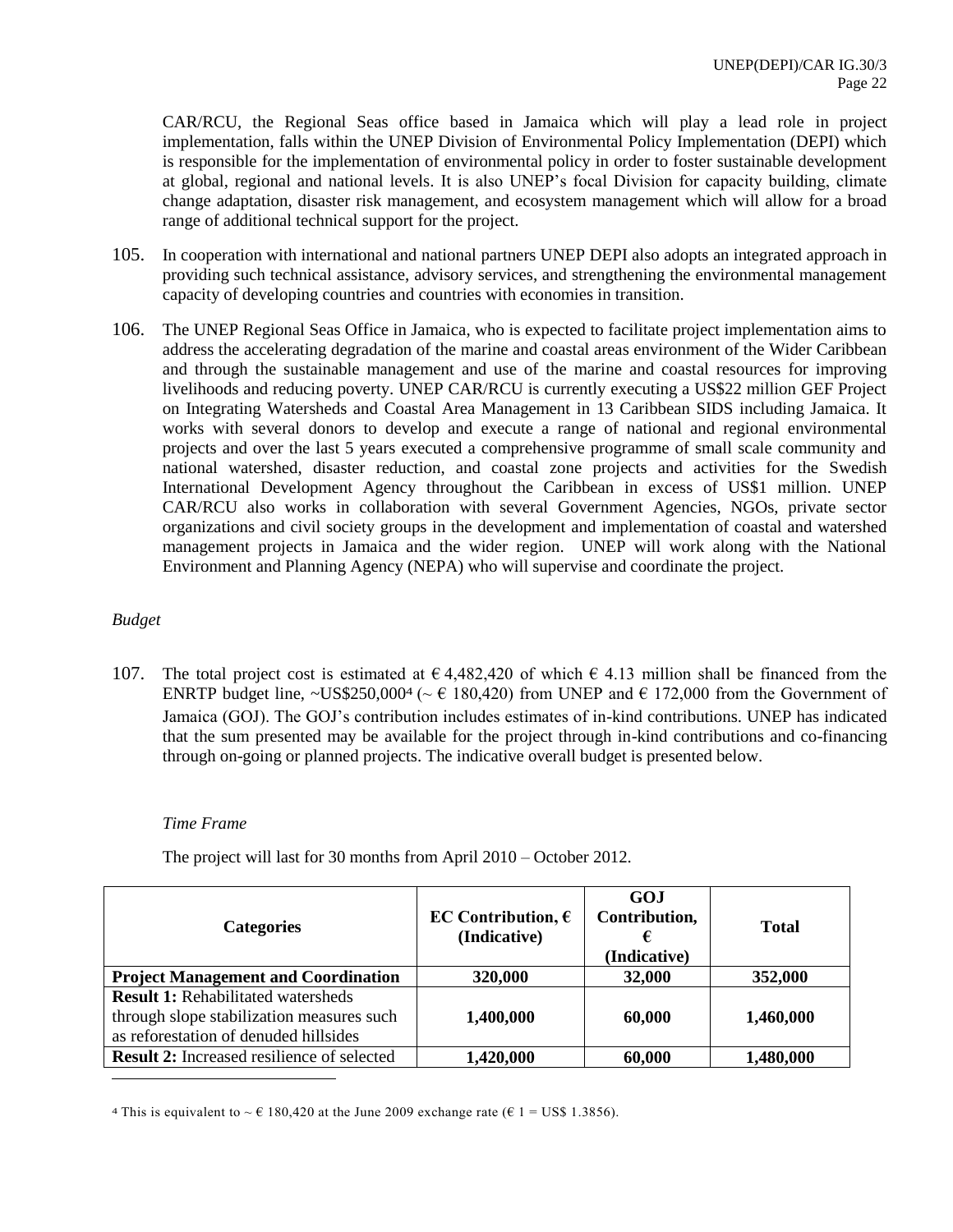| coastal areas against potential climate     |           |         |           |
|---------------------------------------------|-----------|---------|-----------|
| change impacts                              |           |         |           |
| Result 3: Climate change capacity and       |           |         |           |
| awareness building                          |           |         |           |
| This will need to be done by relevant       | 450,000   | 20,000  | 470,000   |
| agencies as results and activities have now |           |         |           |
| changed.                                    |           |         |           |
| <b>Evaluation</b>                           | 45,000    |         | 45,000    |
| <b>Visibility</b>                           | 40,000    |         | 40,000    |
| <b>Sub-Total</b>                            | 3,675,000 |         | 3,675,000 |
| Contingency $(5\%)$                         | 185,000   |         | 185,000   |
| Sub-total                                   | 3,860,000 |         | 3,860,000 |
| Overheads $(7%)$                            | 270,000   |         | 270,000   |
| <b>Total</b>                                | 4,130,000 | 172,000 | 4,302,000 |

108. LBS Protocol Articles/Annexes : Article III; Annex IV

# **Funding Required**

# **(ix) Strengthening the development and application of Geographic Information Systems (GIS) in the Wider Caribbean Region**

*(Implementing Agencies: UNEP CAR RCU, Regional Activity Centres for LBS, SPAW and Oil Spills Protocols) Funding request: US\$ 160,000*

# *Background*

Geographical Information Systems (GIS) present globally established applications used to assist in the management, analysis and visualization of geospatial data. Member states who are Parties to the Convention for the Protection and Development of the Marine Environment in the Wider Caribbean Region, adopted in Cartagena, Colombia on 24 March 1983 and its three Protocols, the Oil Spills Protocol, Specially Protected Areas and Wildlife Protocol (SPAW) and Land-Based Sources of Marine Pollution (LBS) Protocol have called for greater efforts to be placed on the development of databases and effective use of environmental information in the decision making processes.

<span id="page-30-0"></span>109. Within the Wider Caribbean Region, though the effective use of GIS in an environmental context has been relatively limited to date as a result of a general paucity of professional capacity in GIS, the benefits of its application have been made clearly apparent by those adept with its use while much of the typical data necessary for GIS analyses are both existent and available. Several ongoing UNEP projects have GIS components and activities; however, an integrated approach has not been established to allow for the sustained use of GIS methodologies. The absence of a regional strategy for GIS usage, and inadequate awareness of the scope of GIS applications are constraints that need to be addressed. The Secretariat for the Cartagena Convention has recently been improving its GIS capacity at its Regional Coordinating Unit and at its Regional Activity Centre for the LBS Protocol based in Cuba through the provision of GIS hardware and software as well as the employment of programme personnel with GIS expertise. This is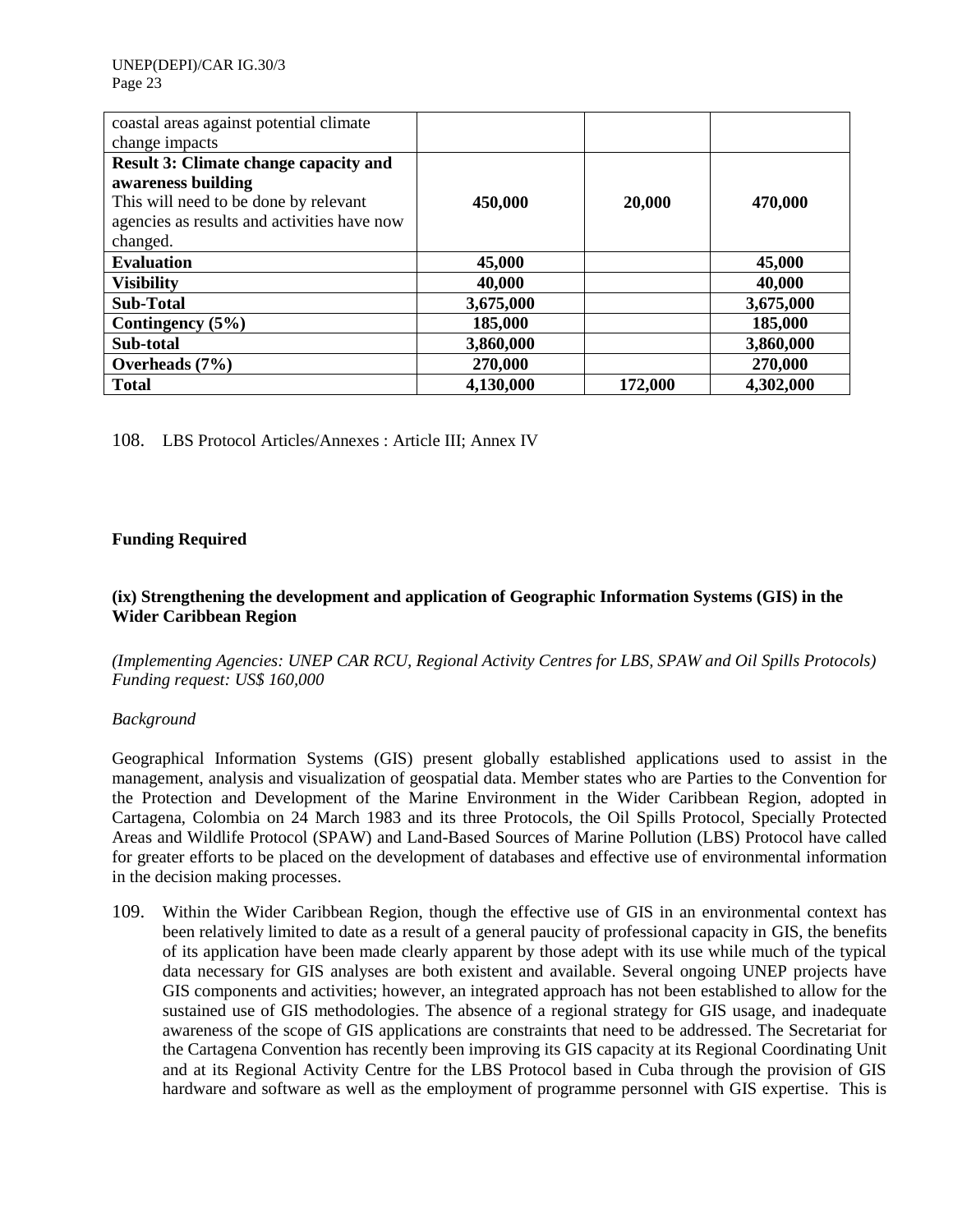expected to provide direct assistance and support to member states in the further development and application of GIS technologies.

- <span id="page-31-1"></span><span id="page-31-0"></span>110. A Regional GIS Capacity Assessment previously done as part of the GEF IWCAM project found that very few countries have implemented any GIS mainstreaming efforts at a national scale. A document was prepared to assist in such efforts at national scales, a Road Map to GIS Mainstreaming. However, it was noted that a limiting factor in such national-scale implementation efforts is the willingness of governments to commit financial and human resources to the application of GIS technologies. As a result, one of the recommendations of both the Capacity Assessment and Road Map was to put forth efforts towards the promotion of GIS technologies to the region"s various ministries emphasizing the benefits of committing national resources to the sustained use of GIS technologies.
- 111. Another finding of the GIS Capacity Assessment and Road Map was the lack of standards in the region with respect to database management. While sufficient geospatial data are available in most countries to establish comprehensive databases, this would commonly require the integration of data from a number of national agencies with varying expertise. As initiatives progress to integrate geospatial data from different sources, whether from various agencies within one country or from various countries for regional databases, it is important that data providers use compatible data formats including detailed metadata to maintain the information"s integrity. The establishment of regional guidelines for database management will be integral to the success of future collaborations at both the regional and national levels.
- 112. Based on feedback from countries, the GIS Capacity Assessment also revealed the need for training in the region. A general deficiency in expertise in the region drives the need for training at all levels. While there is a need for basic training across the region to increase the number of professionals with basic GIS capacity, many countries also expressed the need for more specialized training. Advanced expertise would greatly enhance the execution of various coastal area management projects that could benefit from specific GIS applications.
- 113. In response to critical needs and current interventions, this project would establish a regional strategy for the development and application of GIS technology for coastal area management in the Wider Caribbean Region. It will allow for the more effective use of information generated by a range of regional projects and allow for this data to be analyzed and shared among all member countries towards the management and sustainable development of the Wider Caribbean Region.

# <span id="page-31-2"></span>*Objective*

To facilitate a Regional Strategy for the increased application of GIS and other spatial decision-making tools in the implementation of the Cartagena Convention and its Protocols through an approach consisting of the development of guidelines for database management, capacity strengthening and case studies.

# <span id="page-31-3"></span>*Outputs:*

- Development of national and regional capacity in the use and application of GIS for coastal area management.
- Two (2) completed case studies to identify GIS applications that demonstrate its benefits in coastal area management.
- Guidelines for GIS Database Management with respect to coastal area management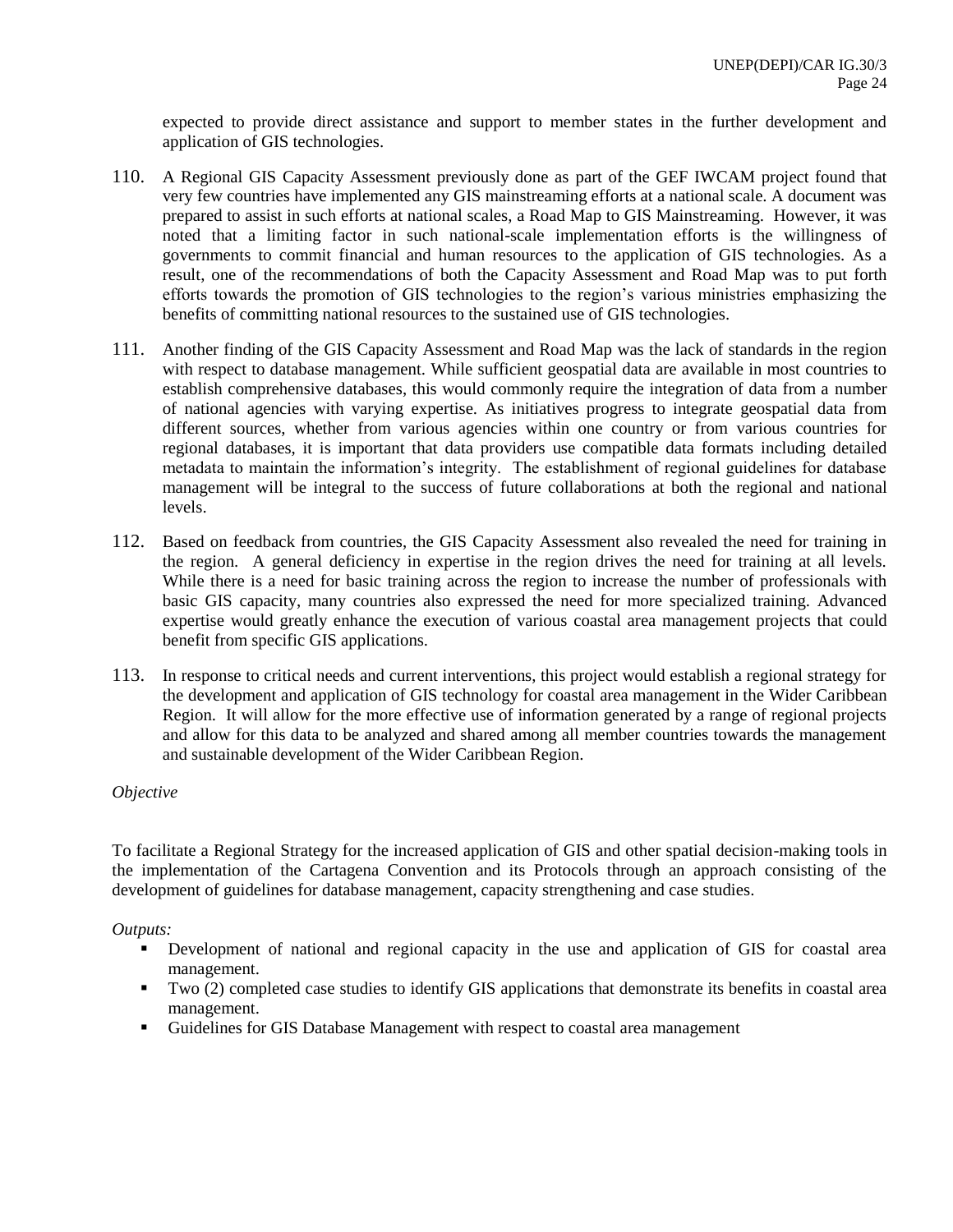#### *Output Indicators:*

- Two Case studies, each consisting of at least 3 examples of GIS applications in the WCR, compiled and disseminated in the region to demonstrate the benefits of continued capacity building in the use of GIS for coastal area management.
- At least 1 representative of each of the WCR"s Countries trained in the use of GIS applications for coastal area management in accordance with standard guidelines outlined for database management.

#### *Primary Activities:*

Case Studies in GIS Applications for Coastal Area Management in the WCR:

- <span id="page-32-0"></span> Each Case Study will involve the selection of at least 3 demonstration countries in which sufficient data has already been collected and made available. Components will include specific aspects of GIS data management, mapping and modeling with respect to coastal area management. Detailed reports of the case studies will serve as technical reference documents to relevant experts in the region, while simplified briefs of the case studies will serve in efforts of GIS promotion at the ministerial level.
- **Watershed Case Study**: this component will demonstrate the use of GIS applications in watershed management. Specific applications will include watershed delineation, watershed diagnostics, and watershed modelling.
- **Marine Case Study**: this component will demonstrate the use of GIS applications in the management of nearshore marine areas. Specific applications will include habitat mapping, coastal hydrodynamic modelling, and the classification of marine waters under the Cartagena Convention and its Protocols.

Development of Guidelines for GIS Database Management with respect to coastal area management in the WCR:

 **Guidelines:** this component will involve the establishment of a set of standard guidelines in the collection and storage of GIS data, with particular concentration on data formatting, accuracy, and metadata.

Training Activities for Improved GIS Capacity with respect to coastal area management in the WCR:

- this component will involve the design and delivery of national and/or regional workshops in the application of GIS technology aimed at improved environmental decision-making
- Four (4) training activities will be implemented with a focus on GIS Software, Database Management, Watershed Applications, and Marine Applications.

# *Relationships:*

The outcomes and activities encompassed within this project are in direct fulfillment of priorities set for a variety of global targets and MEAs, including:

- Millennium Development Goals 7 to ensure environmental sustainability and 8 to develop global partnerships
- Resolution XVII (b)-(c) of the Mauritius Strategy for further implementation of the Plan of Action for SIDS that specifically highlights the relevance of GIS and database management in the decision-making process.
- Decision 24/6 and 24/9 of the Twenty-fourth session of the Governing Council for UNEP.

# *Proposed Budget*

Implementation to begin in September 2010 – December 2011

| <b>Programme</b>                         | 2010     | 2011     |
|------------------------------------------|----------|----------|
| Data Compilation and Analysis            | \$5,000  | \$35,000 |
| National Capacity Building and Training  | \$20,000 | \$40,000 |
| Development of Guidelines and Regional   | \$20,000 |          |
| Strategy                                 |          |          |
| Implementation and Dissemination of Case | \$0      | \$40,000 |
| <b>Studies</b>                           |          |          |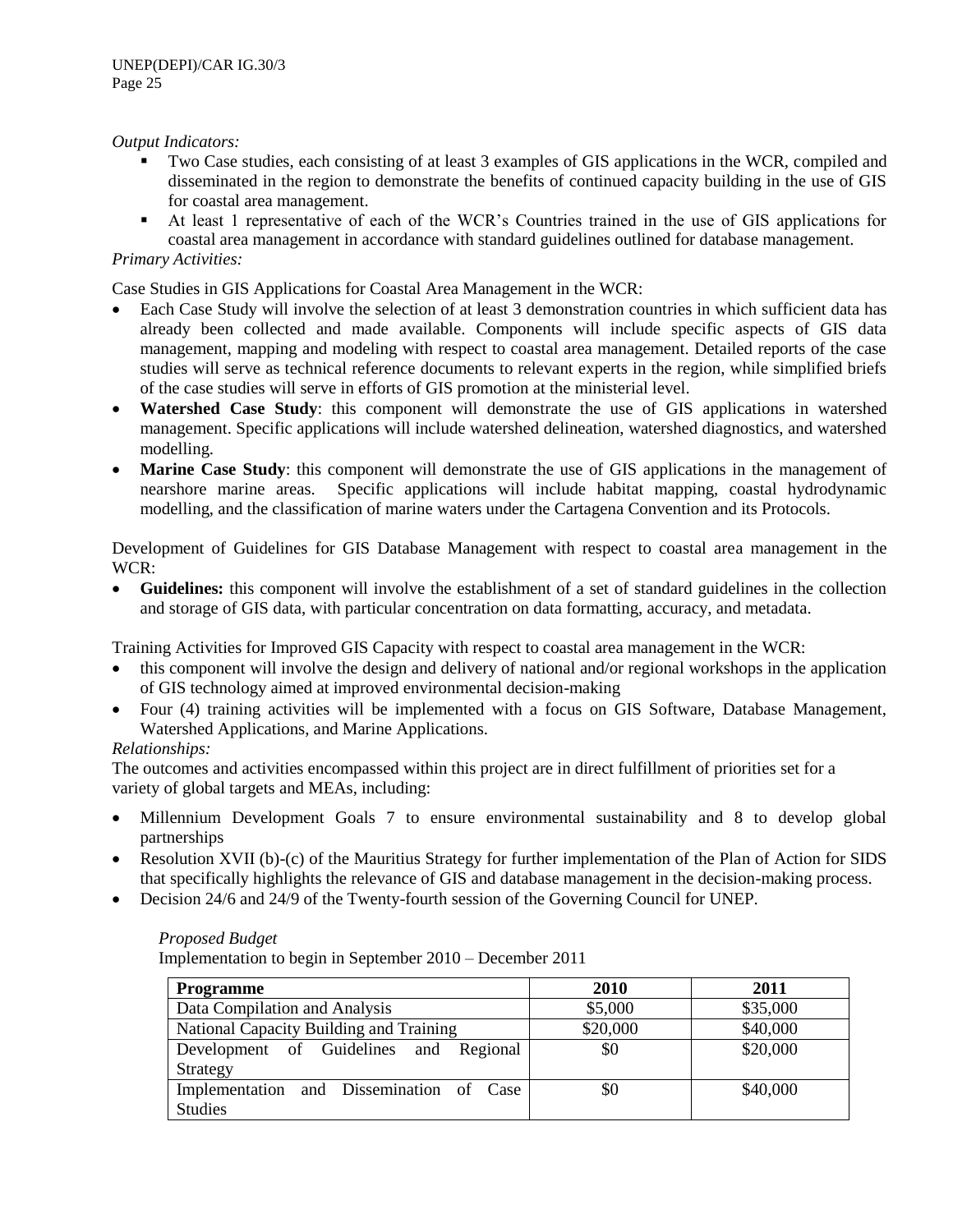| <b>TOTAL</b>       | \$25,000 | 35,000 |
|--------------------|----------|--------|
| (Expressed in USD) |          |        |

*Time Frame*

114. The project will last for 30 months from June 2010 – December 2011 (subject to availability of funding).

LBS Protocol Articles/Annexes : Articles VI, VIII;

**(x) Strengthening local organizations and communities to implement financing and incentive mechanisms for sustainable management of water resources in micro Watersheds in Central America for adaptation to climate change.**

**Submitting division(s):** DEPI

#### **Expected accomplishment of the sub-programme the project contributes to:**

Improved access to relevant implementation tools (including dialogue forums) for integrated natural resources management and restoration of degraded ecosystems, including, inter alia, freshwater, coasts and oceans, by Governments and other stakeholders

Strengthened capacity of Governments and other stakeholders to mainstream best practices and a gender equality perspective in natural resources management into national development planning processes and for the restoration of degraded ecosystems

#### **Geographical converge:** Central America: Honduras, Nicaragua & Guatemala

The project will be implemented in the pilot areas in which the first phase of the project was implemented. During the first phase, participatory approaches were used with the stakeholders to identify strategic areas in each watershed for integrated management of water resources. A mini-workshop was organized with key stakeholders to analyze how current land use practices affect productivity and land degradation and how farming practices, social aspects and climate change was affecting water resources in each country. An analysis was made on the institutional strengths and weakness and the legal and political framework affecting integrated water management in each site. The opportunities for integrated water management and the organizational framework for good governance of water were identified in each of the target areas.

#### **Expected starting date:** Mid 2010 **Expected project duration:** 5 YEARS

# **Implementing partners**

**External:**  Tropical Agricultural research and higher Education Centre (CATIE)

The water Centre for Humid Tropics of Latin America and Caribbean (CATHALAC)

# **UNEP Divisions:**

Division for Environmental Policy Implementation/UNEP CAR RCU Regional office for Latin America and the Caribbean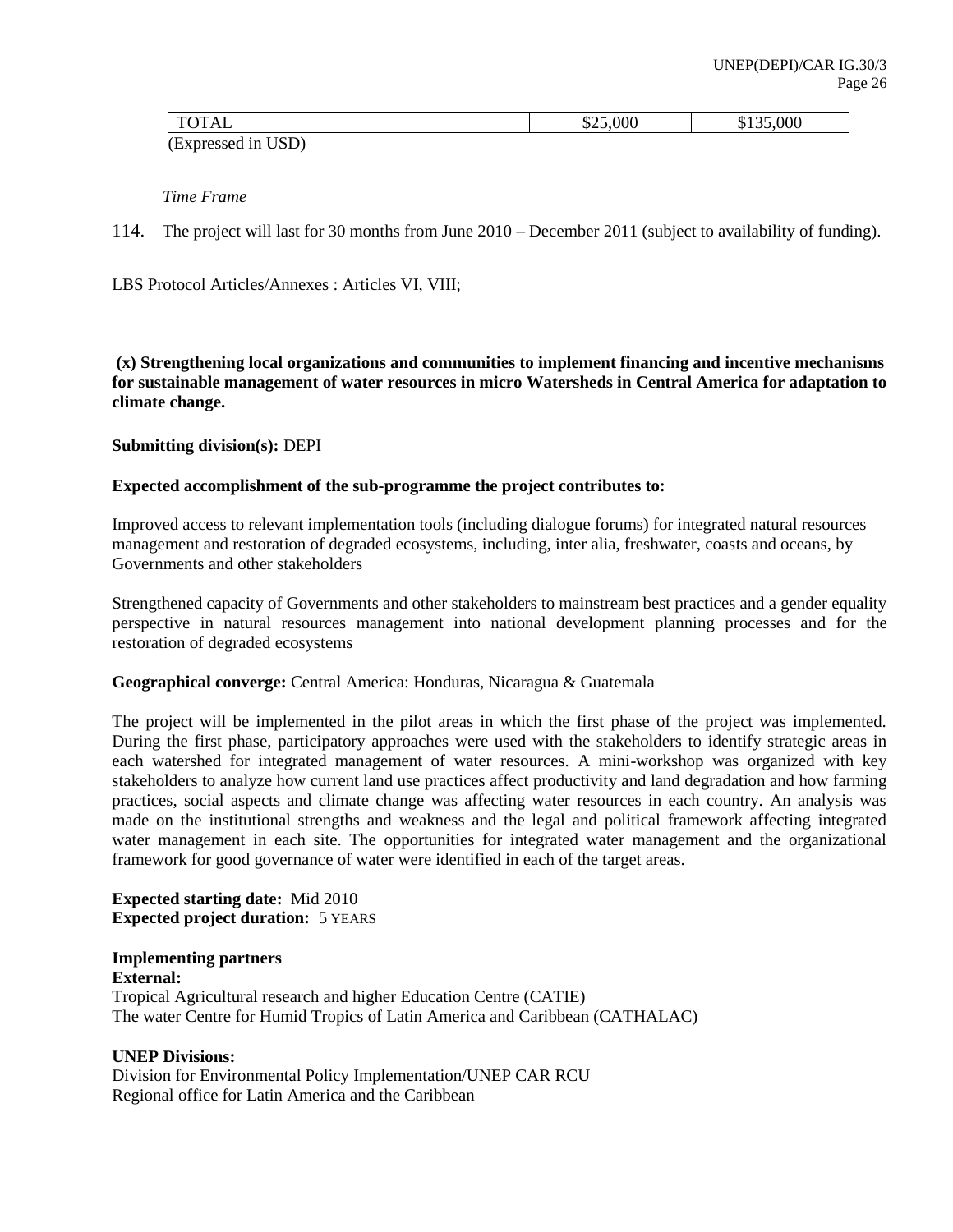#### UNEP – DHI Centre for Water and Environment

#### **Expected resource requirement and potential Sources of Funds: (in US \$)**

|                                                | <b>AMOUNT</b> | <b>PERCENTAGE</b> |
|------------------------------------------------|---------------|-------------------|
| <b>TOTAL RESOURCE REQUIREMENT</b>              | 1.500.000     | 100%              |
| <b>ENVIRONMENT FUND</b>                        |               |                   |
| POTENTIAL (OR IDENTIFIED) SOURCE 15            |               |                   |
| POTENTIAL (OR IDENTIFIED) SOURCE 2             |               |                   |
| $(E=A-B-C-D)$<br><b>RESOURCES TO BE RAISED</b> |               |                   |
| STAFF REQUIREMENTS (IN-KIND) <sup>6</sup>      |               |                   |

# **PART II: PROJECT DESCRTIPTION**

# **Outcomes (Short-term and medium-term effects of an intervention's outputs)**

In the short term the project will work to actualise the land use plans and develop a monitoring and evaluation plan for watershed services and climate change, and local policy makers will use this as a tool for providing incentives and developing projects for local communities. The promotion of good agricultural and management practices will enhance watershed services and adaptation of watersheds to climate change. The project will invest in sanitary and bio-gas system for recycling organic waste which will lead to better water quality. The local organisations will be strengthened and trained and improve their managerial skills for implementing programs for integrated watershed management. The project will provide money for investment in the development of agro-environmental business to articulate farmers in value chains and to market certified products. This in addition to the development of schemes for compensation of watershed services will lead to long term sustainability of watershed services and adaptation to climate change. In the medium term, the mainstreaming of policies will have a wide scale effect on the conservation of watershed services**.**

# *Background*

115. In December of 2007 UNEP developed a project on Integrated Water Resource Management and Climate Change Adaptation in Central America. The project was implemented by two regional NGO"s CATIE and CATHALAC under the direct supervision of the Regional Coordinating Unit of the Caribbean Environment Programme of UNEP. The project was implemented in the key watersheds of Bluefield in Nicaragua, Puerto Barrios of Guatemala and Tela of Honduras. The objectives was to work with local organizations and communities to identify problems caused by climate change and the impacts on local communities and on water resources, train local stakeholders (policy makers, local experts and farmers) and to identify development projects that will be associated with the sustainable management of watersheds and increase their resilience to climate change, and identify strategies for mainstreaming policies for integrated water management.

*Expected Results*

 $\overline{\phantom{a}}$ 

<sup>5</sup> Indicate the source if it is already identified.

<sup>6</sup> Provide estimated level and percentage of time of each staff to be involved in the project implementation.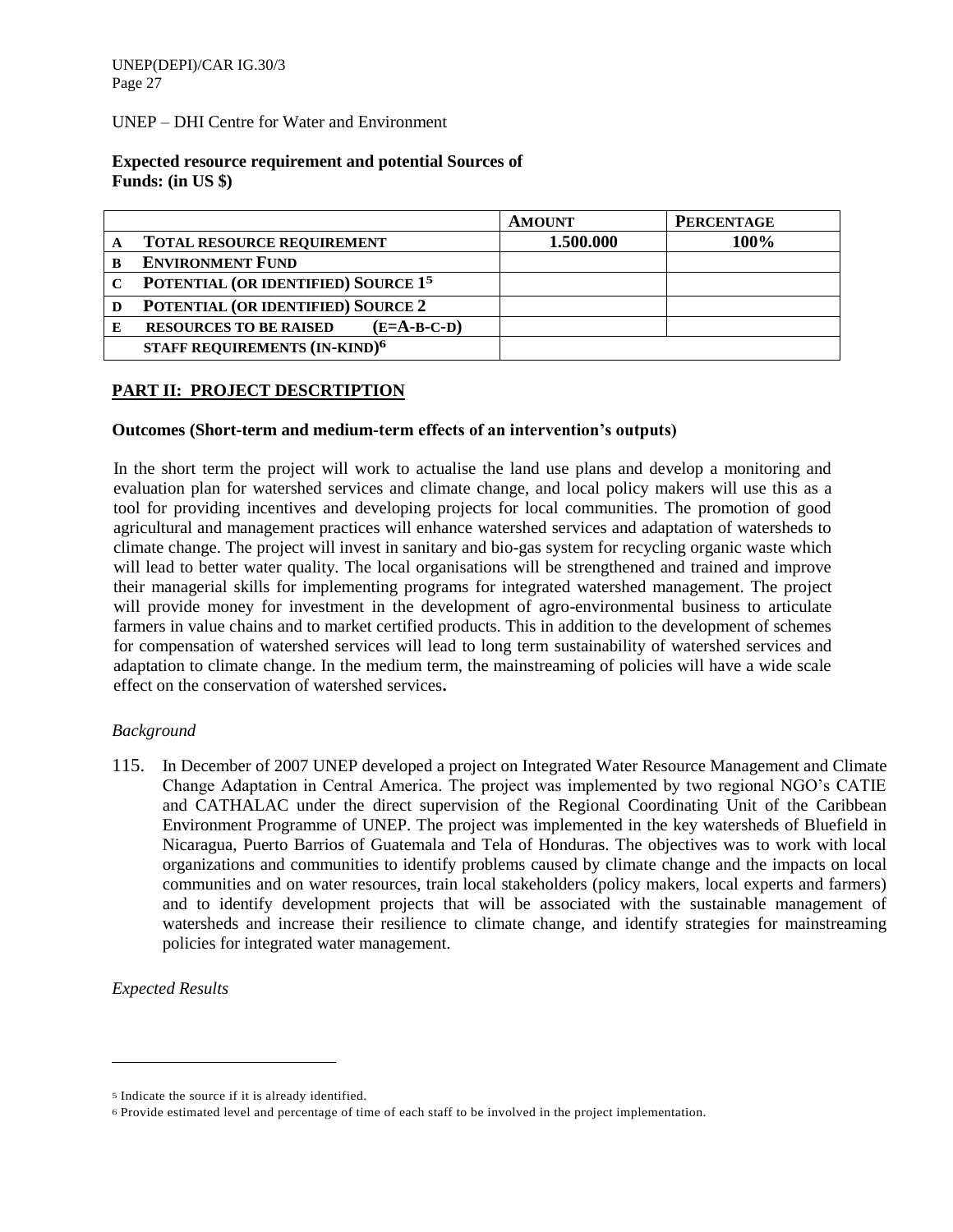- <span id="page-35-1"></span><span id="page-35-0"></span>116. The project will involve all the key stakeholders in the implementation of the project and it will establish a management committee in each area to ensure that the project achieve its objectives and has a strategy for sustainability. It will use the experience of the FOCUENCAS project managed by CATIE in Honduras and Nicaragua which established a management committee for integrated management of water resources in the municipalities of Copan. In Guatemala the key stakeholders are: FUNDECO, MARN, MAGA, committee for management of protected areas, private sector for water, municipal, community leaders; in Nicaragua are: MARENA, MAGFOR, Ministerio de Educación, Iglesia Evangélica, Alcaldía, ENACAL, INAFOR, MINSA and in Honduras: Dimatela, Amahcubat, Fhia, Colprosumah, Usaid, Gobierno de Canadá, Iher, Odef, NACIFOR etc.
- 117. The project will work with farmers, local leaders and extensionists to implement good agricultural practices to improve farm production and conservation of water resources. In the target areas extension services are weak and it will use a farmer field school approach to train local leaders and farmers in order to achieve sustainability in technological innovation. The project will work with local policy makers and community leaders to develop and implement a management plan for integrated watershed management, and it will implement a training program at all levels: farm families, local communities, extensionists and local decision makers. To achieve sustainability of the project, it will support the management committee to design and implement a system for negotiating projects for payment of environmental services and it will work to organise farmers and communities, for marketing certified agricultural products.
- 118. The target beneficiaries will be the farmers and local communities, local organisations and NGOs and decision makers.

LBS Protocol Articles/Annexes : Article III; Annex IV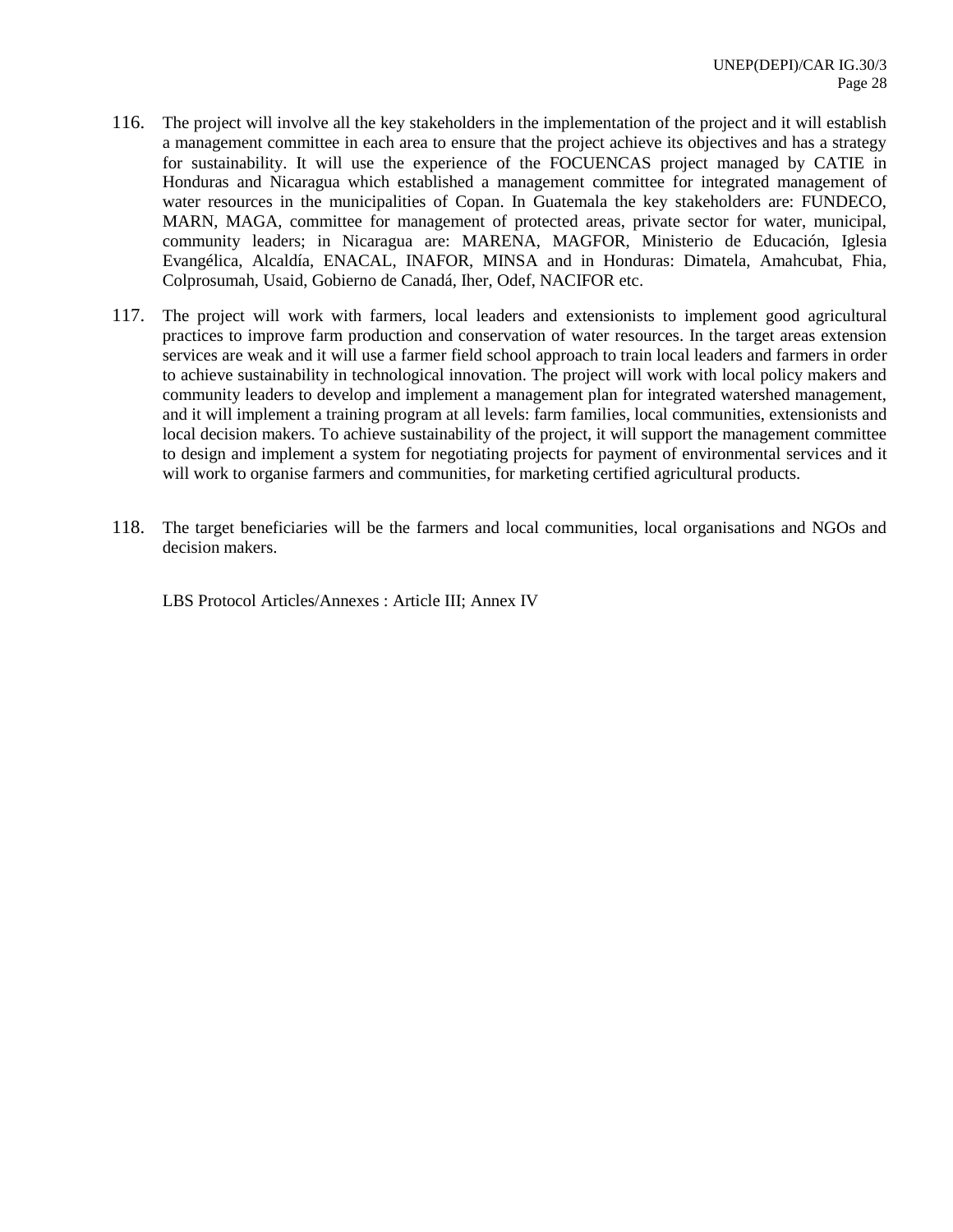# **(xi) Caribbean Training, Research and Experimental Centre for Accidental Marine**

#### **Pollution (CATREC)**

## *Background*

- 119. This is a summary of the Concept Paper "Caribbean Training, Research and Experimental Centre for Accidental Marine Pollution (CATREC)" which was developed by a consultant on behalf of the Caribbean Regional Coordinating Unit (CAR/RCU) of the Caribbean Environment Programme (CEP).
- 120. In the past, during diverse regional meetings and forums, the need for increased capability in prevention and control of marine and coastal pollution in countries and territories of the Wider Caribbean Region and in countries of the North East Pacific Region was detected. It was also detected the need of research and scientific data on the effects of marine spills in tropical and subtropical environments and on appropriate response and clean-up response options in these environments.
- 121. During the last four 4 years (2006-2009) there were informal meetings, conversations and exchange of correspondence with 96 different Governmental Authorities, International Agencies and other Organizations and/or Institutions (153 officers and/or representatives), which expressed their interest in this project and helped with information and suggestions for the establishment of a training, research and experimental centre for accidental marine pollution in tropical and subtropical waters, in the Wider Caribbean Region with an influence on the North East Pacific Region.
- 122. The project objective is the creation of an institutional structure as a self-sustaining operational centre, part of the Regional Marine Pollution Emergency, Information and Training Centre Wider Caribbean (RAC/REMPEITC-Caribe), responsible, on a regional scale, for practical training, research and experimentation on oil, chemical and marine pollution in tropical and subtropical waters, their effects and the response means and tools that can be used to combat them.

**Country(ies):** Regional (Wider Caribbean Region)

**Agency(ies):** UNEP, IMO

# **Other Executing Partner(s):**

Caribbean Environment Programme (Caribbean Regional Unit (UNEP-CAR/RCU)); Regional Activity Centre/Regional Marine Pollution Emergency, Information and Training Centre Wider Caribbean (RAC/REMPEITC-Caribe); Regional Activity Centre/Centro de Ingeniería y Manejo de Bahías y Costas (RAC/CIMAB).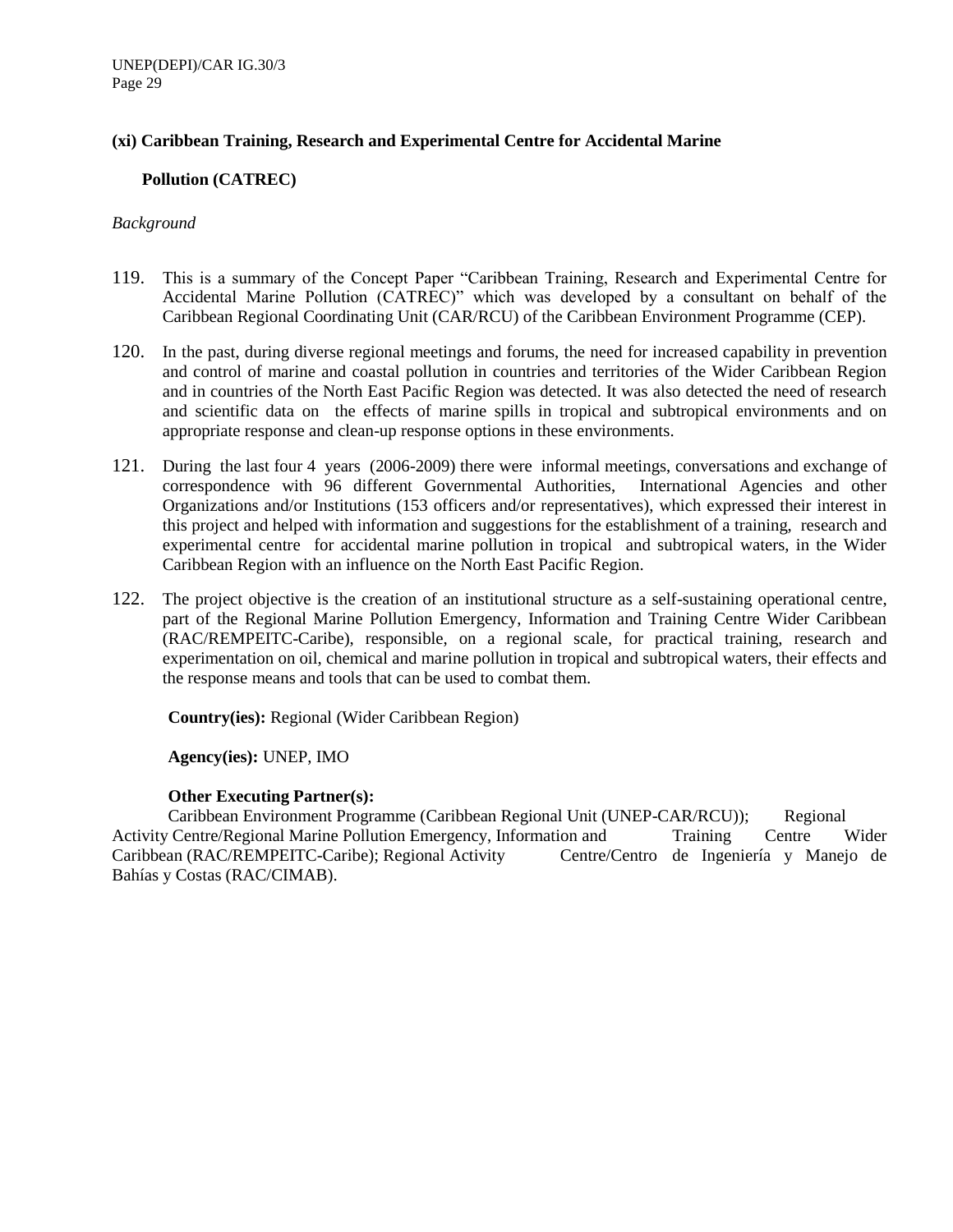#### <span id="page-37-0"></span>**TOTAL FINANCING: USD 7,896,619**

#### *Budget*

<span id="page-37-2"></span><span id="page-37-1"></span>

| <b>Description</b>                                         | <b>Budget</b><br><b>USD</b> | % of Total |
|------------------------------------------------------------|-----------------------------|------------|
| Stage 1: Project Initiation Phase                          | 620,000                     | 7.85       |
| Stage 2: Project Procurement Phase                         | 517,265                     | 6.55       |
| Stage 3: Project Execution & Control Phase                 | 6,677,189                   | 84.56      |
| Stage 4: Project Start-up, Initial Tests & Project Closure | 82,165                      | 1.04       |

#### *Environmental Problem*

123. Need for increased capability in prevention and control of marine and coastal pollution in countries and territories of the Wider Caribbean Region and in countries of the North East Pacific Region and of research and scientific data on the effects of marine spills in tropical and subtropical environments and on appropriate response and clean-up response options in these environments.

#### *Project Goal*

124. Establish a training, research and experimental centre for accidental marine pollution in tropical and subtropical waters, in the Wider Caribbean Region with an influence on the North East Pacific Region.

#### *Project Objective*

125. Creation of an institutional structure as a self-sustaining operational centre, part of the Regional Marine Pollution Emergency, Information and Training Centre Wider Caribbean (RAC/REMPEITC-Carib), responsible, on a regional scale, for practical training, research and experimentation on oil, chemical and marine pollution in tropical and subtropical waters, their effects and the response means and tools that can be used to combat them.

#### *Priority Transboundary Issues*

- 126. Four perceived Transboundary areas of concerns have been identified during the preliminary evaluation within the Wider Caribbean Region and are also valid for the North East Pacific Region:
- Marine pollution from spills and operational discharges of oil and noxious  $\&$ hazardous substances from ships and land based operation;
- Existence and need to strengthen the capacity of regional organizations and plans dealing with pollution prevention, preparation and response;
- Need of capacity building in the region in prevention, preparation and response to marine pollution; and
- Need to undertake research and experimentation on marine pollution in tropical waters, analyzing and evaluating their effects and the response means and tools that can be used to combat them.

127. Supports Oil Spills Protocol of Cartagena Convention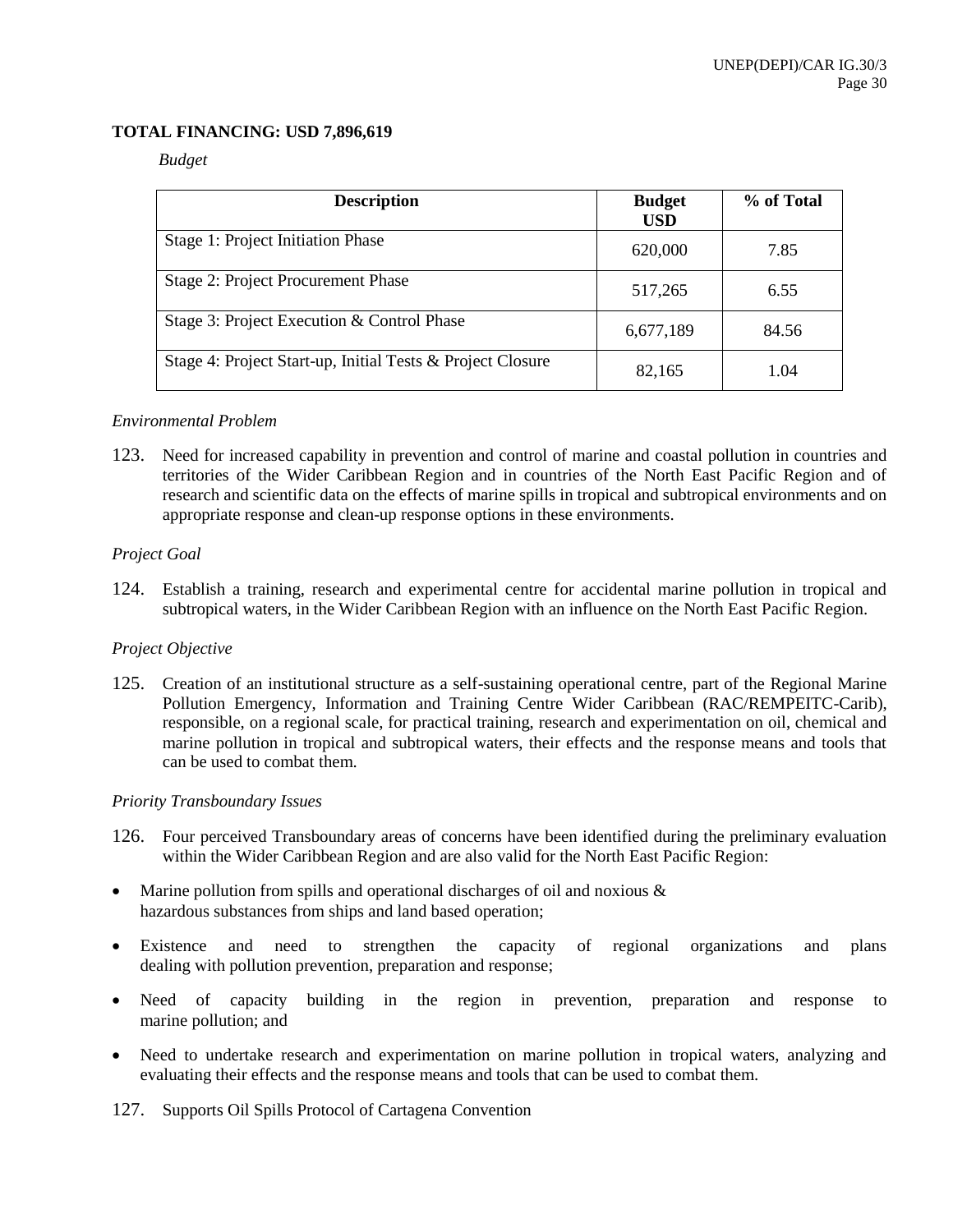# **(xii) Ratification and Implementation of the Protocol Concerning Pollution from Land-Based Sources and Activities (LBS).**

*Implementing Agencies: UNEP CAR RCU, Regional Activity Centres for LBS – RAC CIMAB and RAC IMA*

*Partner Agencies: IOCARIBE Funding request: US\$ 345,000*

*Possible GEF Focal Areas: Biodiversity, Climate Change, International Waters*

#### *Background*

- 128. Several projects carried out in the 1990s examined the causes of marine pollution and its consequences on watersheds and coastal zones in the Wider Caribbean Region. Similar projects have continued to be implemented during the first decade of 2000, among them:
- Updating the CEP Technical Report # 33, which addresses pollutant loads discharged into the Caribbean Sea from land-based sources of marine pollution;
- The *Know-Why Network* which examined, among various aspects, marine pollution issues in major bays and coastal zones in the Caribbean Region;
- The environmental baseline on domestic wastewater discharges in coastal areas of the region.
- 129. The outcomes of these projects coincide with the identification of discharge of untreated or inadequately treated urban sewage as one of the major problems for coastal areas in the region. The pollutants most frequently associated with these discharges are organic matter, nutrients, organic toxics (petroleum, greases and oils), inorganic toxics (heavy metals) and fecal microorganisms.
- <span id="page-38-0"></span>130. A related medium and long-term risk is the accelerated, and still uncontrolled, pace of climate change **(causing sea level rise which impacts on sewerage infrastructure located along coastlines**) and its negative consequences, particularly on island states in the Wider Caribbean. Therefore, it is a priority to study climate change and address its impacts.
- 131. In order to better protect coastal ecosystems, economic activities undertaken along the coastline must be sustainable. Countries in the region require environmental management policies to protect coastal ecosystems, particularly aimed at complying with the provisions under Annex III of the Protocol Concerning Pollution from Land-Based Sources and Activities (LBS) in the Wider Caribbean and those related to minimizing possible consequences of climate change in the region.

#### **The Wider Caribbean Region**

132. The Convention for the Protection and Development of the Marine Environment in the Wider Caribbean Region (WCR) defines the Wider Caribbean Region as the marine environment of the Gulf of Mexico, the Caribbean Sea and neighboring areas of the Atlantic Ocean south of  $30^0$  North latitude and within 200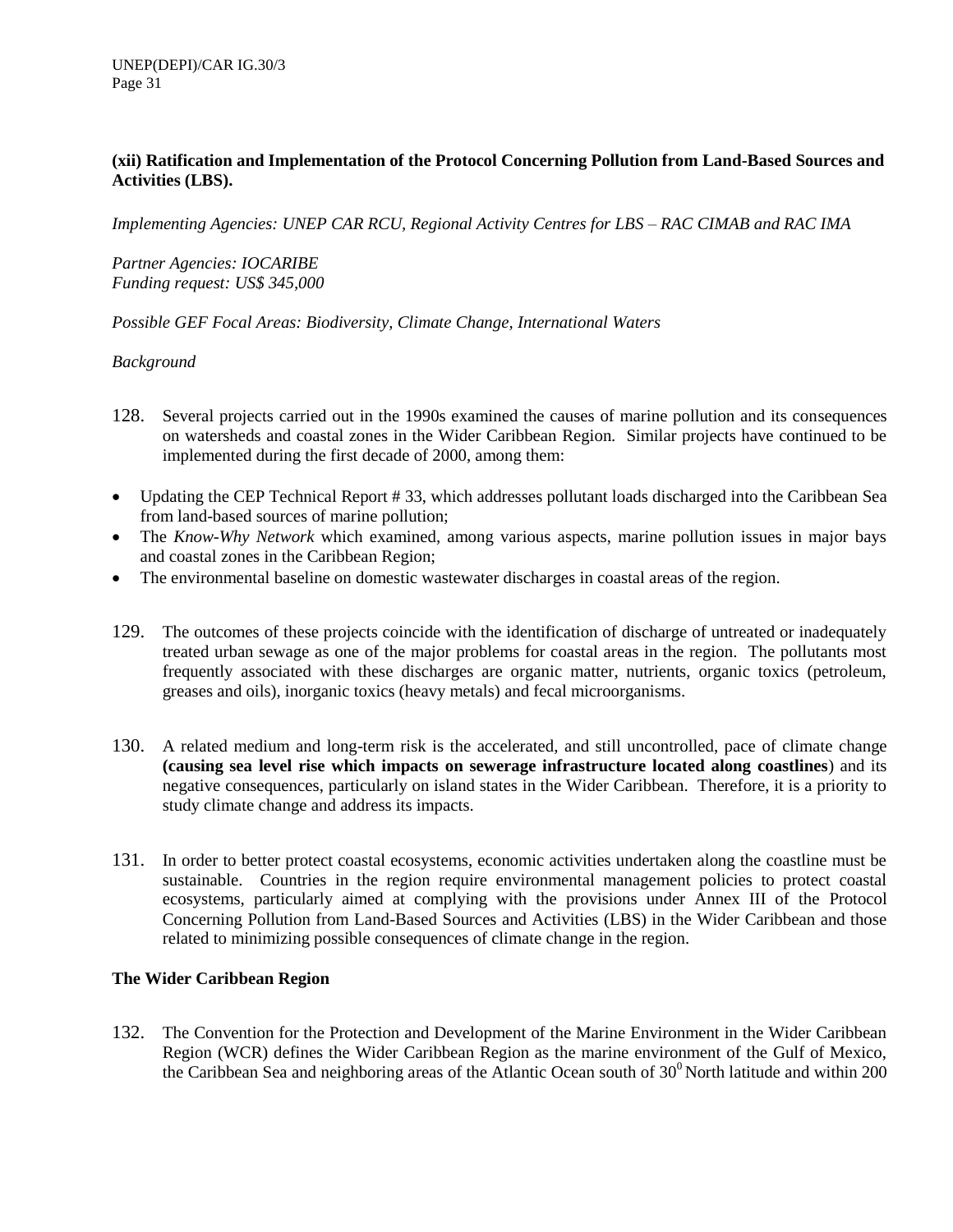nautical miles of the Atlantic coastline of the Convention signatory states (Figure 1). The WCR consists of 28 countries (states and territories).



**Figure 1. Countries in the Wider Caribbean Region**

133. The region is home to tropical and subtropical ecosystems, such as mangroves, barrier reefs and sea grass beds that support vast biodiversity and coastal landscapes, fundamental for fisheries and tourism which are quite important to the economies of most countries of the region.

# **PROJECT INFORMATION**

- 134. **Environmental Issue:** Untreated domestic wastewaters discharged into coastal zones produce negative impacts, namely the deterioration of the coastal marine environment, a loss of biodiversity due to accelerated eutrophication processes, and deterioration of the landscape. This results in important losses in the quality and functions of coastal and marine ecosystems, as well as considerable losses in revenue for countries of the Wider Caribbean Region that rely on tourism and fisheries as a source of economic revenue.
- 135. Other impacts are the medium- and long-term risks of the effects of climate change in the region, especially those related to sea level rise which can disrupt urban and industrial wastewater disposal systems along the coastline. A 0.8- to 1.2-meter sea level rise means that many of the discharges from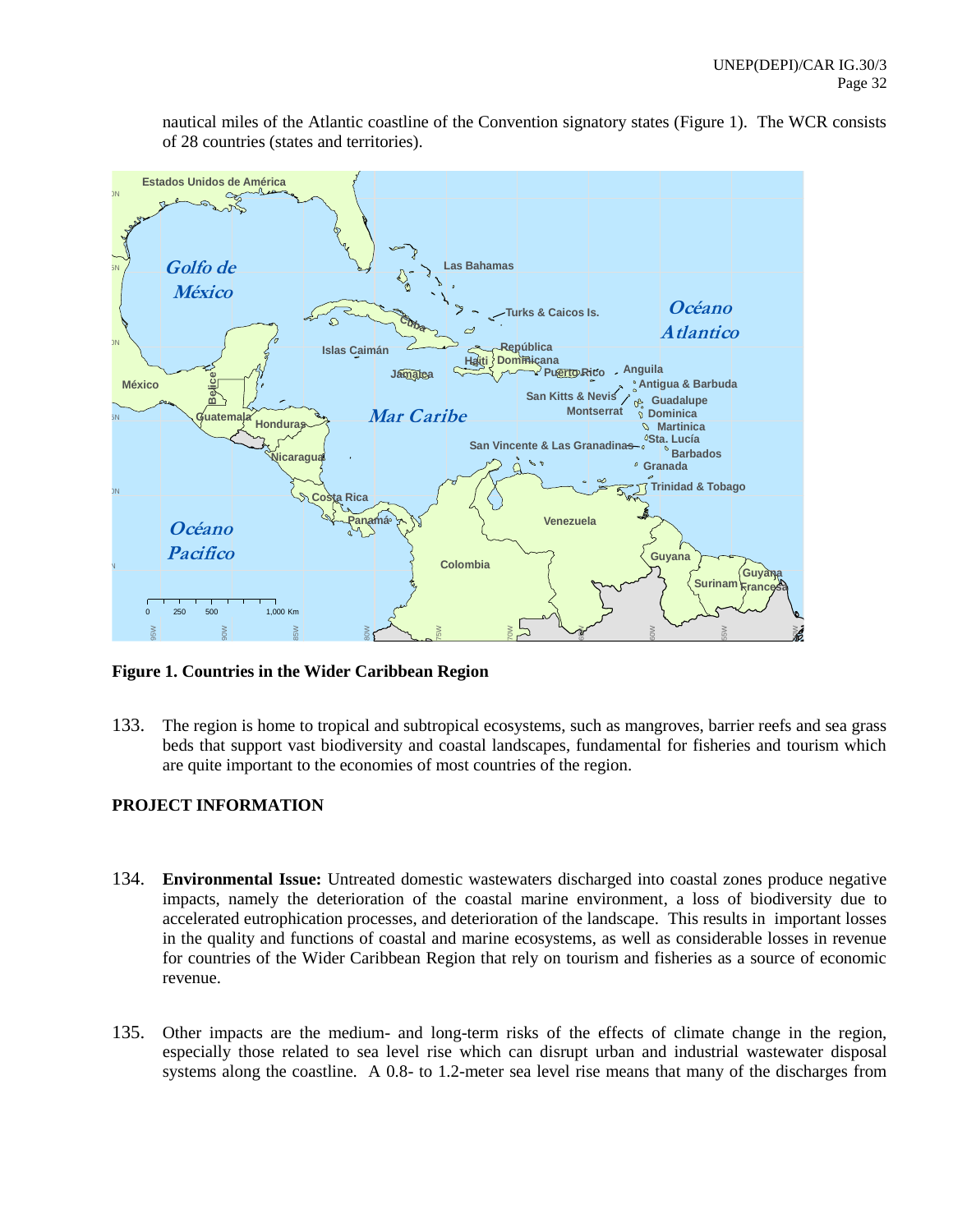surface outfalls would end up submerged, causing current wastewater and storm water drainage systems to overflow in coastal cities of the region.

**Main Project outcome**: Ratification and implementation of the LSB Protocol.

#### **Project Objective**

136. To ensure that countries of the Wider Caribbean Region ratify and implement the LBS Protocol in order to contribute to improving the quality of the coastal environment and reduce climate change risks related to domestic wastewater discharge into the Wider Caribbean Region.

# **Specific Objectives**

- 137. To define programs and projects that will lead to a 60% reduction in the discharge of inadequately treated domestic wastewaters into coastal areas of the region, considering the risks of sea level rise resulting from climate change.
- 138. To define coastal zones (Class I and II waters) in countries of the region where wastewaters from landbased sources of marine pollution may be discharged as provided in Annex III of the LBS Protocol, considering the future risks to the region due to climate change.
- 139. To disseminate the advantages of implementing the LBS Protocol, and encourage its ratification by the environmental authorities.

# **Verification Criteria**

- 140. Feasibility programmes and projects in three case studies, seeking a 60% reduction of inadequately treated domestic wastewaters.
- 141. Define, in three case studies, the measures required to prevent and eliminate the impacts of sea level rise on sewage and storm water drainage systems.
- 142. Train the people needed to disseminate these experiences in other countries of the Wider Caribbean Region, utilizing strengthened GIS capacities.
- 143. Classification of coastal waters in three case studies (Class I and II waters) as provided in Annex III of the LBS Protocol, utilizing existing GIS capacities.
- 144. Train and develop people to disseminate methodological guidance so other countries of the region can classify their waters as provided in Annex III of the LBS Protocol.

# **Core Activities**

145. In three case studies, develop a domestic wastewater management program to ensure such waters are disposed of in coastal areas as provided in Annex III of the LBS Protocol. Define costs associated to such programs (feasibility studies).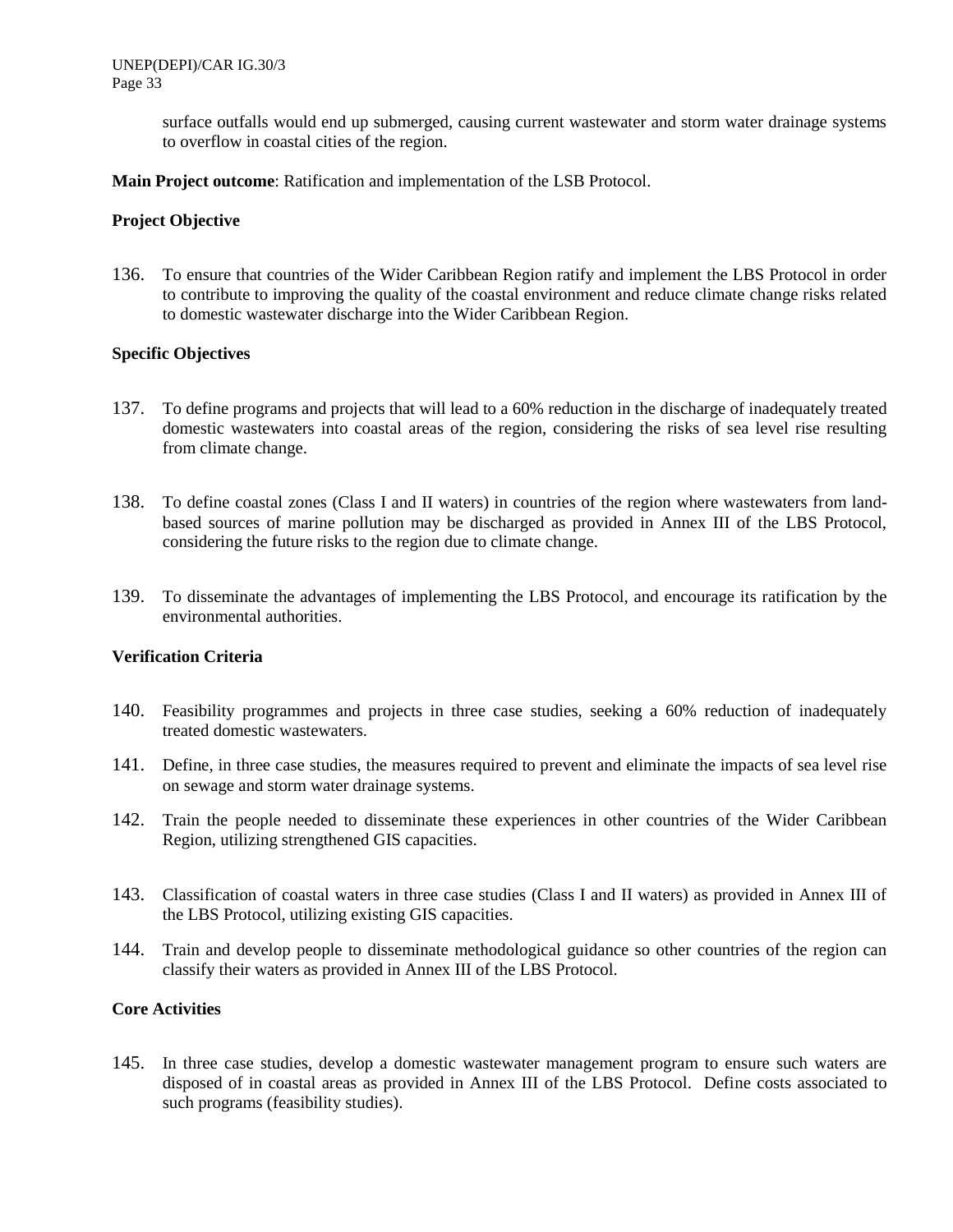- <span id="page-41-1"></span><span id="page-41-0"></span>146. As part of the pre-feasibility projects, define the measures required to mitigate impacts of sea level rise on the existing sewage and storm water systems.
- 147. In three case studies, classify coastal waters (Class I and II) as provided in the LBS Protocol. Develop and disseminate the methodological guidelines used for coastal water classification.
- 148. Implement workshops, conferences and/or seminars in select countries in the Wider Caribbean Region to disseminate information on the threats of climate change and urban-industrial wastewater discharges to coastal zones, and the benefits to countries of the region, particularly small island developing states, of ratifying and implementing the LBS Protocol.

#### **Budget Proposal**

The Project is estimated to span four years.

| <b>ACTIVITIES</b>                    | 2011   | 2012   | 2013   | 2014    | <b>TOTAL</b> |
|--------------------------------------|--------|--------|--------|---------|--------------|
| 1. Domestic wastewater<br>management | 30,000 | 60,000 | 60,000 | 15,000  | 165,000      |
| National capacity building           |        |        |        |         |              |
| 2. Classification of waters          | 10,000 | 15,000 | 15,000 | 10,000  | 50,000       |
| National capacity building           |        |        |        |         |              |
| 3. Workshops                         | 15,000 | 20,000 | 15,000 | 80,000  | 130,000      |
| Dissemination of lessons learned     |        |        |        |         |              |
| TOTAL                                | 55,000 | 95,000 | 90,000 | 105,000 | 345,000      |

NOTE: The workshops are estimated to cost 5,000 USD / country. The 2013 workshop would be regional, to disseminate and publicize the project's outcomes.

LBS Protocol Articles/Annexes: Articles III; VI;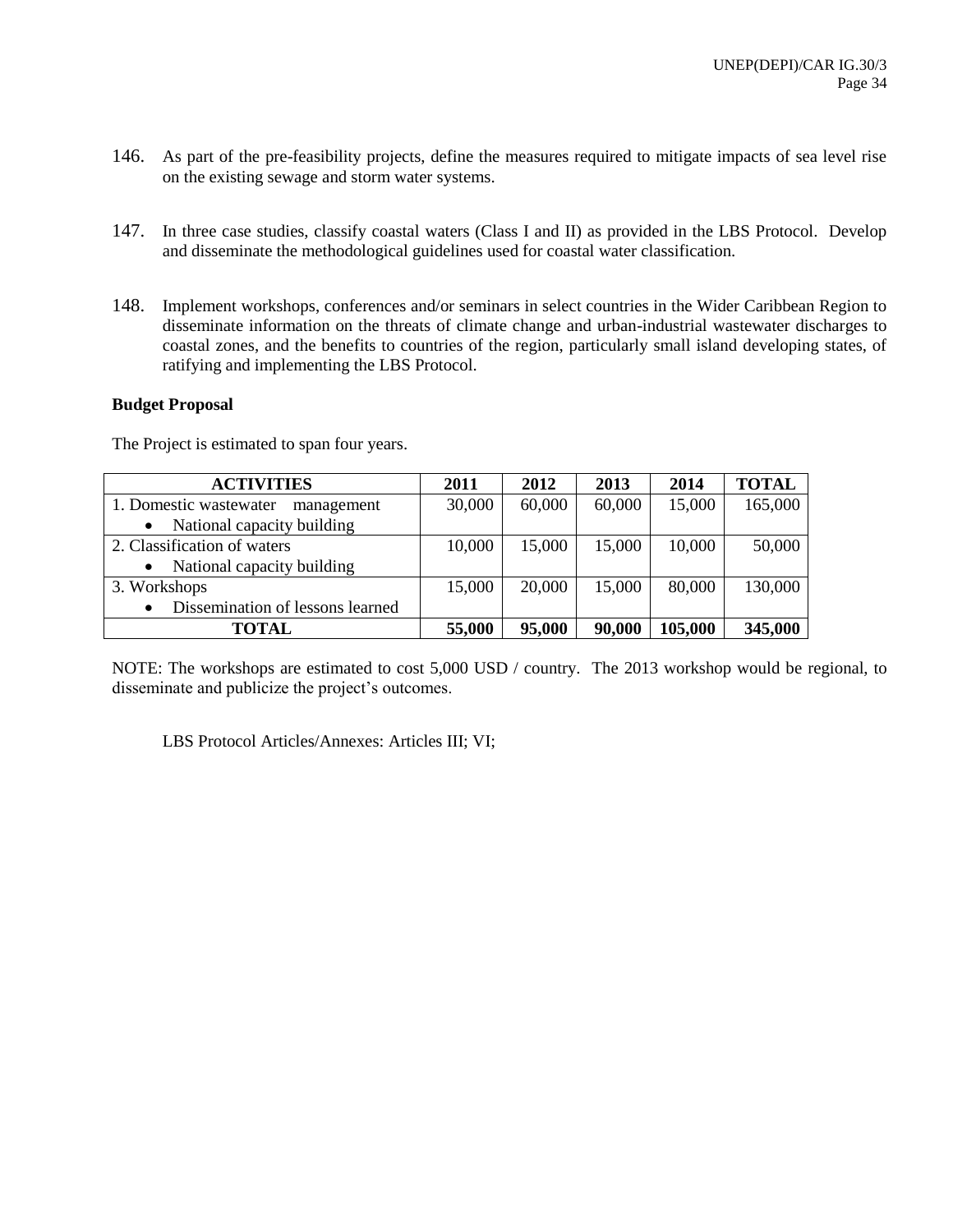#### **Specially Protected Areas and Wildlife (SPAW)**

# **1. Background**

- 149. This work plan covers the 2010-2011 biennium, and sets out the priorities for the Regional Programme on Specially Protected Areas and Wildlife in the Wider Caribbean Region (SPAW). During this period, the work plan will focus on activities to assist with the implementation of the SPAW Protocol, coordination with other regional programmes and institutions dealing with biodiversity conservation and management, particularly regarding protected areas and wildlife, and coordination with relevant global initiatives and multilateral environmental agreements.
- 150. The SPAW Protocol entered into force on 18 June 2000, and since the Fourth Meeting of the COP, with the accession of Guyana in 2010, there are to date fourteen Governments that are Contracting Parties (Barbados, Belize, Colombia, Cuba, Dominican Republic, France, Guyana, the Netherlands, Panama, Saint Lucia, Saint Vincent and the Grenadines, Trinidad and Tobago, United Stated of America and Venezuela).
- <span id="page-42-0"></span>151. The objectives of the SPAW Programme are:
	- a) To significantly increase the number and improve the management of national protected areas and species in the Wider Caribbean Region (WCR), including support to national and regional conservation and management strategies and plans, where appropriate;
	- b) To develop strong regional capability for the co-ordination of information exchange, training and technical assistance, in support of national biodiversity conservation efforts;
	- c) To coordinate activities with the secretariat of the Convention on Biological Diversity (CBD), as well as other biodiversity-related treaties, such as the CITES, Ramsar, Bonn and Western Hemisphere Conventions.
- 152. This Workplan seeks to ensure continuation and expansion of the initiatives and tasks emanating from the 2008-2009 SPAW Workplan. The secretariat prepared this document taking into consideration the decisions and recommendations of all previous SPAW meetings (Conference of the Parties and Scientific and Technical Advisory Committee), and pertinent issues (regionally and globally) to the objectives of the SPAW Protocol and Programme. Likewise, it takes into account, to the extent feasible, the trends and work programme of the CBD to be presented at its next COP to l be held in Nagoya, Japan, from 18 to 29 October 2010.
- 153. The workplan consists of five major programme elements (sub-programmes), these being:
	- a) Programme Coordination;
	- b) Strengthening of Protected Areas in the Wider Caribbean Region (including training and capacity building for protected area management);
	- c) Development of Guidelines for Protected Areas and Species Management;
	- d) Conservation of Threatened and Endangered Species; and
	- e) Conservation and Sustainable Use of Coastal and Marine Ecosystems (including ICRI activities)
- 154. The workplan aims to promote, and integrate, the principles of the Ecosystem Based Management Approach (EBM) into the development and planning processes of countries in order to address the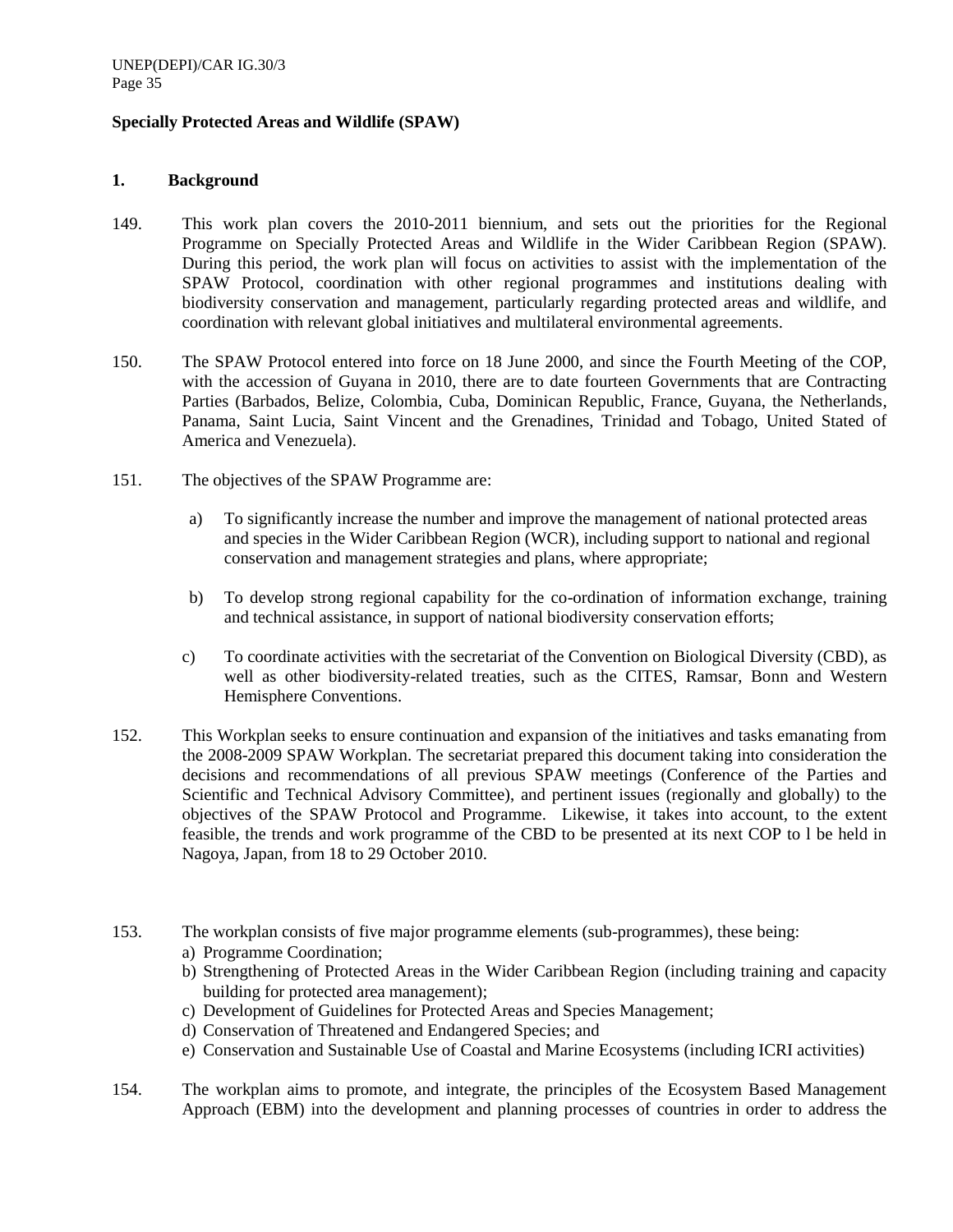degradation of selected priority ecosystem services, as identified by the Millennium Ecosystem Assessment. Likewise, to respond through biodiversity conservation and sustainable use of coastal resources, to sustainable development issues within the region as appropriate.

- 155. The EBM proposes a holistic approach that has proven to be more effective in the conservation of biodiversity and ecosystems than the sectoral and biome-based approaches, which have led to the loss of biological diversity and productivity, fragmented habitats, and an overall decline in ecosystem services critical for human well-being. EBM acknowledges the inter-dependency of ecological and social systems, recognizing the multi-dimensional aspects of human well-being. This approach is also supported by other Multilateral Environmental Agreements (MEAs) such as the Convention on Biological Diversity (CBD) and the Ramsar Convention.
- 156. Ecosystem thinking is often complex, and a major challenge is mainstreaming the ecosystem approach into development planning and management and policy practices. A number of the SPAW Programme activities will aim to support the evaluation of ecosystem services.

#### **2. Projects and activities**

- 157. The coordination objectives of the SPAW Programme will be to:
	- Promote the ratification of, accession to, and effective implementation of the SPAW Protocol;
	- Ensure that the formulation and implementation of programme activities satisfy the requirements and needs of the SPAW Protocol and its Contracting Parties;
	- Develop coordination, collaboration, and communication mechanisms with other agreements, organizations and programmes relevant to SPAW objectives;
	- Improve coordination of regional programming for protected areas and wildlife in the Wider Caribbean; and
	- Oversee the day-to-day activities and general coordination of the various projects and activities of the SPAW Programme.

# *SPAW Programme personnel*

- 158. During the 2010-2011 biennium, the day-to-day coordination for implementation of the programme activities will continue to be overseen by the following team, in addition to a full-time CaMPAM Coordinator for 2010-2011, funded by the United States NOAA"s Coral Reef Conservation Program and UNEP-CEP (grant from the International Development Cooperation agency of the Italian Ministry of Foreign Affairs).
- 159. The SPAW Programme Officer will be responsible for the overall coordination and supervision of the SPAW programme activities for the next biennium. The Assistant Programme Officer will support the implementation and development of the SPAW Programme while a Bilingual Secretary (English-Spanish) will provide support.
- 160. The SPAW Regional Activity Centre (SPAW RAC) is located in Guadeloupe and supported by the Government of France. The SPAW RAC has been hosted by the National Park of Guadeloupe since early 2009. Its full-time staff consists of a Director, two Project Coordinators, and an Assistant. The RAC will continue to support the secretariat with various activities, especially coordination of actions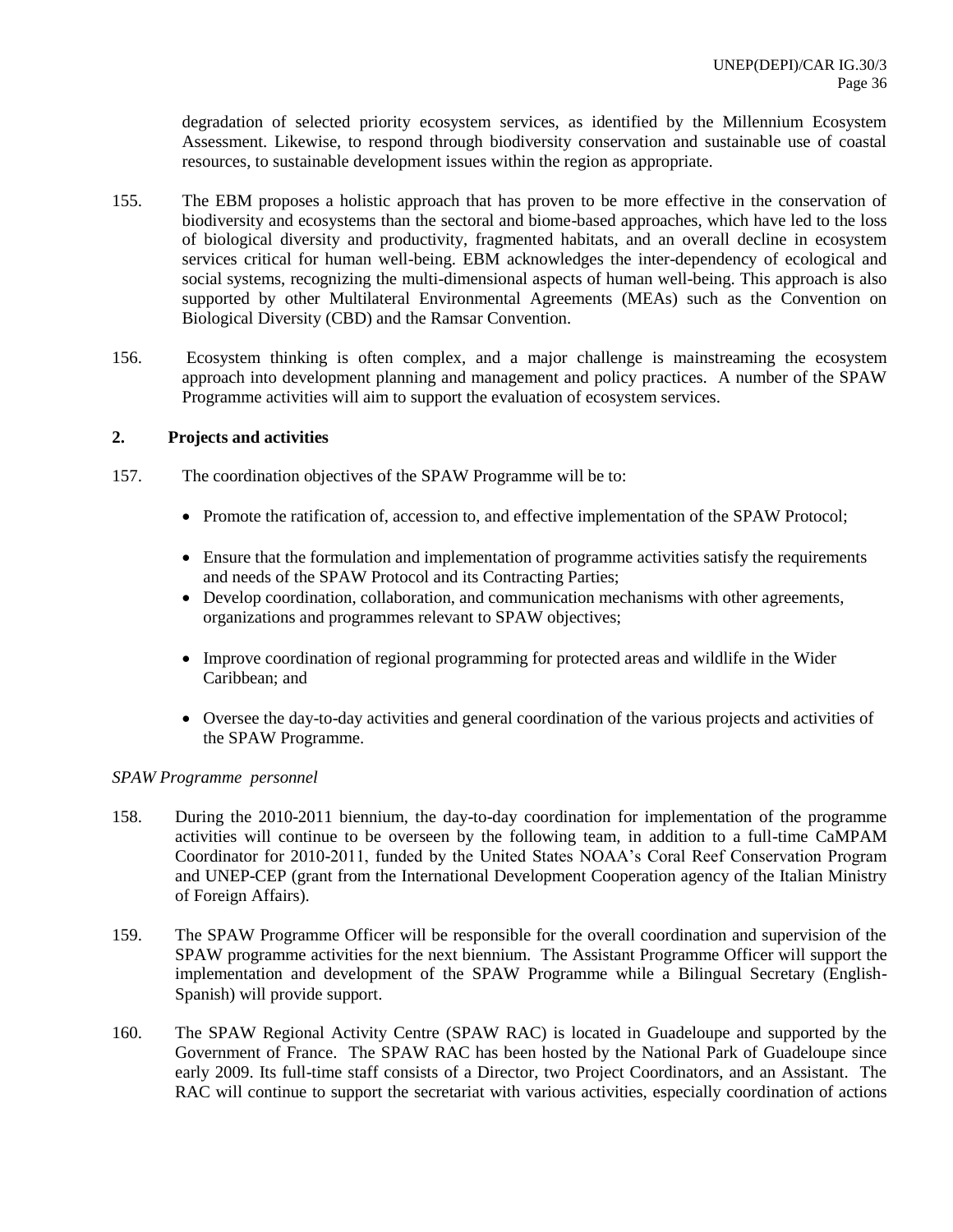mandated by the STAC and COP and coordination of the electronic working groups on guidelines for listing protected areas and on implementation of the marine mammal action plan; and the review and translation of a number of documents. Additionally, one meeting is to be held annually between the secretariat and staff of the SPAW RAC during the biennium, to coordinate and evaluate activities. The SPAW RAC will cover the cost of this meeting

# *SPAW responsibilities and functions*

161. The main responsibilities and functions discharged in the implementation of the SPAW Protocol and Programme are:

a) Coordination with relevant programmes, donors and organizations to develop synergies and collaboration on issues of common interest as appropriate:

- Association of Caribbean States (ACS)
- BirdLife International
- Central American Commission for Environment and Development (CCAD)
- Caribbean Regional Fisheries Mechanism (CRFM)
- CAB International (formerly Commonwealth Agricultural Bureau)
- Convention on International Trade in Endangered Species of Wild Fauna and Flora (CITES)
- Gulf and Caribbean Fisheries Institute (GCFI)
- Global Invasive Species Programme (GISP)
- IOCARIBE/UNESCO
- International Coral Reef Initiative (ICRI)
- IUCN Caribbean Initiative
- Caribbean Large Marine Ecosystem Project (CLME)
- Mesoamerican Barrier Reef Project (MBRS)
- Organization of Eastern Caribbean States Environment and Sustainable Development Unit (OECS-ESDU)
- Reef Check Dominican Republic (RCDR)
- Buccoo Reef Trust (BRT)
- Society for the Conservation and Study of Caribbean Birds (SCSCB)
- Society for the Conservation of Reef Fish Aggregations (SCRFA)
- Small Island Developing States Programme of Action (SIDS-POA)
- Swedish International Development Agency (SIDA)
- The Nature Conservancy (TNC)
- UNEP-ROLAC Action Plan
- White Water to Blue Water Initiative (WW2BW)
- World Commission on Protected Areas (WCPA)
- World Conservation Union (IUCN)
- Western Central Atlantic Fisheries Commission (WECAFC) of FAO
- World Heritage Convention of UNESCO
- b) Support implementation of existing memoranda of cooperation (MoCs) and of collaborative arrangements with relevant MEAs: Convention on Biological Diversity (CBD); Convention on Migratory Species (CMS); Convention on Wetlands of International Importance (Ramsar); Inter-American Convention for Sea Turtles (IAC) and the Western Hemisphere Migratory Species Initiative (WHMSI);
- c) Continue implementation of SPAW Protocol and development of its supporting regional Programme through: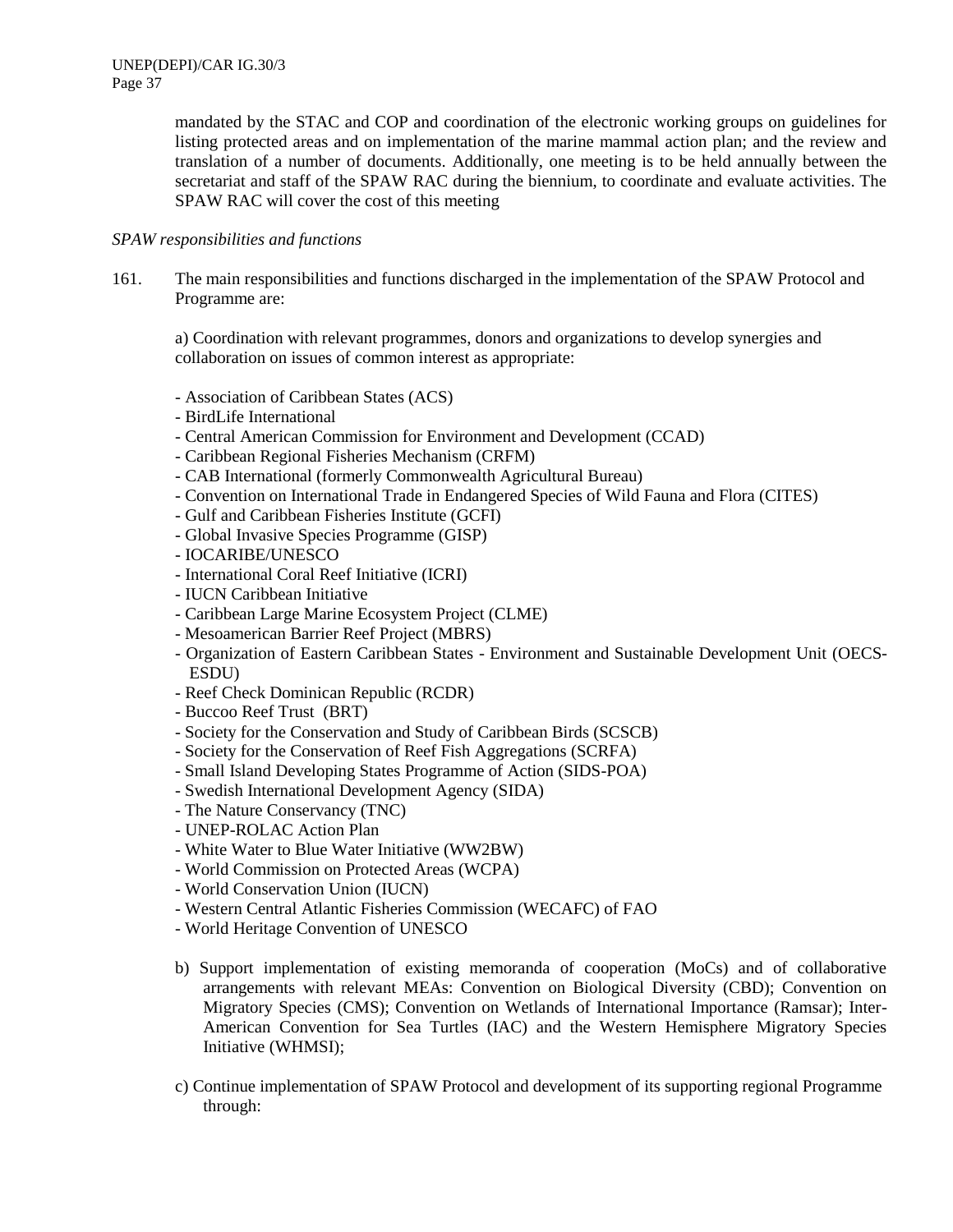- Formulation of the Workplan and Budget for the 2012-2013 biennium;
- Convening and servicing the Sixth COP Meeting in 2010 and possibly the Fifth Scientific and Technical Advisory Committee (STAC) in late 2011;
- Promotion of the SPAW Protocol through presentations at relevant fora, communication with Governments and public awareness to engage support, additional Parties, and improve implementation; and
- <span id="page-45-0"></span>- Consultation as appropriate, on the format for reporting under SPAW, harmonised with reporting requirements under other MEAs (including enhancement of monitoring and evaluation of regional projects, to gauge their impact). This activity will be implemented as feasible, in keeping with related developments within CEP, UNEP and other MEAs;
- d) Continuation of fundraising with relevant governments, donors and organizations; and
- e) The secretariat will continue to coordinate and cooperate, as appropriate, with other initiatives and projects relevant to coastal and marine ecosystems in the region, including the AMEP projects on Integrating Watershed and Coastal Area Management (IWCAM) in the Small Island Development States (SIDS) of the Caribbean; and Reducing Pesticide Run-off to the Caribbean Sea, approved by the Global Environment Facility (GEF) and being implemented through the CEP.
- 162. SPAW Regional Activity Centre, Guadeloupe, supported by the Government of France
	- a) Joint programming of activities with the CAR/RCU and coordination during implementation of activities will continue as appropriate. During the biennium, the SPAW RAC will work specifically on:
		- listing Protected Areas under the SPAW protocol further to the pilot project;
		- further development and implementation of the marine mammal action plan;
		- support species conservation (particularly sea turtles and migratory birds); the criteria and guidelines on exemptions under Article 11;
		- the cooperation with CABI and other institutions on the IAS issue;
		- the collaboration with IUCN on its Caribbean Red List with respect to updating SPAW;
		- participation in and/or support to regional projects of relevance for SPAW workplan; and
	- b) Promotion of the SPAW Protocol and its objectives to assist with the ratification by non-Parties.

#### *Expected Outputs*

- 163. *The major outputs of Programme Coordination will be:*
	- a) The Sixth Meeting of the Contracting Parties (COP6) to the SPAW Protocol;
	- b) The Fifth Meeting of the Scientific and Technical Advisory Committee (STAC 5);
	- c) The workplan and Budget for 2012 2013 which will reflect emerging biodiversity issues of regional importance and respond to SPAW objectives, while supporting goals of relevant MEAs, including CBD goals and the principles of ecosystem management;
	- d) Project proposals in support of SPAW objectives and funding;
	- e) Increased collaboration and synergies with relevant organizations and initiatives within and outside the region; and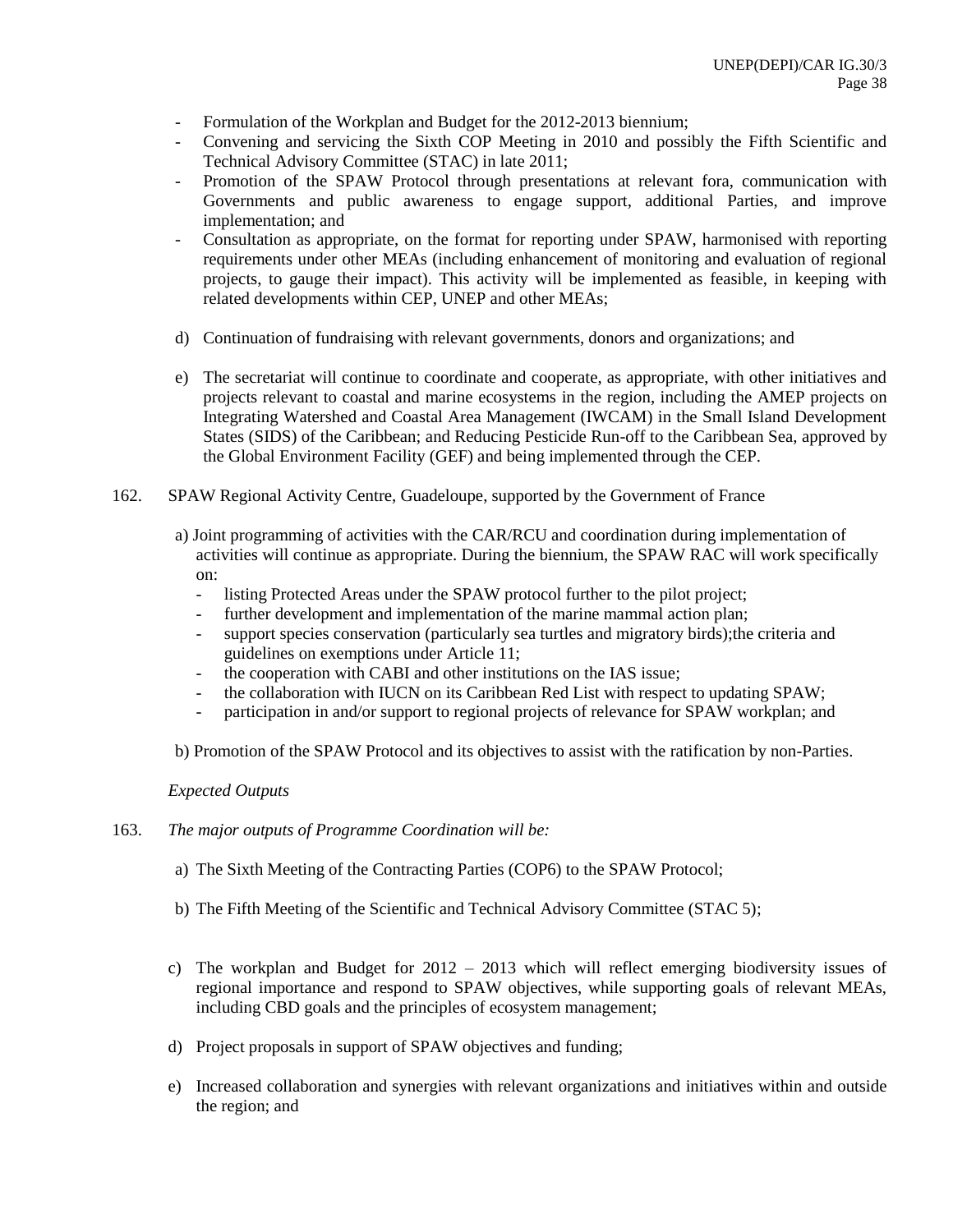f) Greater involvement by governments in SPAW activities and additional Parties joining the SPAW Protocol

#### 164. *Ongoing Projects*

#### **A. Strengthening of Protected Areas in the Wider Caribbean Region**

*Objectives*

- 165. The objectives of this sub-programme are:
	- a) To strengthen the management of parks and protected areas of the Wider Caribbean, including the communication between parks and protected areas within the region;
	- b) To assist Governments with the development of human capacity to increase the effectiveness of Marine Protected Areas (MPAs), both sites and national system;
	- c) To sensitise Governments about the need and importance of financing protected areas, and promote the development of funding mechanisms and strategies for successful park and protected area management; and
	- d) To promote protected areas in the context of conservation of important natural resources necessary for the sustainable development of the region.

*Activities*

166. Activities to be implemented during the biennium include:

Strengthening of MPAs through activities of the CaMPAM Network and Forum:

- a) Develop partnerships with donors and bank agencies to promote the creation of local, communitybased business with social and environmental responsibility that can apply best marine management practices;
- b) Enhance engagement of the Executive and Leadership and Resources (CLRT) Teams to contribute with expertise, information and identification of the potential of sharing their institutional resources with CaMPAM implementation and development;
- c) Continue to approach fishers and MPA managers to promote the notion of combining no-take areas with areas of responsible fishing to areas to restore and sustainably exploit coastal resources;
- d) Support technical sessions and organizational meetings on MPAs at the annual conference of the Gulf and Caribbean Fisheries Institute (2010 and 2011), to promote the exchange of information among managers, fishers and scientists; and
- e) Build a mentorship network to better disseminate best management practices

Expand the Small Grant Programme for supporting exchanges to promote responsible/sustainable fishing practices, economic alternatives for fishers, and effective marine managed areas (approximately 10 grants of ca. \$9000/each), with the financial support of Buccoo Reef Trust, and other partner agencies willing to contribute with this initiative (proposals from MPAs within SPAW Contracting Parties and with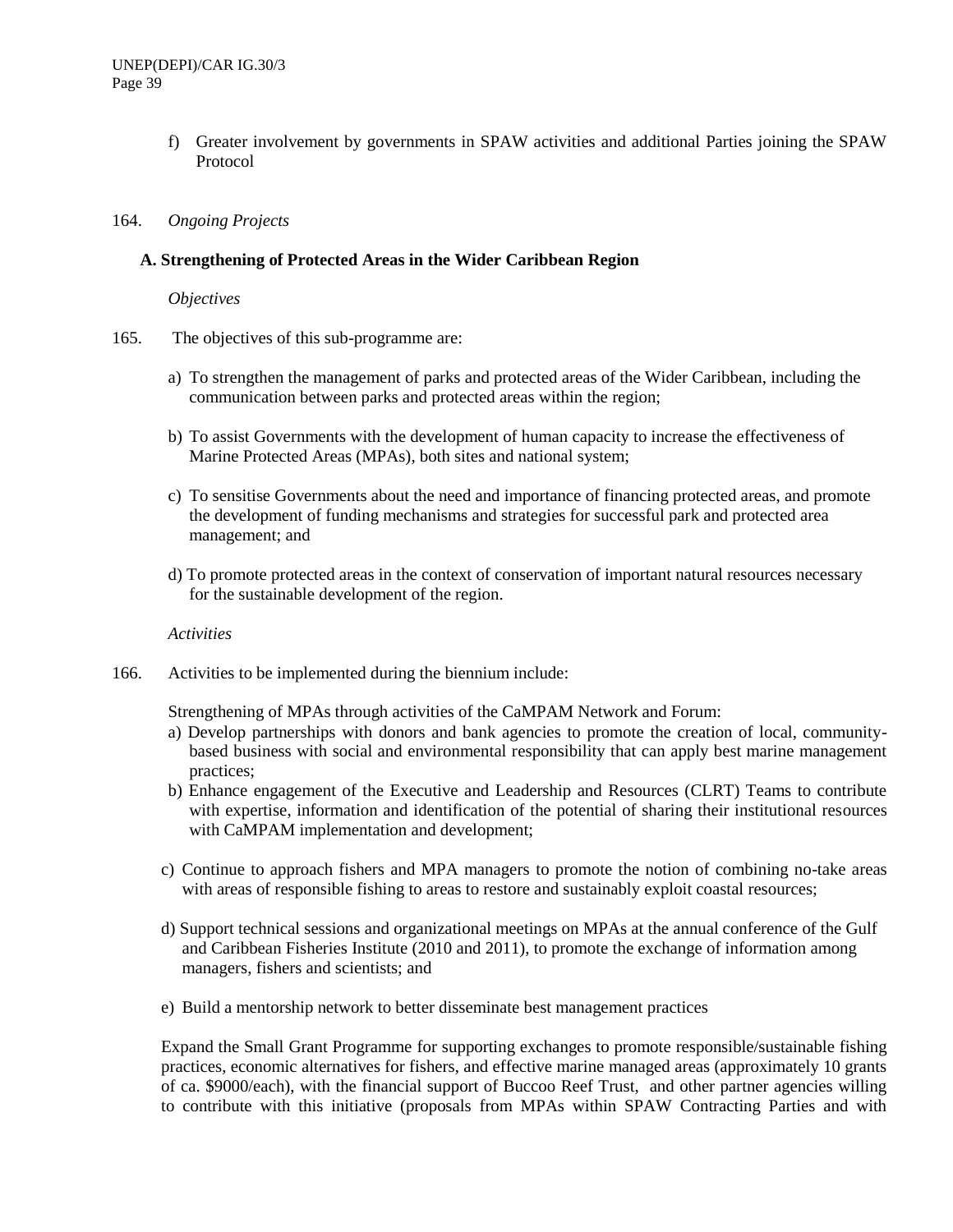activities responding to the ecosystem management approach will receive priority).Proposals addressing the following issues will be favourably considered:

• Enhancement of coastal zone management programmes, leading to the resolution of conflicts or promotion of local sustainable alternatives involving tourism stakeholders, activities or service providers;

• Sustainable coastal tourism activities and practices that serve as a basis for MPA zoning, and the elaboration or application of appropriate regulations;

• Raising awareness of local community, resource users or other stakeholders on the ecosystem services provided by MPAs, linkages to livelihoods and well-being and on the needs of sustainably managing marine resources for tourism in MPAs (e.g. coral reefs, marine mammal viewing; cruise ship and boating activities);

• Exchange of experiences and best practices among MPA managers on sustainable fisheries and sustainable tourism practices; and

• Follow-up to sustainable tourism activities implemented through the ICRAN MAR Project, in particular, application of the marine recreation tourism guidelines and standards developed under the Project.

- f) Enhance communications and exchanges through the existing CaMPAM distribution list (http://campam.gcfi.org/campam.php) and expand internet resources at www.gcfi.org, namely:
	- Grants opportunities (SPAW Small Grant Fund and others) (http://campam.gcfi.org/SGF/SGFEng.php).
	- Increase the e-library (http://campam.gcfi.org/CaMPAMLibrary.php)
- g) Annual editions of the Training of Trainers Programme (ToT) in MPA management in collaboration with the CETA Programme of CEP. Main activities will include:
	- Designing, organising and delivering at least one ToT course in 2010-2011, and continuing to modify the editions, with the incorporation of the aspects successfully applied during the Spanish speaking ToT held in the Dominican Republic, 7-10 June 2010;
	- The application of resilience principles to marine conservation;
	- The development of entrepreneurship in MPA managers and associated communities to assist them in both the financial sustainability of MPAs and the transition of fishers to non- extractive livelihoods;
	- Expanding the learning experience of the alumni with further learning tools such as "webinars" and mentor-apprentice relationship;
	- Oversee, support and assess follow-up local training by participants of the 2008-2009 and 2010 courses in their respective countries;
	- Dissemination of the revised Manual in English (http://www.cep.unep.org/publications-andresources/promotional-material/publications/spaw/tot-manual-english.pdf), Spanish (http://www.cep.unep.org/publications-and-resources/promotional-material/publications/spaw/totmanual-esp.pdf) and French, through the Internet, networks such as the White Water to Blue Water (WW2BW) and in CD format, throughout the region and elsewhere; and
	- Coordination with similar capacity building activities such as those of the World Heritage and Ramsar Conventions in Latin America and the Caribbean, IABIN and WHMSI.
- h) Enhancement of the regional MPA database

•Continue updating and improving the MPA database following its new structure, in collaboration with CETA and GCFI [\(http://campam.gcfi.org/CaribbeanMPA/CaribbeanMPA.php\)](http://campam.gcfi.org/CaribbeanMPA/CaribbeanMPA.php) and link data to the Protect our Planet MPA layer at Google

167. Collaboration with CBD on 2012 targets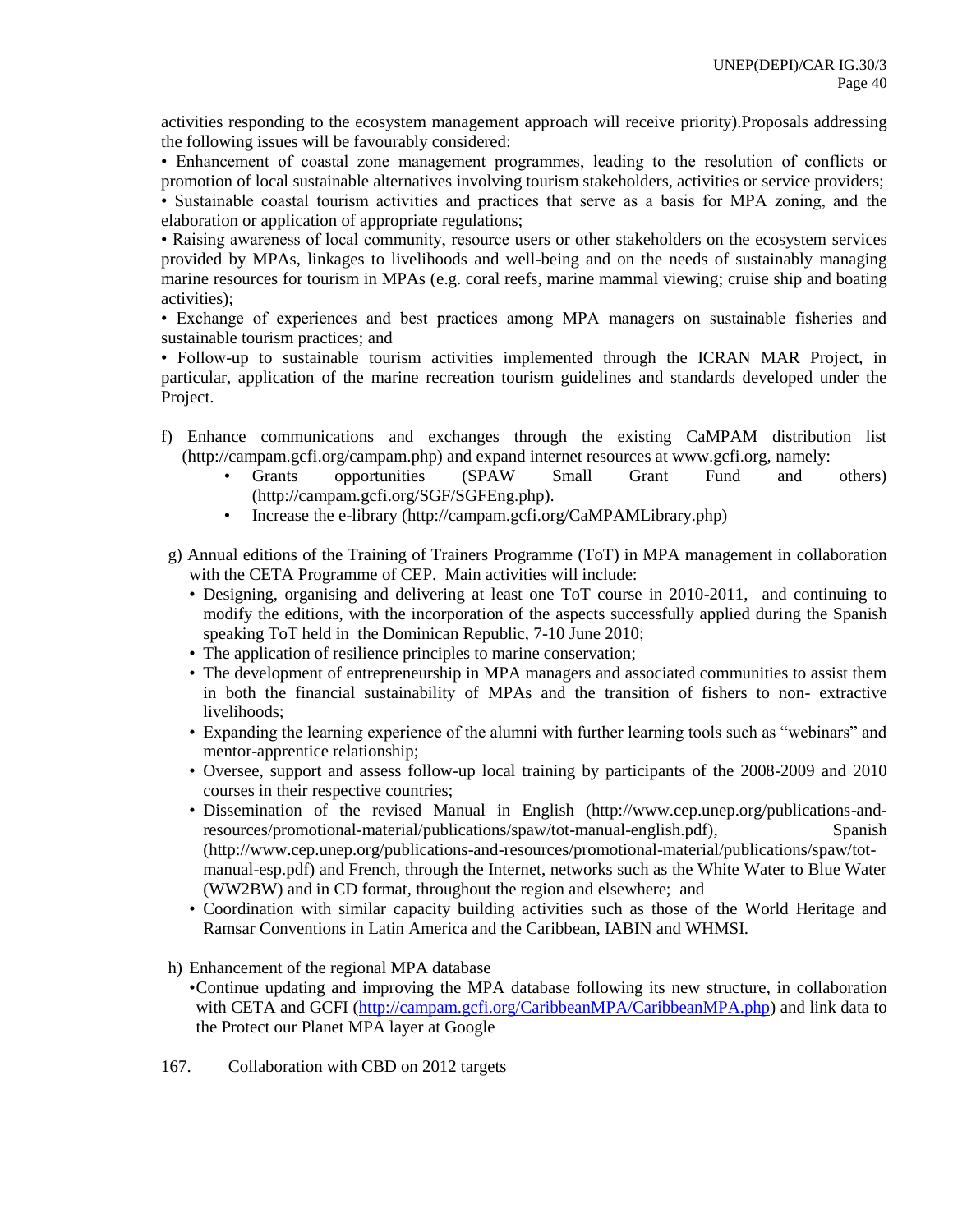- a) Further to the adoption of the Protected Area (PA) Guidelines in 2008, initiate process towards development of a regional network of MPAs once the reporting format and tools have been adopted;
- b) Support efforts of Parties to develop national MPA networks and strengthen existing MPAs, as feasible (see below description of Caribbean Challenge project);
- c) Coordinate with World Commission on Protected Areas (WCPA), the Nature Conservancy (TNC) and relevant organizations, the regional inputs to contribute to the 2012 targets, in particular regarding the development of the Caribbean Challenge Initiative ( see Project below) which seeks to build support, political commitment, and financial sustainability, for protected areas in the region.

# 168. Implementation of New Project**: MPA Strengthening in the Wider Caribbean and the Caribbean Challenge**

*Geographic Scope*: Wider Caribbean, with an emphasis on GEF-supported countries: Antigua & Barbuda, Bahamas, Dominican Republic, Grenada, Jamaica, St. Kitts and Nevis, St. Lucia, St. Vincent & Grenadines

*Project Budget:* USD1,557,660

#### *Background*

- 169. The Caribbean Challenge **(**CC) is an unprecedented commitment by Caribbean governments, Bilateral and Multilateral Organizations and international and local Non-Governmental Organizations to build political support and financial sustainability for protected areas in the Caribbean. Its goals are:
	- Helping countries meet their commitments to the Convention on Biological Diversity (CBD) Programme of Work on Protected Areas and regional commitments under the Cartagena Convention and the SPAW Protocol;
	- Legally protect at least 5 million hectares of marine habitat and effectively manage at least 2 million hectares of new and existing marine management areas, including marine protected areas;
	- Ensuring sustainable financing of these national systems of protected areas through the creation of national level protected area trust funds and relevant policy, as well as other conservation finance mechanisms, such as tourism and development derived protected area fees, environmental levies, etc.;
	- Creating demonstration sites showcasing conservation and management best practices that can be replicated throughout the wider Caribbean.
- 170. On May  $27<sup>th</sup>$ , 2008 the CC was officially launched at a Global Island Partnership (GLISPA) High Level Event during the Convention on Biological Diversity (CBD) Conference of Parties (COP)-9 in Bonn, Germany in which the governments of The Bahamas, Dominican Republic, Jamaica, and St. Vincent and the Grenadines expressed their countries commitment to the Challenge and called for other countries in the region to join them. The proposed project prioritizes regional support to those countries engaged in the CC projects through GEF support, which currently comprise:
	- "Sustainable Financing and Management of Eastern Caribbean Marine Ecosystems" (in 5 Organization of Eastern Caribbean States (OECS) countries;
	- "Building a Sustainable National Marine Protected Area Network The Bahamas";
	- "Re-engineering the National Protected Areas System in order to Achieve Financial Sustainability Dominican Republic"; and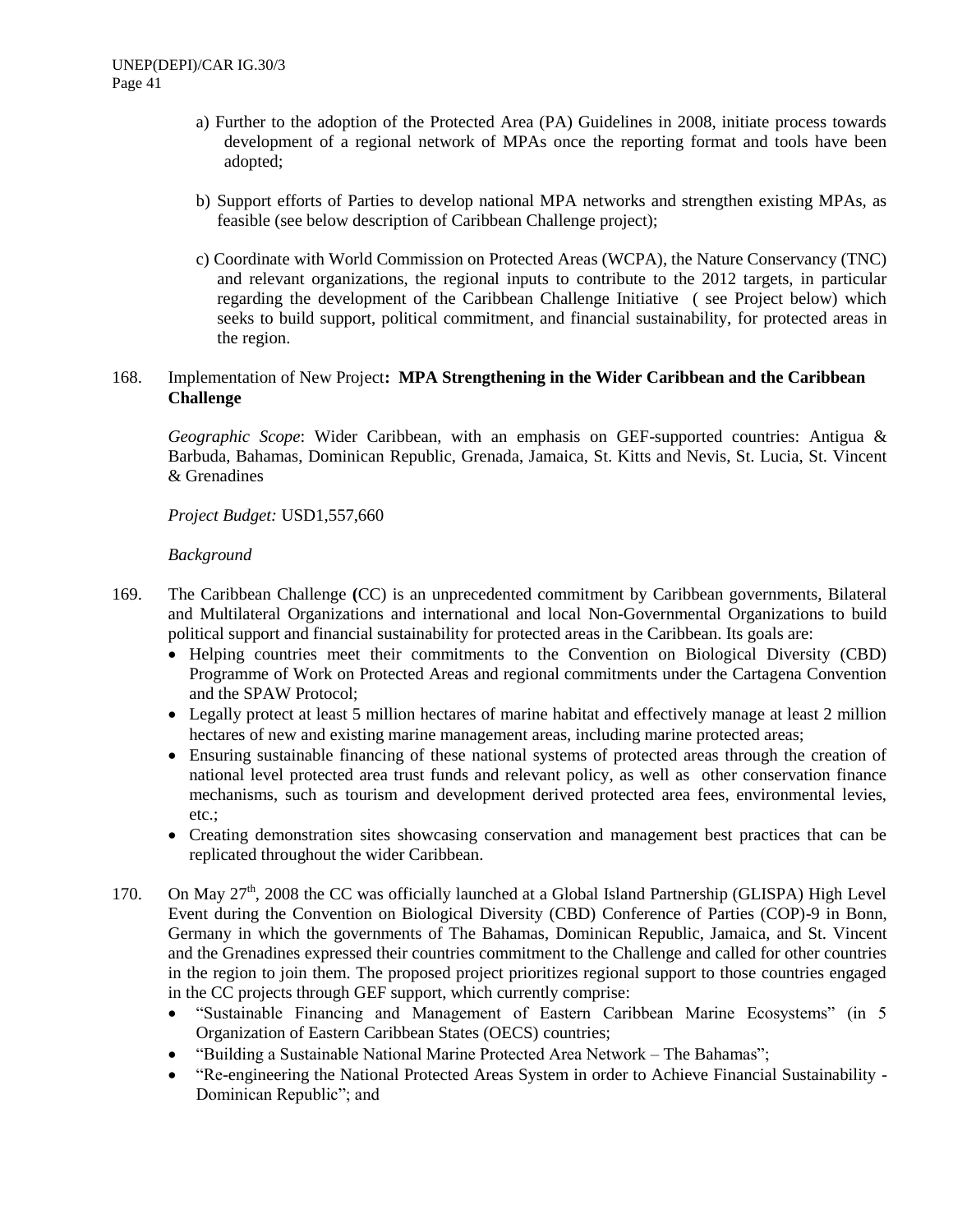"Strengthening the operational and financial sustainability of the national Protected Area System of Jamaica".

In coordination with UNEP-GEF and UNEP-CEP the principals of these projects have participated in the development of this regional support initiative.

- 171. While the regional support will focus the four GEF supported CC projects listed above, regional support will also promote inclusiveness of non-CC countries with a view towards engendering strengthened regional cooperation and coordination under the Cartagena Convention and the SPAW protocol.
- <span id="page-49-0"></span>172. Capacity building and knowledge management underpin all the activities proposed. UNEP CAR RCU and UNEP DGEF are working together on this regional effort to provide capacity building and technical assistance, development of technical documents and tools, and expert know-how are the forte of UNEP. The project promotes regional collaboration, harmonisation of policy, integration of implementation plans with national and regional (UNEP CAR/RCU) capacity building activities as well as coordination of other UNEP led relevant projects in the region (Mitigating Invasive Alien Species in the Insular Caribbean) and globally (Best Practices and Lessons Learned in Coral Reef Management).

# *Objectives*

173. The project will provide support to the establishment of a fully biologically representative, climate change resilient, and functional MPA Network – based on GLISPA commitments (inter-regional) in the Wider Caribbean.

# *Specific Objectives*

174. Based on a gap analysis of the GEF supported CC projects and consultations with these countries and stakeholders, the regional priorities were established. These include: 1. Enhancing the coherence and financial sustainability of the Caribbean MPA Network; 2. Establishing and supporting regional harmonization of monitoring and evaluation frameworks and tracking of progress with GLISPA commitments; and 3. Improving capacity of the CC regional MPA practitioners as part of GLISPA.

# *Expected Results*

- 175. (i) Enhanced coherence and financial sustainability of a large-scale trans-boundary (national and ecoregional) Caribbean MPA Network:
	- National MPA Project Coordinators and regional experts and MPAs participating in Annual CC Regional Coordination Meeting
	- Established regular regional and coordinated communications system utilizing existing CaMPAM platform
	- Uptake of ecological representativeness criteria -- including those of SPAW protocol -- by participating countries (emphasis those with GEF supported CC projects)
- 176. (ii) Regional harmonization of monitoring frameworks and tracking of progress on MPA effectiveness :
	- Agreed regional CC MPA monitoring and evaluation framework based on appropriate indicators and existing tool adapted to regional needs and circumstances
- 177. (iii) Improved capacity of the CC regional MPA practitioners
	- Annual Training Workshop tailored to MPA needs to be identified by participating Caribbean countries;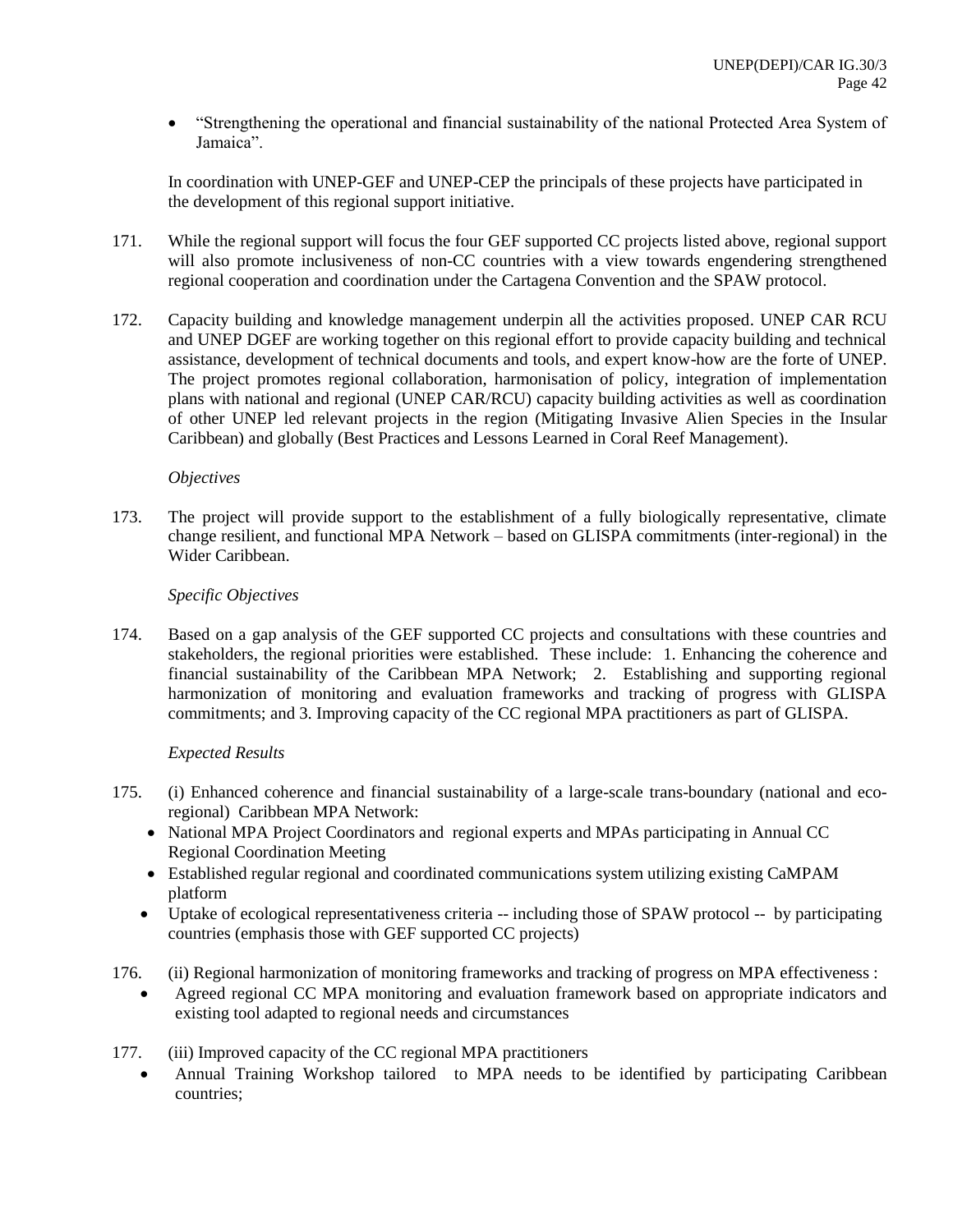- At least three annual exchange visits and mentorships of MPA managers and stakeholders within the Caribbean region/with other participating GLISPA countries/regions;
- Lessons learned made available through posting and dissemination for replication to other countries/regions;

# *Expected Outputs*

- 178. The major outputs of this sub-programme will be:
	- a) Improved management capacity in several MPAs of the Wider Caribbean;
	- b) A consolidated nd comprehensive MPA database for the Wider Caribbean available online and fully coordinated with the PA Listing under SPAW Project and dataflows);
	- c) Greater commitment and support from governments and donors for marine protected areas, towards
		- **B. Development of Guidelines for the Management of Protected Areas and Species**

#### *Objectives*

- 179. The objectives of this sub-programme are:
	- (a) To promote and assist with the development and implementation of the guidelines on protected area establishment, management, and listing developed under the framework of SPAW;
	- (b) To promote national system planning for protected areas as a mechanism for development of relevant legislation and reporting mechanisms; and
	- (c) To promote and assist with the development and implementation of guidelines on species conservation and management developed under the framework of SPAW.

#### *Activities*

- 180. Activities to be implemented during the biennium include:
- <span id="page-50-0"></span>181. Implementation of pilot activity to test the guidelines for the evaluation of protected areas to be listed under the SPAW Protocol (UNEP(DEPI)/CAR IG.29/3):
	- a) Collaborate with the SPAW/RAC, the SPAW Parties and regional experts for follow-up to the pilot activity to test the proposed guidelines with a view to develop a cooperation programme and regional MPA network, in the proposed sites designated by interested Governments:
	- *Belize*:
	- the Hol Chan Marine Reserve
	- the Glover's Reef Marine Reserve
	- *Colombia*:
	- the Sanctuary Cienaga Grande de Santa Marta
	- the Regional Seaflower Marine Protected Area in San Andrés and Providencia Archipelago
	- *France*:
	- the Grand Connétable Island Nature Reserve (French Guyana)
	- the Guadeloupe National Park (Grand Cul de Sac Marin)
	- *US*:
	- the Florida Key National Marine Sanctuary (FKNMS)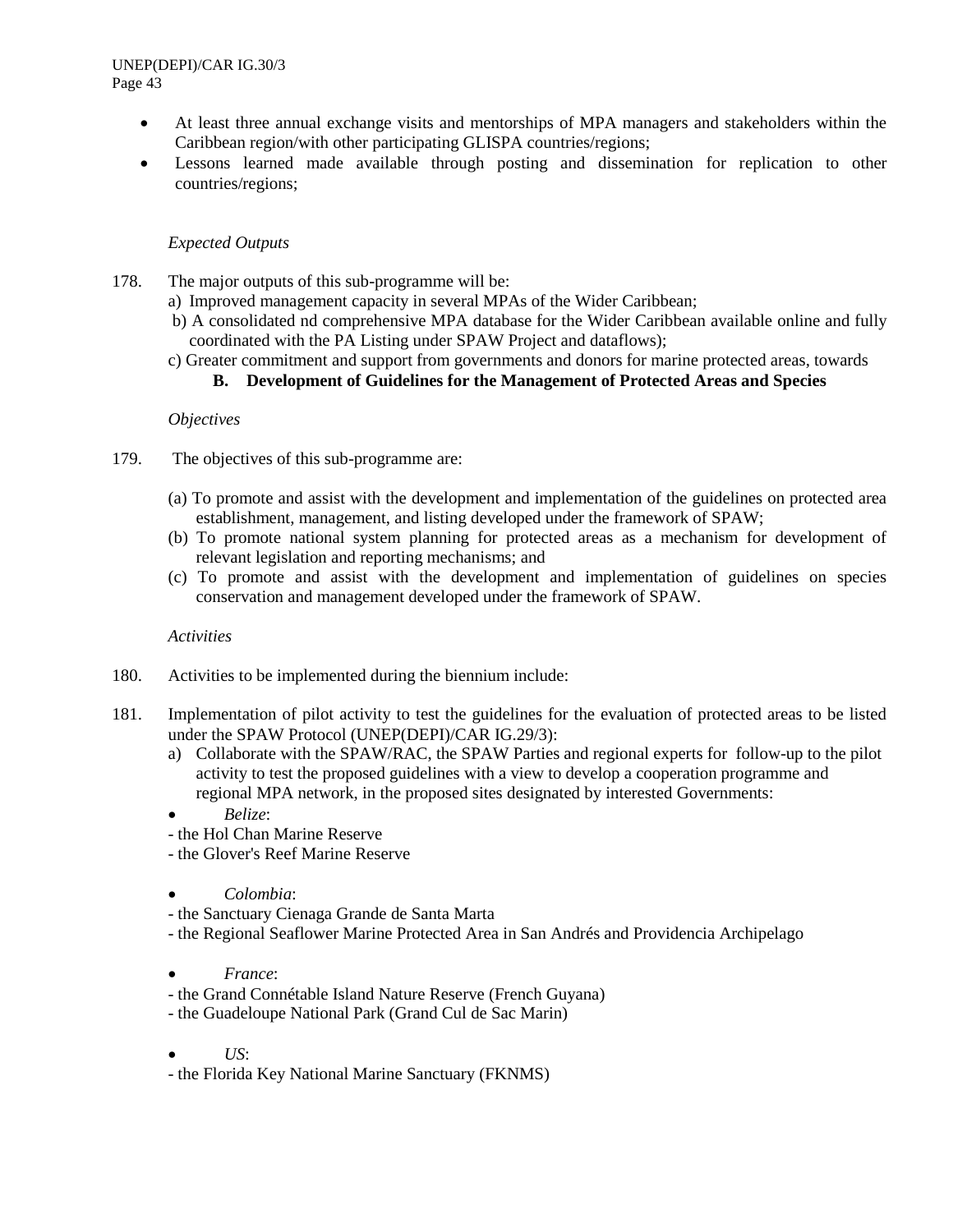- *Netherlands Antilles*:
- the Bonaire National Marine Park
- the National Park the Quill and Boven on St. Eustatius
- b) Further to the implementation of the Pilot Activity and the subsequent revision of the Annotated Format, the recommendations proposed for adoption are as follows:
- Adoption of the Revised Annotated Format as the final guidance document for Parties presenting their submissions of Protected Areas for listing under SPAW;
- Development of a dedicated database along with a specific web-based tool to facilitate Parties' preparation and submission of reports on-line, to be undertaken by the SPAW-RAC, in close coordination with the PA Criteria E-Group;
- Issuance of a Call for all Parties to submit their respective Protected Areas for listing under SPAW, using the Revised Annotated Format and start of the Listing Process; and
- Favourable consideration of the Reports prepared and submitted on the nine Protected Areas that participated in the Pilot Project, and subsequent approval of the listing of these first set of Protected Areas under SPAW.
- 182. Develop criteria for the assessment of exemptions to Article 11 of the SPAW Protocol: Establish, the Ad Hoc working group to initiate discussion of this issue following the model of the working group established to review the criteria for listing species under the Annexes to the SPAW Protocol, and using the preliminary legal analysis presented in "Legal Review on Interpretation of Exemptions under Article 11(2) of the SPAW Protocol" (UNEP(DEC)/CAR WG..29/INF.5), and other appropriate documentation/review as a starting point.
- 183. Develop criteria and guidelines to prevent species from becoming threatened or endangered (UNEP(DEPI)/CAR IG.25/INF.4): Establish the Ad Hoc working group as soon as feasible, to develop the draft criteria and guidelines as per Decision 8 of COP4 in 2006. The working group is to be coordinated by Island Resources Foundation with collaboration from the SPAW/RAC and the secretariat as appropriate. The SPAW/RAC in coordination with Island Resources Foundation, will continue to develop the preliminary draft until such time as the Ad Hoc working group is established. During this interim period, comments to perfect the draft from experts are solicited.
- 184. Application of the criteria for listing species in the Annexes to the Protocol: Initiate process to update the 1991 Annexes through a consultative review among experts nominated by the Parties, and in coordination with the IUCN Red List process and the Species Survival Commission, with a view to address species conservation issues in the Wider Caribbean, including critically endangered species of regional concern which are not yet included in the original Annexes. An intersessional working group could be established to work on the lists by group of species (e.g. fish, birds, reptiles, etc.).

# *Expected Outputs*

- 185. The major outputs of this sub-programme will be:
	- a) A list of protected areas under the SPAW Protocol;
	- b) Preliminary criteria for assessment of exemptions under Article 11; and
	- c) Preliminary update of SPAW Annexes for some groups of species

# **C. Conservation of Threatened and Endangered Species**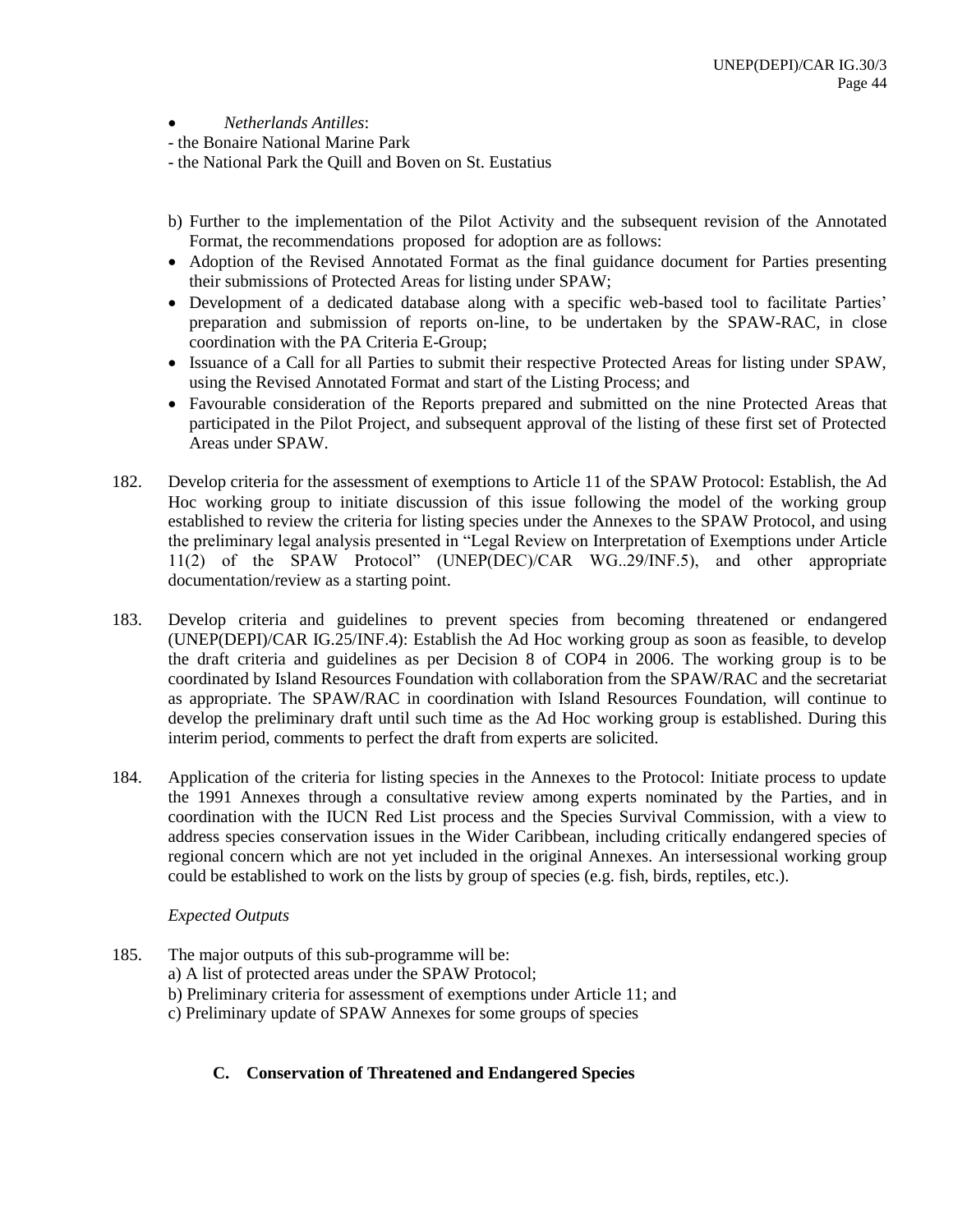#### *Objectives*

186. The objectives of this sub-programme will continue to be:

a) To build consensus in the region on priorities for the management of endangered and migratory species;

b) To implement priority activities of existing species recovery and management plans developed under the framework of SPAW;

c) To develop, as appropriate, adequate management plans and programmes for priority species of regional concern, including those of economic importance; and

d)To address the growing threat of invasive alien species (IAS) that could negatively impact SPAW species and WCR habitats, especially marine or coastal IAS.

*Activities*

- 187. Activities that will be implemented during the biennium include:
- 188. Conservation of Marine Mammals (in collaboration with ECCN, WDCS, IFAW, IUCN), in keeping with the priorities previously identified at SPAW COP 5 and the progress made to-date with activities implemented since the adoption of the MMAP in 2008 the following is being proposed for implementation:

a) Pending Priorities

- Implement the trilingual workshop on marine mammal watching operations, including the preparation of and agreement on a regional code of conduct for good observation practices;
- Organise a workshop on the impacts of contaminants and pollution on marine mammals in the region;
- Harmonise and collate reports on the capture of marine mammals linked to fishing.

b) Follow-up to Strandings Workshops

• Reinforce local stranding network capacities, mainly through technical assistance, including equipment, training and contact lists and the creation of a regional database to enable the integration of all results from strandings" analyses to be integrated.

c) Improving marine mammal watching awareness in the Wider Caribbean Region

- Identify critical marine mammal habitat and assess protection status in order to strengthen/develop MPAs as appropriate;
- Compilation of information and regional workshops to assess marine mammal watching throughout the region and develop common best practices and code of conduct; and
- Collaborate with regional marine mammal stakeholders, particularly marine mammal watching operations to strengthen existing databases.

d) Implementation of the Regional Management Plan for the West Indian Manatee:

• Reinforce knowledge of the distribution, numbers and status of manatee populations in the different countries in which it is present and where this knowledge is incomplete. Special attention will be paid to countries in Central America and the north of Latin America.

e) Further development and implementation of the LifeWeb Proposal

• Create and expand a regional database assembling information and publications on marine mammals' distribution, abundance, habitats (including cartography) and the threats with which they are faced. In respect of this database, creation of expert sub-groups from the MMAP Group to identify information already available on the different subjects, and define the means and protocols to fill the main gaps in data;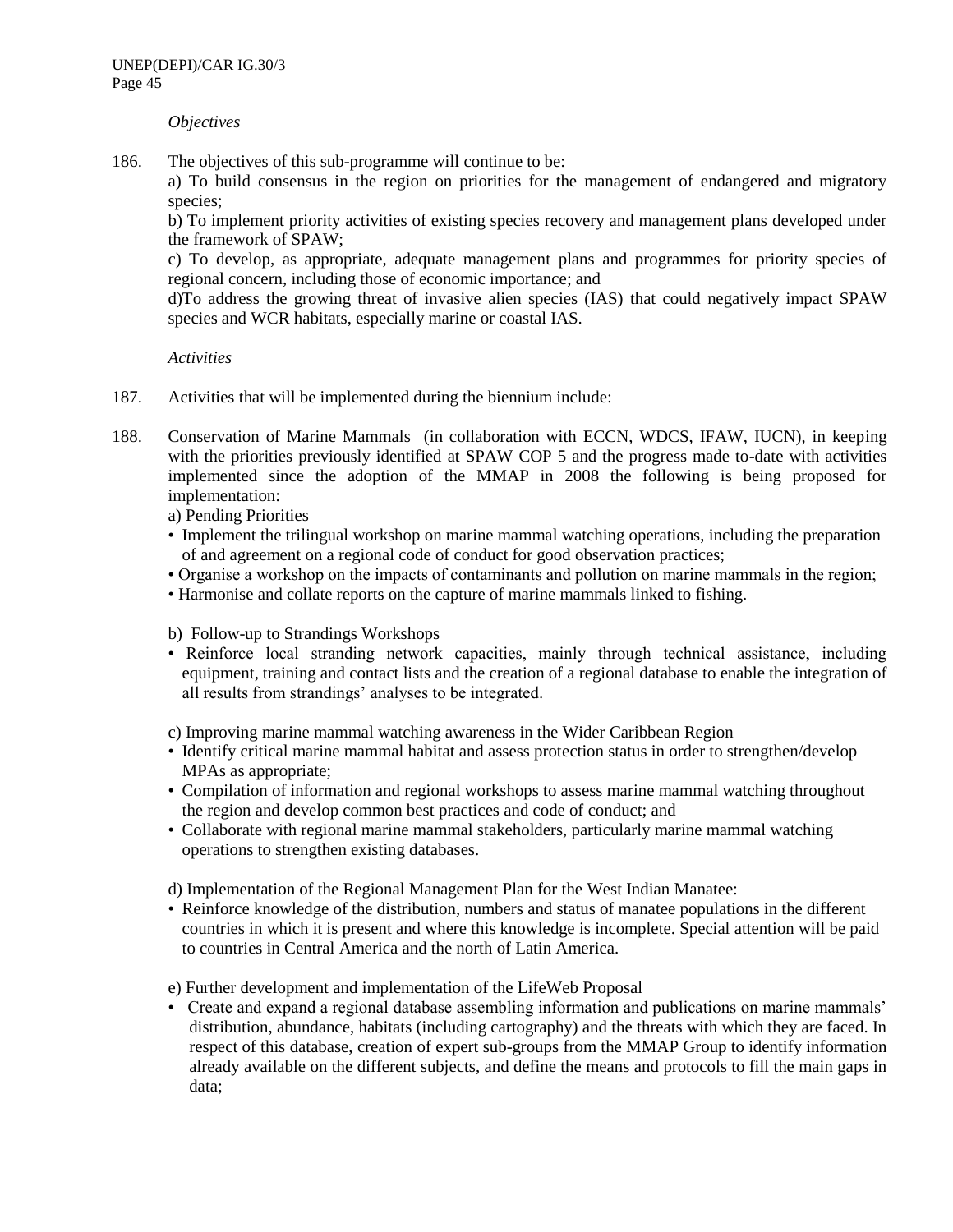- Improve knowledge on marine mammals" distribution, the quality of their habitats and of their migration corridors with the aim of putting into place spatial protection;
- Encourage the introduction of spatial protection (protected marine areas) for marine mammals as well as crossborder twinning steps in an eco-regional context.
- f) Other Potential Actions in Support of MMAP Implementation:
- Undertake, with the Marine Mammal Action Plan (MMAP) Expert Group, a realistic analysis of the stages and budget required for full implementation of the MMAP in order to facilitate the setting-up of specific projects and research for the appropriate financing. In this context, special attention will be paid to MMAP subjects that have not yet been implemented or only introduced to a small extent, such as collisions with ships or acoustic disturbances, and the necessary budget forecasts will be prepared.
- If possible, prepare one or more regional projects contributing to implementation of the MMAP, mainly concentrating on key areas such as major thoroughfares or protection projects in place or in the process of creation. A meeting of the e-Group members could be organised for this purpose and funding will have to be sourced in this regard by the Secretariat.
- 189. Conservation of Sea Turtles (in collaboration with the Wider Caribbean Sea Turtle Conservation Network (WIDECAST) and the SPAW RAC):
	- a) Support the elaboration of Sea Turtle Recovery Action Plans (STRAPs) in countries that do not have plans
	- b) Support existing STRAPs through the implementation of national priority actions, particularly in SPAW Parties.

# **Project title: Investigate Alternative Livelihoods for Turtle Fishermen**

- 190. *Background*: In order to achieve sustainable management of the imperiled sea turtle resource in the Caribbean Sea, individuals and communities relying upon the consumptive use and sale of sea turtles and sea turtle products must have other income-producing options available. Talk about "alternative livelihoods" is not enough, we must create genuine choices that make sense in rural economies and build the capacity of fishers and hunters to participate in microenterprises. WIDECAST has piloted skillstraining in eco-tourism (tour guiding), glass-blowing, bone carving, weaving, and clothing crafts in six countries. These projects are profitable and can now be replicated through peer-training, which has the further benefit of building additional capacity in pilot communities chosen to impart their skills and lessons learned. As these programs grow sea turtles benefit at ecological (i.e., transnational) scales.
- 191. *Expected Results:* Turtle fishermen in two communities (one community in each of two SPAW countries) will earn income from a sustainable, non-consumptive livelihood programme emphasizing skills training in fair-trade eco-crafting and/or community-based eco-tourism; Peer-trainers will gain additional skills in organizing, teaching, networking, and mentoring; Models will be established that are relevant to other imperiled species conservation programmes.
- 192. Contribution to local communities, conservation: Community-based conservation efforts are fundamental to sea turtle survival in the Caribbean region. This program will contribute directly to community-based conservation programming by providing economic skills training that emphasize meeting conservation objectives (reducing the killing of sea turtles) while at the same time helping to ensure that fishers and hunters can still provide for their families. The program will complement other livelihood initiatives in the region; e.g. the OECS "OPAAL" program.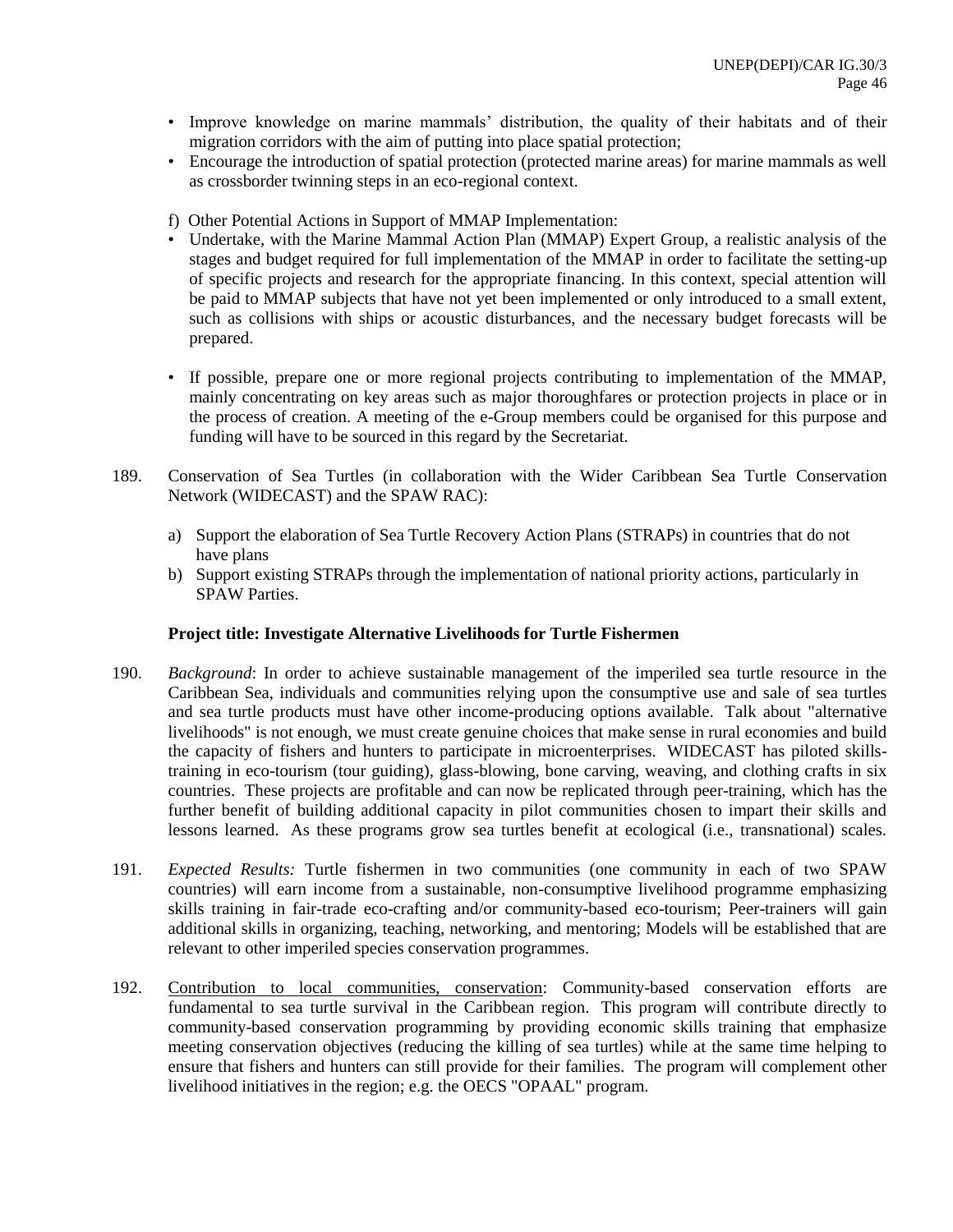# **Project title: "Survey Sea Turtle Foraging Areas"**

- 193. *Background*: Identifying and surveying important habitat is fundamental to successful sea turtle conservation in the Caribbean. By identifying important habitat threat characterization and mitigation can be extended beyond sea turtles themselves to ensure the availability of suitable nesting and foraging areas, migratory corridors, etc. The project will emphasize peer-training utilising established expertise in SPAW countries with ongoing in-water sea turtle monitoring programmes to build capacity for inwater monitoring in countries where these skills are poorly-developed or where existing programs would benefit from renewed or updated training.
- 194. *Expected Results*: An international training course will be held in a SPAW country with an established in-water sea turtle monitoring program, for the benefit of competitively chosen trainees from SPAW countries self-identified as needing such training. This will result in two new (or measurably improved) in-water sea turtle population monitoring programmes in SPAW countries. At the transnational level, benefits include expanded population-level data collection and data sharing, networking on best practices and unified approaches to population monitoring, and models established for further replication.
- 195. Contribution to local communities, conservation: In-water population monitoring is more complex (logistically and methodologically) than monitoring nesting beaches. While nesting beach monitoring is typically (but not exclusively) implemented at the community level, in-water population is more typically administered by Fisheries or Marine Park entities. Notwithstanding, community-level participants (fishers, divers, boat handlers) are often involved in the field work. Therefore, training for in-water population monitoring often requires important synergistic collaboration among agencies and groups, and builds capacity for networking, in addition to meeting conservation goals.
	- c) Continue to support the Index Monitoring Sites for Critically Endangered hawksbill sea turtles (*Eretmochelys imbricata*) following the publication of a peer-reviewed (ongoing) sea turtle tagging manual, best practices for monitoring sea turtle abundance at Index Sites, and a spatial database for sea turtle nesting habitats in the Wider Caribbean.
	- d) Start exploring the feasibility of Index Monitoring Sites for Green Turtle (*Chelonia mydas*) nesting beaches, drawing lessons and experiences of good practices from the already established Index Sites for Hawksbill Turtles
	- e) Explore the feasibility of using tagging data (both metal tags and satellite tracking) to compile regional maps of sea turtles movements and use of critical habitats in the Caribbean
- 196. Conservation of Birds (in collaboration with SCSCB, BirdLife, SPAW RAC):
	- a) Continue supporting the capacity-building efforts on monitoring, conservation and management of endangered waterbird species with special focus on the West Indian whistling duck as a flagship species for the conservation of wetlands. Training activities will be held, with priority given to Cuba, Dominican Republic and St. Lucia;
	- b) Continue supporting the production of educational material on birds in SPAW Parties as feasible, both for managers and volunteers and for the great public in particular the laminated bird identification cards for land birds;
	- c) Cooperation with Birdlife International , SCSCB and IUCN to (i) promote Important Bird Areas (IBAs) in the region, (ii examine linkages between the conservation status of birds species and their inclusion in SPAW Annexes, as well as the linkages between these species, existing protected areas,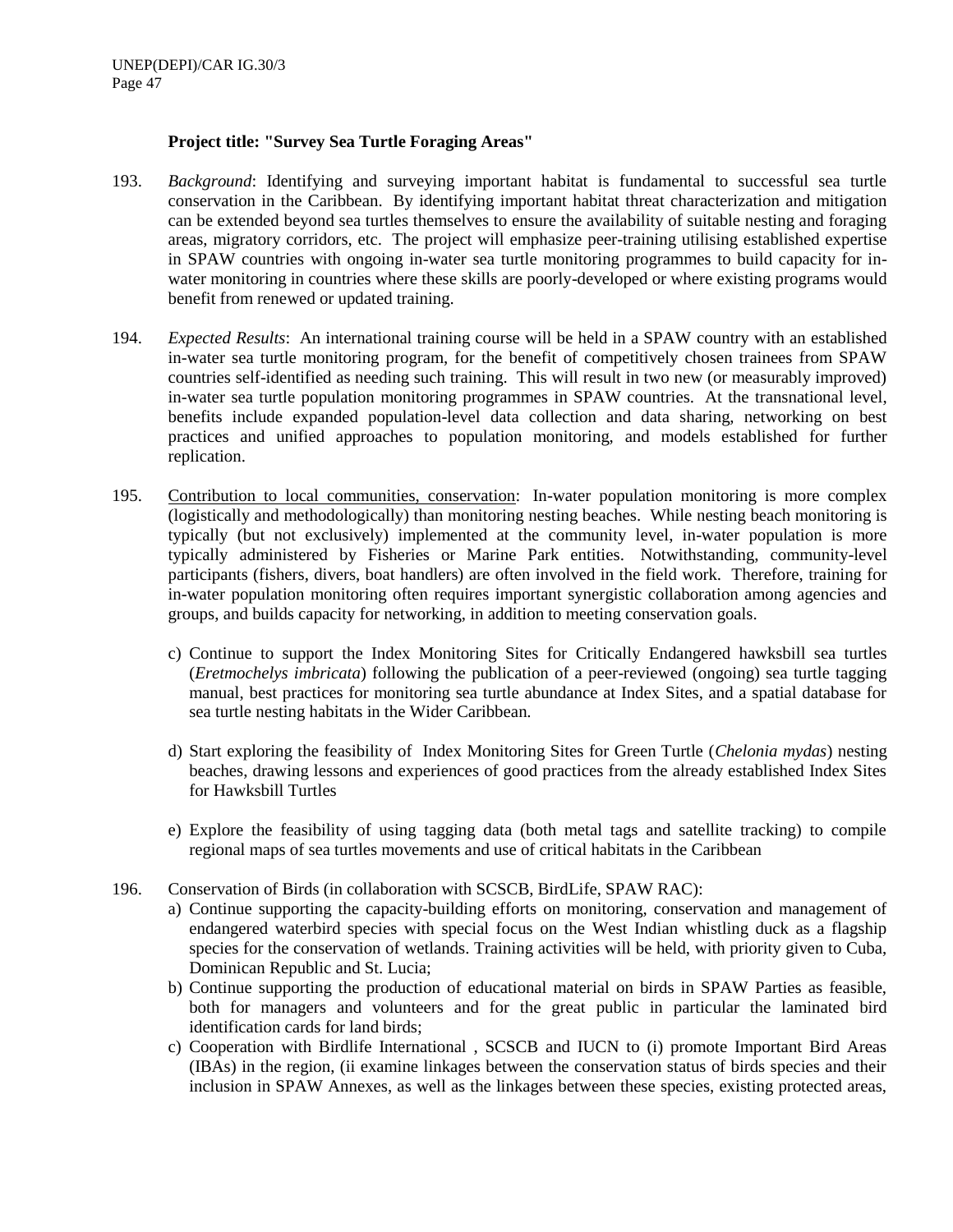and IBAs and SPAW, in order to contribute to the update of SPAW annexes and to the better coverage of IBAs by protection tools like protected areas; and

- d) Explore collaboration with BirdLife International and SCSCB, on development (and implementation) of action plans for threatened bird species (e.g. forest thrush).
- 197. Continue addressing, in collaboration with various partners, the issue of invasive alien species as they represent a growing threat to marine and coastal species and ecosystems that are of concern for the SPAW Protocol.
	- a) Collaboration with CABI on further development of GEF Project Proposal: "Mitigating the Threats of Invasive Alien Species in the Insular Caribbean" (2008-2012) (countries: Dominican Republic, Jamaica, St. Lucia, Trinidad & Tobago). The proposed GEF project aims to establish an extensive framework addressing alien invasive species that threaten aquatic and terrestrial ecosystems and their biodiversity. It will build on existing national measures to strengthen capacity to address biodiversity concerns and to link national and regional stakeholders. It will include:
		- Gap analysis on existing plans and policies, outline national communication and capacity building strategies for the full size project, and define pilot projects in 5 countries
		- Proposed final project components include the development of national alien invasive species" strategies focusing on increased national capacity and establishment of Caribbean-wide cooperation and strategy to reduce risks posed to biodiversity from invasive alien species (IAS).
	- b) Collaboration with the SPAW Programme will focus on capacity building through the UNEP/GISP training workshops model.
	- c) Collaboration with CABI, ICRI, the government of Mexico and other interested partners to establish a strategy to control the lionfish (*Pterois volitans*) that is spreading in the whole WCR and poses a huge threat to coral reefs and related species
		- The Lionfish has been a marine IAS in the Caribbean for over 10 years and is currently spreading in the whole WCR
		- Further to ICRI general meeting in January 2010, a proposal was made to try and establish a regional strategy on the prevention and control of the Lionfish, that would be a sub-strategy of the regional IAS strategy developed by CABI
		- Collaboration will focus on holding a  $1<sup>st</sup>$  regional workshop on the issue and to ensure follow-up to draw a shared, precise strategy that will encompass such issues as prevention, early detection, control and fight tools, and public warning and awareness in order to help countries fight the lionfish in their respective territories while ensuring good circulation of information and experiences among the people involved with the species
		- Support of SPAW will focus on the organization of the workshop, the involvement of all stakeholders in the follow-up discussions and the facilitation of information circulation
	- d) Coordination will continue with AMEP on the UNEP/IMO Ballast Water Project in the Wider Caribbean, focusing on the transfer of invasive marine species in ballast water.
- <span id="page-55-0"></span>198. Capacity Building in migratory species conservation: Potential coordination with U.S. Fish and Wildlife Service and in particular, collaboration with WHMSI in building country capacity to conserve and manage migratory wildlife, through communication on conservation issues of common interest, training areas, exchange of information needed for informed decision-making, and networking to address emerging issues

# *Expected Outputs*

199. The major outputs of this sub-Programme will be: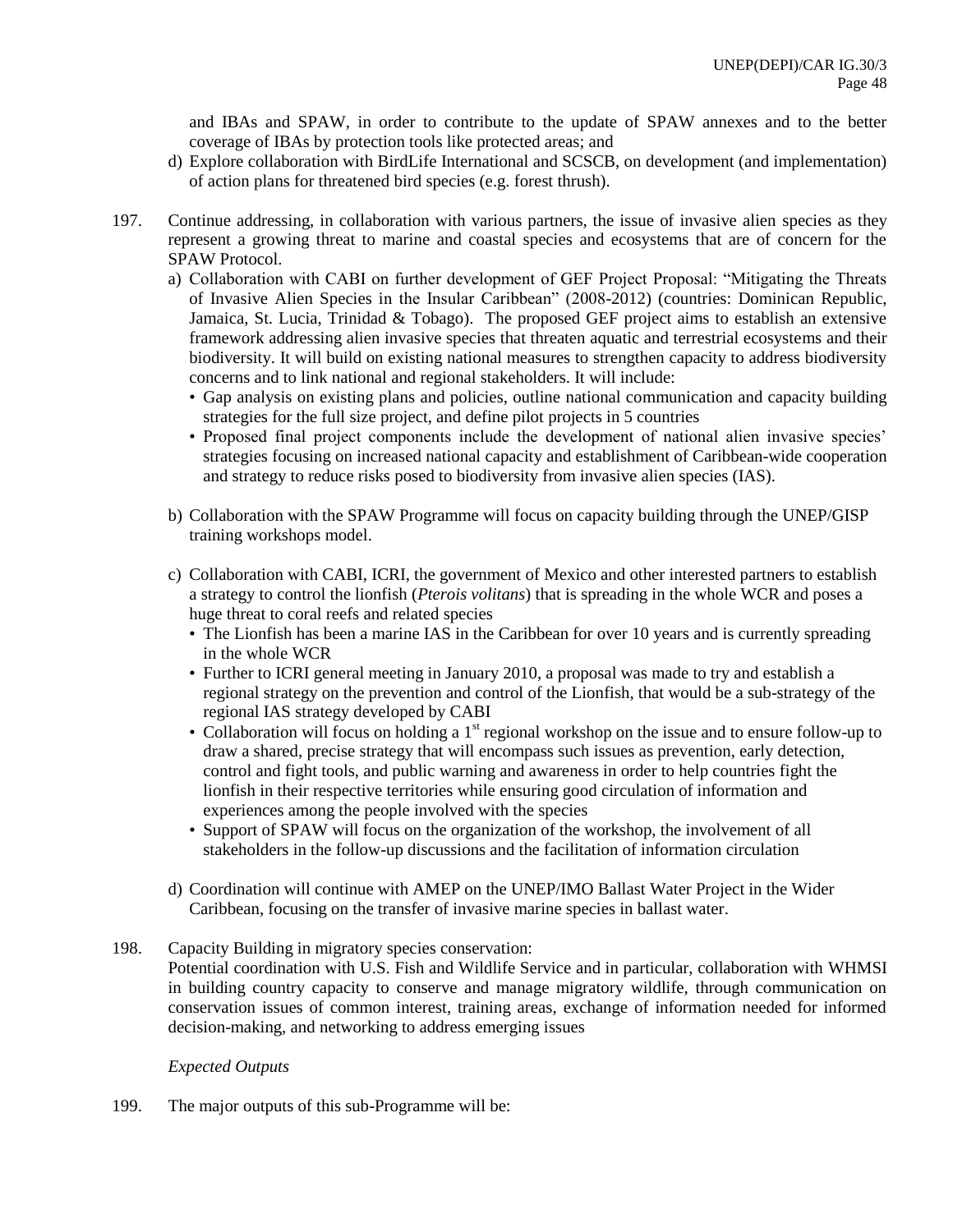- a) A preliminary marine mammal database for the Wider Caribbean and increased knowledge and information on marine mammal resources and issues, such as fisheries interactions, captivity and best practices;
- b) Identification of critical marine mammal habitat areas, marine mammal protection status and the possible development of new MPAs important for their conservation;
- c) Conduct a regional assessment of existing marine mammal watching operations, their needs, opportunities and problems and identify potential new sites;Improved capacity for addressing marine mammal strandings and managing whale watching operations, including guidelines and operations;
- d) Develop preliminary regional codes of conduct and guidelines for observing marine mammals in the wild, and a marine mammal watching training programme for the WCR;
- e) Tools (manual, best practices, and spatial database) to support and monitor Index Monitoring Sites for sea turtles;
	- i. Increased knowledge on population trends and conservation status of sea turtles in the Wider Caribbean;
	- ii. Increased management capacity and knowledge in countries of the region on Important Bird Areas and threatened bird species; and
- iii. Improved strategies and actions to tackle the issue of invasive alien species both at national and regional scale, in particular the lionfish.

#### **D. Conservation and Sustainable Use of Coastal and Marine Ecosystems**

#### *Objectives*

- 200. The objectives will continue to be:
	- a) To assist with the management of the coastal and marine ecosystems of the region on a sustainable basis, particularly through sustainable practices;
	- b) To mobilize the political will and actions of Governments and other partners for the conservation and sustainable use of coral reefs and associated ecosystems such as mangroves and seagrass beds;
	- c) To effectively communicate the value and importance of coral reefs, mangroves and sea grass beds, including their ecosystem services, the threats to their sustainability, and the actions needed to protect them; and
	- d) To promote the ecosystem management approach and the principles and values of good governance for the conservation and management of marine ecosystems in the region.

#### *Activities*

- 201. Proposed activities to be implemented during the biennium include:
- 202. In collaboration with UNDP and IOCARIBE, support the GEF "Sustainable Management of the Shared Living Marine Resources of the Caribbean Large Marine Ecosystem (CLME) and Adjacent Regions", through coordination and implementation of its pilot project on *Management and Conservation of Reef Biodiversity and Reef Fisheries:*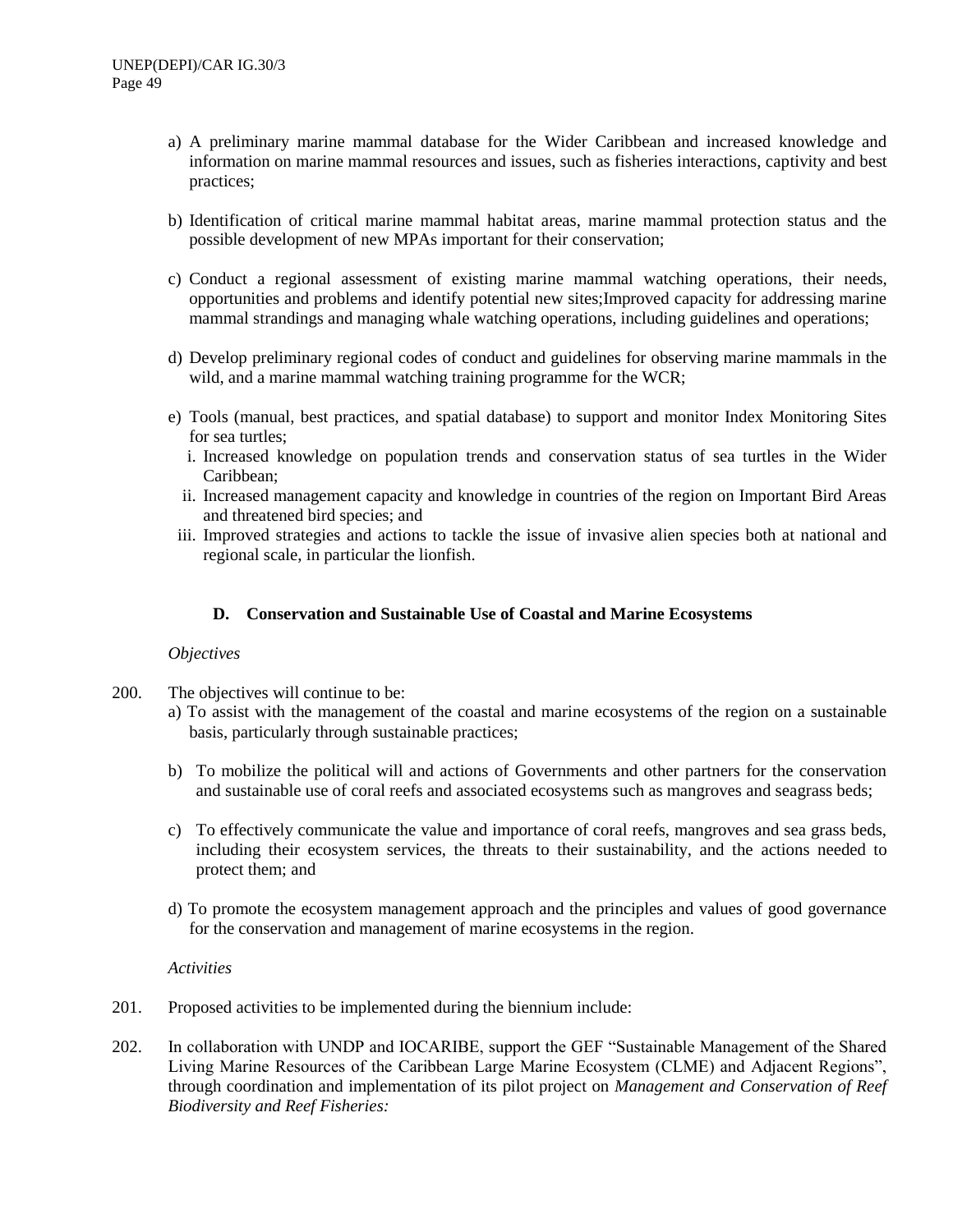- The project will build on the current knowledge of coral reef ecosystems and reef fisheries, at the local, national and regional levels, as well as on relevant global and regional experiences in multisectoral and participatory management and conservation measures. It will follow the ecosystem based management approach, which is holistic, adaptive, multi-sectoral, and will promote wide participation from stakeholders;
- The project will use the best available information, including latest credible science-based assessments, in reviewing and strengthening the management and policy processes at the local and national levels primarily; likewise, it will target potential strategic interventions, particularly with regard to the Code of Conduct for Responsible Fisheries in the Caribbean;
- <span id="page-57-0"></span>• The pilot project will focus on strengthening the management capacity of large and transboundary marine areas, primarily in: SeaFlower Biosphere Reserve, Colombia, Pedro Bank, Jamaica, and a transboundary site on the North Coast of Hispaniola (Haiti and the Dominican Republic);
- <span id="page-57-1"></span>• The pilot project will aim to mitigate existing environmental impacts (over-fishing, pollution and habitat degradation as identified by a preliminary Transboundary Diagnostic Analysis (TDA) and strengthen the assessment, management, and governance frameworks required to promote the ecological integrity of the reef and its ability to withstand environmental shocks and stresses;
- The pilot project will develop and foster networking and cooperation among the countries for management of marine resources, focusing on strengthening existing institutions, structures and mechanisms through sharing, collaboration and exchange. Large and remote reef systems in Jamaica (Pedro Bank) and Colombia (Seaflower MPA) will be included as major sites, as they represent highly productive areas subjected to significant fishing pressures. Lessons and experiences learnt in this process will be shared within the lifetime of the project to adjacent countries such as the Dominican Republic and Haiti;
- The pilot project will also extend its activities to more distant countries such as the Bahamas, Belize, Grenada and St. Vincent and the Grenadines, in order to share and replicate achievements, good practices and failures, in the multi-use management of these ecosystems whose services and functions are so critical to the overall health of living marine resources in the Caribbean; and
- In all activities proposed, there will be significant community and stakeholder involvement at different levels including the decision-making processes.

Main pilot project activities:

- Strengthening of existing management frameworks based on the principles of ecosystem approach (assessment, capacity building, monitoring and evaluation). This will include assessment and mapping in selected sites; review and analysis of existing management regulations and enforcement mechanisms at selected sites; stakeholder participatory enforcement; public awareness and education outreach enhancement (regulations and enforcement emphasis); and
- Transfer of best practices and dissemination of lessons learnt.

# *Expected Outputs*

- 203. The major outputs of this sub-programme will be:
	- a) Information on the status and value of coral reefs available through GCRMN, ReefBase, and other relevant sources and regular updates on coral health after negative events.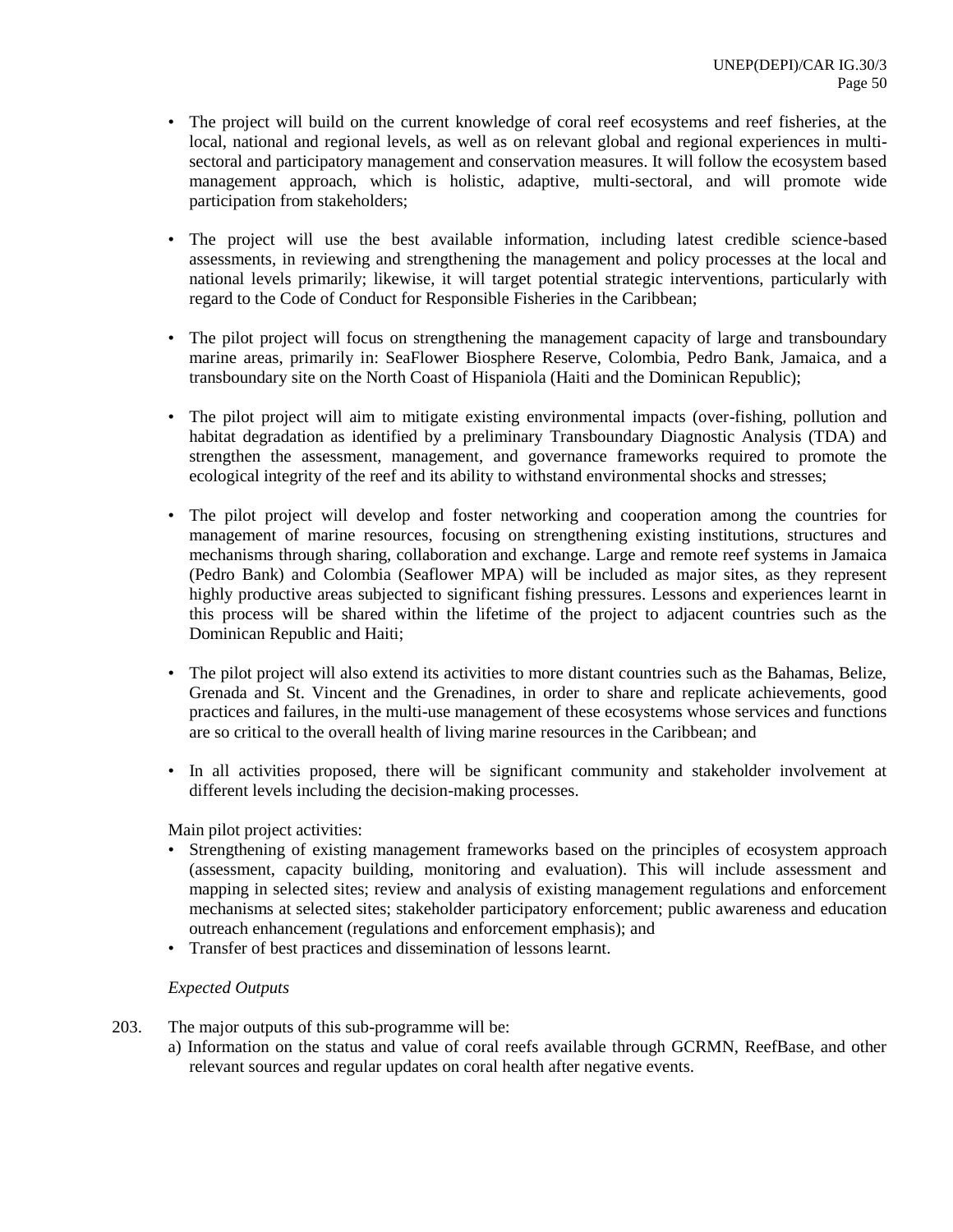- <span id="page-58-1"></span><span id="page-58-0"></span>b) Improved management of large marine ecosystems in the region, following the principles of good governance and the ecosystem approach.
	- Updated surveys at selected sites for determining connectivity, zoning, threats, regulations and required management interventions (e.g restoration, protection, monitoring etc);
	- Enhanced site-specific management plans, with zoning as required, incorporated into national strategies for the three sites and recommended regulations with improved communications between managers and implementation of common approaches; and
	- Enhanced knowledge and capacity in the development/implementation of integrated, multi-sectoral management frameworks for coastal and marine resources (both at the local and transboundary levels) and better practices on marine resources management selected using the principles of the ecosystem approach and good governance

# **C. Communication, Education, Training and Awareness (CETA)**

# **1. Background**

- 204. Decision 1 (II) of the Twelfth Intergovernmental Meeting on the Action Plan for the Caribbean Environment Programme and Ninth Meeting of the Contracting Parties to the Convention for the Protection and Development of the Marine Environment of the Wider Caribbean Region, Montego Bay, Jamaica, 28 November to 2 December 2006, approved the establishment of a Communication, Education, Training and Awareness (CETA) position at a P3/P4 level depending on the availability of financial resources. The IGM also agreed to the merger of the CEPNET and ETA sub programmes to form the CETA sub programme.
- 205. This work plan is the continuation of the projects and activities of the biennium 2008-2009 as presented in the Report of the Executive Director of UNEP on the Implementation of the Caribbean Environment Programme (2008-2009) (UNEP(DEPI)/CAR IG.28/INF.4). The work plan reflects additional needs identified during the biennium 2008-9, and takes into account the existing human resources. Following the  $12<sup>th</sup>$  IGM, a CETA Programme Officer post was established at the project level taking into account existing financial resources

# *Objectives*

- 206. The objectives of the CETA sub-programme are to:
	- a) Assist the regional sub programmes of CEP in matters related to communication, education, training and awareness through the development of tools to organise and disseminate information relevant to the implementation of the Cartagena Convention and its Protocols, and support in the areas of data access, information management, and development and maintenance of a network of expertise and knowledge.
	- b) Support public awareness efforts of regional government, media, private sector, community-based, and non-governmental organizations to demonstrate the value of marine and coastal resources to overall national development;
	- c) Increase access to marine and coastal resources information through strengthening of CEP websites, networking mechanisms, database development, awareness-raising campaigns and dissemination of information resulting from the projects and activities of CEP.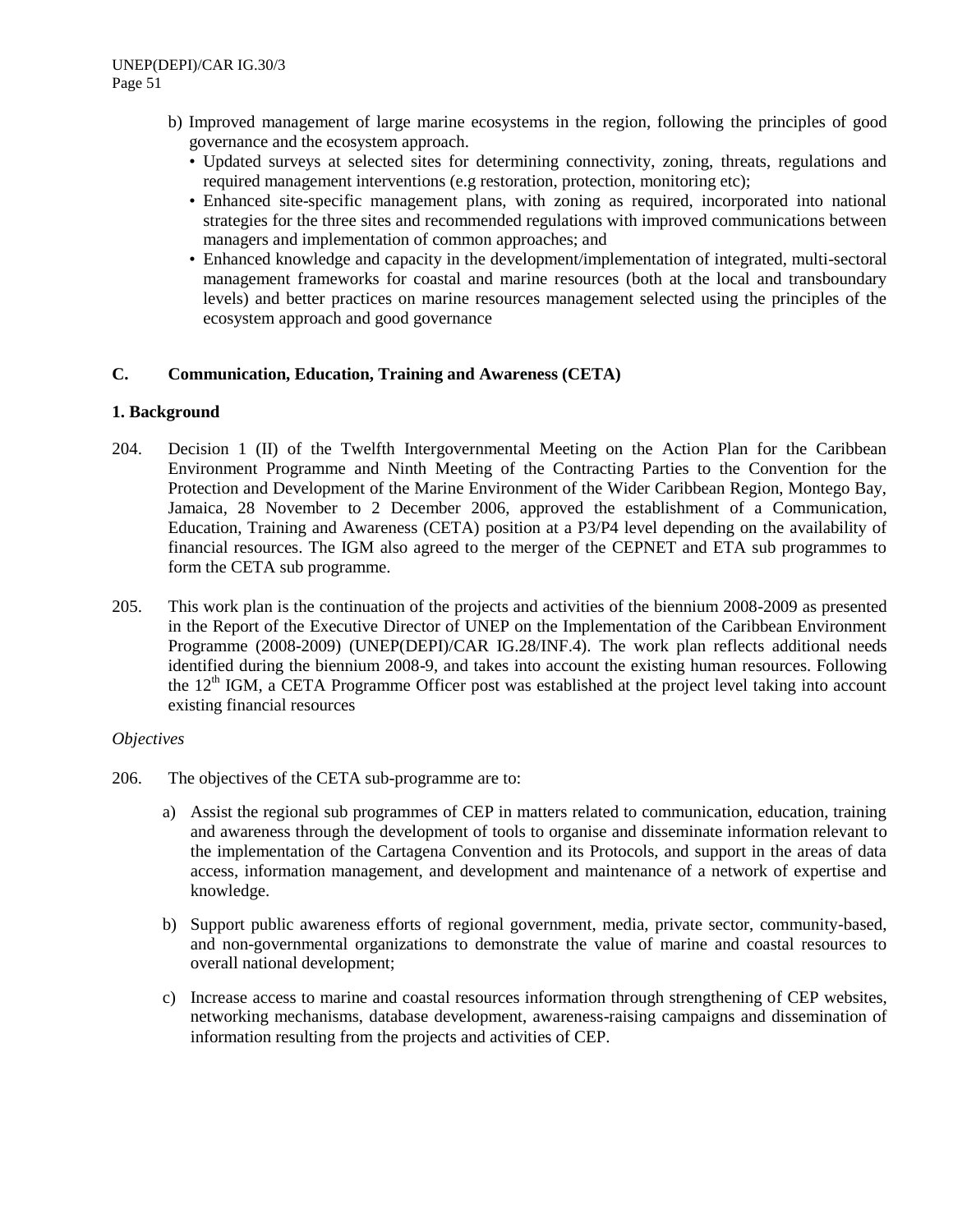## <span id="page-59-0"></span>**1. Projects and activities**

#### **a.Programme Coordination**

- 207. The objectives of CETA"s programme coordination for the 2010/11 biennium are to:
	- a) Oversee the day-to-day activities and general coordination of the CETA programme and provide support to the AMEP and SPAW sub programmes of CEP;
	- b) Support and assist the Regional Coordinator in the implementation of the Caribbean Environment Programme;
	- c) Enhance coordination, collaboration and communication with donors, programmes and organizations relevant to communication, education, training and awareness activities;
	- d) Mobilize financial resources for expanding current activities and for the development of new communication, education, training and awareness initiatives that build upon or are relevant to the work and mandate of the CEP.

#### *Activities*

- 208. Support the AMEP and SPAW sub programmes through the design, maintenance and dissemination of the information they require or generate, by means of the existing tools of the CEP or by developing new instruments and maintaining current information networks such as the CaMPAM database, clearinghouses through IWCAM and CReW, fora, etc.
- 209. Assist in the dissemination of CEP products, principally through the Internet where applicable, and continue to coordinate responses to requests for information and external surveys on a day-to-day basis.
- 210. Continue to upgrade and maintain the CEP website, based on feedback and user statistics generated by the website service provider, making it continuously current with regional and global issues of relevance to the WCR, and maintaining links with complementary websites of regional, national and sub national bodies. Provide support to the convening of technical and intergovernmental meetings of the CEP, including ISTAC and IGM, and coordinate the preparation and dissemination of final meeting reports. Ensure the continuous maintenance of the CEP Experts, Institutions and Focal Points databases.
- 211. Carry out specific tasks at the request of the Regional Coordinator related to the delivery of the CEP work programme.
- 212. Support the implementation of UNEP-DEPI"s Programme of Work by assisting the SPAW and AMEP Programmes with the development and implementation of specific activities to raise awareness on the importance of the priority thematic areas of climate change adaptation and ecosystem management in the Caribbean.
- 213. Carry out fund-raising efforts for the programme in consultation with the Coordinator of CAR/RCU and in coordination with relevant Governments, donors and partner organizations to allow for the maintenance of a full-time Programme Officer for the programme and expansion of the same.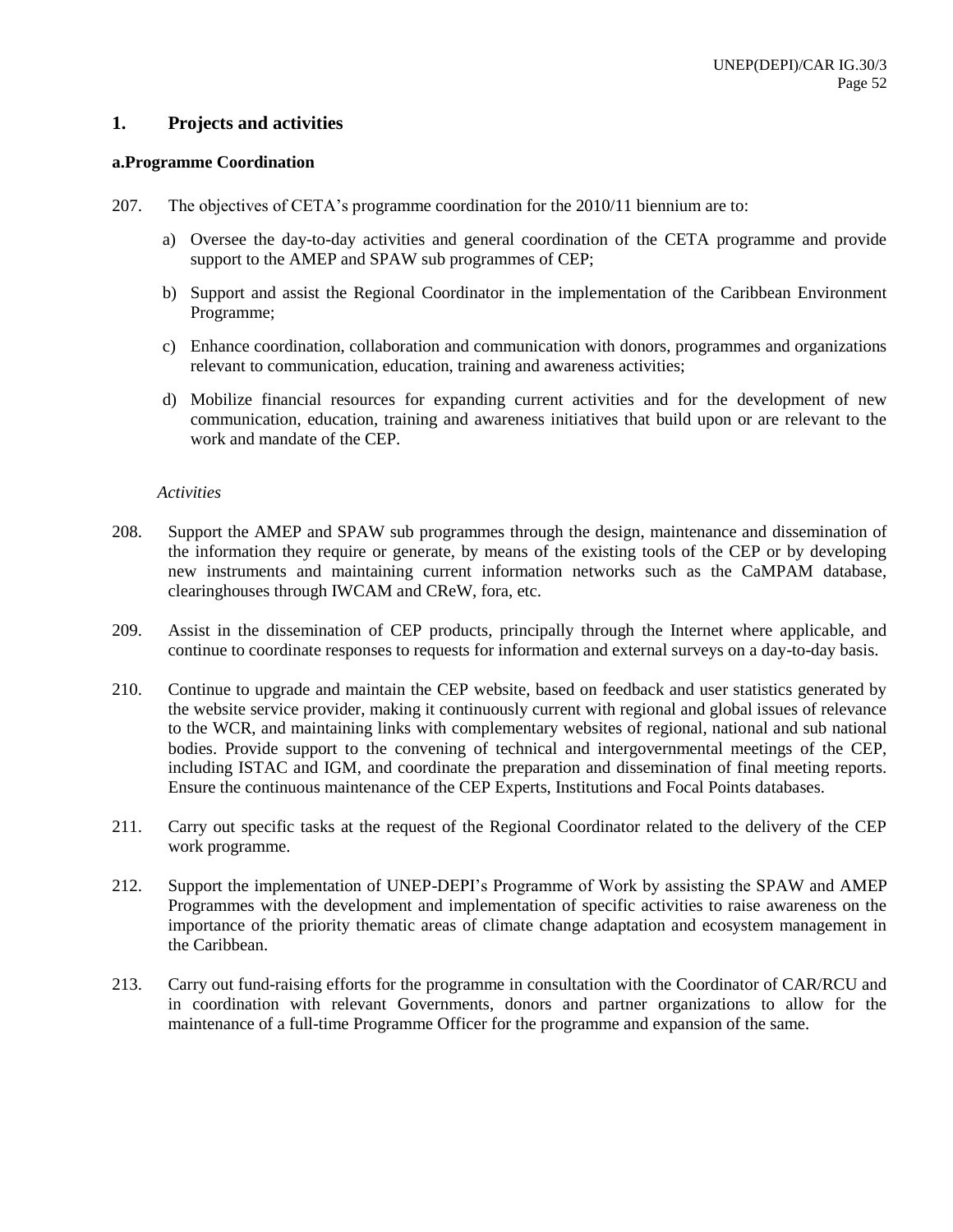#### <span id="page-60-0"></span>**b. Promotion of the Caribbean Environment Programme and its sub programmes through Communication Strategy, Education, Training and Awareness Raising**

- 214. The objectives of CETA"s promotion of the Caribbean Environment Programme and its subprogrammes are to:
	- a) increase awareness among governments of the region of the importance of ratification/accession to and implementation of the Cartagena Convention and its Protocols,
	- b) increase the visibility of CEP in the region and position the organization and its sub-programmes as a prime force in achieving sustainable development in the region,
	- c) facilitate the design and implementation of collaborative projects in environmental education at the national and regional levels, and
	- d) sensitize the general public and other target audiences to the need for the protection and sustainable use of coastal and marine resources.

*214.1.1.Activities*

- 215. Assist with the implementation of national and regional activities for the promotion of the ratification/accession to the LBS and SPAW Protocols for the Member States of the CEP in collaboration with the AMEP and SPAW Programmes respectively.
- 216. Update inventory on CETA material available from CEP and other relevant organisations. Identify gaps with regard to individual programmes and major related issues, and compile/develop publicity and information material on the CEP in consultation with technical staff, for dissemination to Governments, the public, schools and media through the Internet or other appropriate mechanisms.
- 217. Develop comprehensive media outreach strategy, utilizing animations, social and mobile media, radio and video public service announcements, in order to enlist the aid of the media in educating youth and adult populations on specific environmental issues including marine litter and biodiversity. Develop and maintain links with national/regional and, where appropriate, international media, in order to increase visibility within all stakeholder groups and the wider community of the CEP projects and activities, and to raise awareness on the importance of a healthy marine/coastal environment.
- 218. Establish contacts with regional airlines, the cruise ship industry and other private sector partners for possible dissemination of information via articles in trade magazines, and the distribution of short promotional/educational DVDs through industry networks.
- 219. Support training activities and development of educational materials for teachers taking existing financial resources into account with a view to making these and other relevant material available to the countries of the WCR. Pro-actively develop and maintain links with Ministries of Education in order to assist with raising awareness within educational groups of the importance of a healthy marine/coastal environment.
- 220. Develop an awareness-raising campaign to spotlight key environmental milestones, such as the International Year of Biodiversity, through a children"s painting competition, to be held on the national level the first year, and expanded if feasible to the regional level the following year.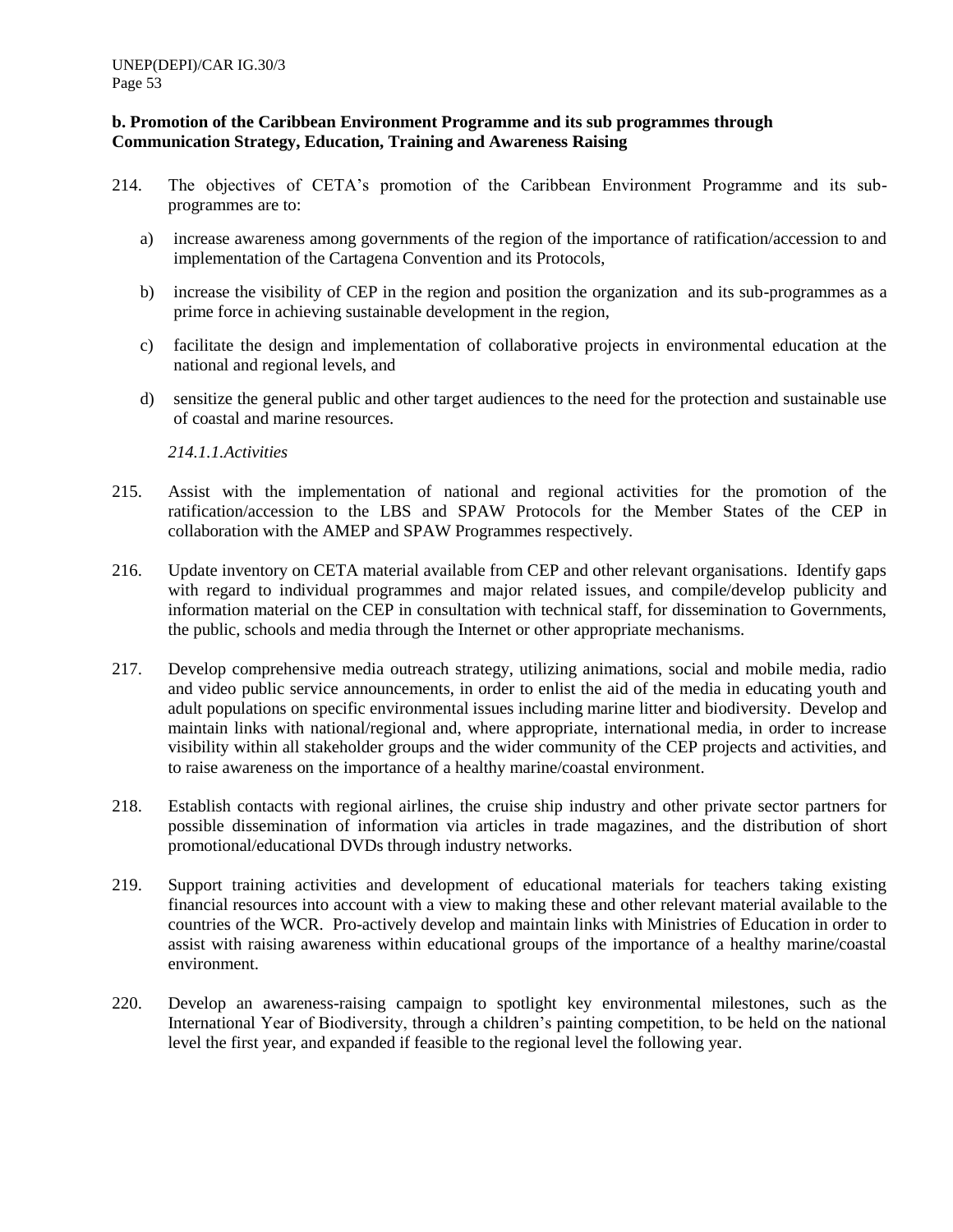#### **c. Regional Partner for Phase Three of the Global Environment Facility International Waters Learning Exchange and Resources Network (GEF IWLEARN)**

221. Building on outputs of the pilot project to test a mechanism for cross-focal area networking among a regional cluster of GEF projects in the WCR, completed during the previous biennium, participate in Phase Three of GEF IWLEARN.

#### *214.1.2.Activities:*

- 222. Organize at least three training workshops involving at least ten GEF International Waters projects each.
- 223. Organize at least five regional inter-project exchanges where project personnel from one organization meet and work on-site with project personnel from another.
- 224. Ensure management links between marine and surface/groundwater projects, encouraging dialogue on basin-wide approaches.
- 225. Provide facilitation support and the placement of regional specific information, content, news and events at the websites of the two global communities (surface and groundwater) both to be hosted at iwlearn.net.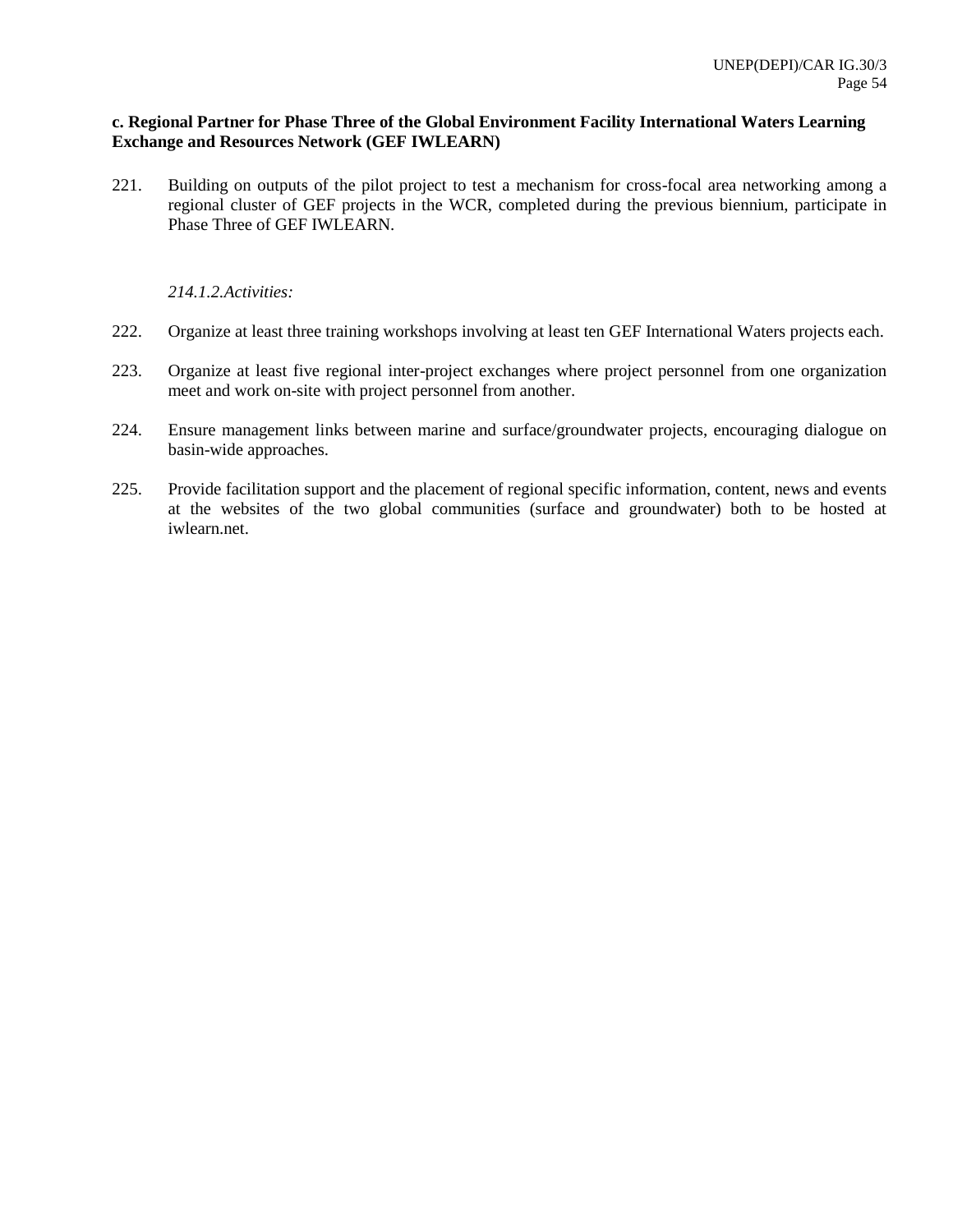<span id="page-62-1"></span><span id="page-62-0"></span>UNEP(DEPI)/CAR IG.XXX Page 55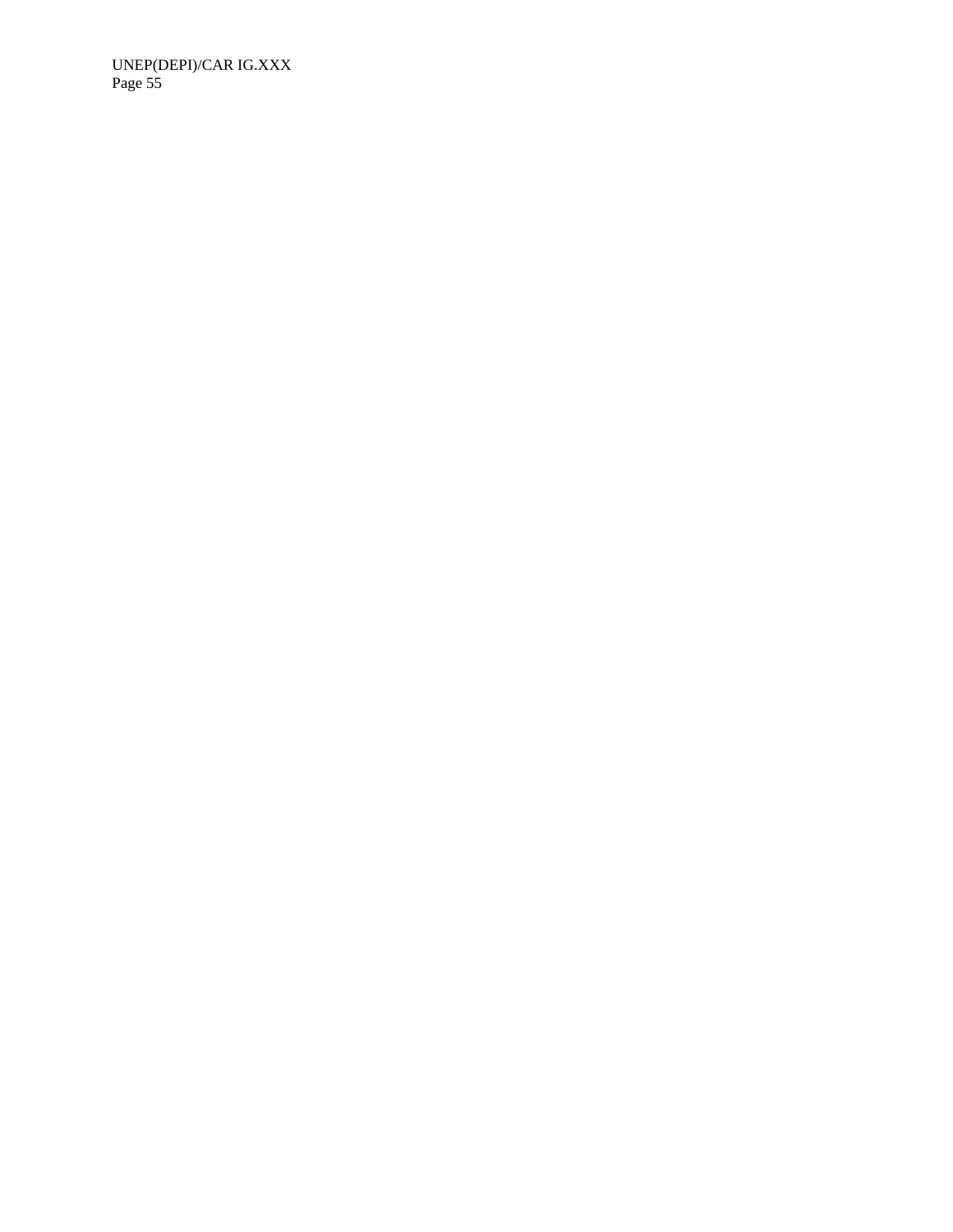# **Annex I:**

# **Budget for the Caribbean Environment Programme for the biennium 2010-2011**

# **Consolidated Table**

<span id="page-63-0"></span>

| <b>Activity</b>                                                                                |              |                | <b>BUDGET 2010</b> |                 |              |                | <b>BUDGET 2011</b> |                  |
|------------------------------------------------------------------------------------------------|--------------|----------------|--------------------|-----------------|--------------|----------------|--------------------|------------------|
|                                                                                                | <b>Total</b> | <b>CTF</b>     | <b>Others</b>      | <b>Unfunded</b> | <b>Total</b> | <b>CTF</b>     | <b>Others</b>      | <b>Unfunded</b>  |
| Sub-total OCCC                                                                                 | 1,449,014    | 1,449,014      | $\overline{0}$     | $\overline{0}$  | 1,242,011    | 1,242,011      |                    | $\boldsymbol{0}$ |
| Sub-total AMEP                                                                                 | 12,279,401   | $\overline{0}$ | 7,504,401          | 4,775,000       | 9,277,212    | $\overline{0}$ | 4,344,193          | 4,933,019        |
| Sub-total SPAW                                                                                 | 1,058,376    | 145,534        | 912,842            | $\overline{0}$  | 1,657,278    | 277,061        | 1,220,467          | 159,750          |
| Sub-total CETA                                                                                 | 26,000       | 26,000         | $\overline{0}$     | $\overline{0}$  | 27,871       | 27,871         | $\boldsymbol{0}$   | $\boldsymbol{0}$ |
| <b>Sub-Total</b>                                                                               | 14,812,791   | 1,620,548      | 8,417,243          | 4,775,000       | 12,204,372   | 1,546,943      | 5,564,660          | 5,092,769        |
| <b>Programme Support cost 13%</b><br>(amount subject to change<br>based on source of funding)* | 1,925,663    | 210,671        | 1,094,242          | 620,750         | 1,586,568    | 201,103        | 723,406            | 662,060          |
| <b>Grand Total</b>                                                                             | 16,738,454   | 1,831,219      | 9,511,485          | 5,395,750       | 13,790,940   | 1,748,046      | 6,288,066          | 5,754,829        |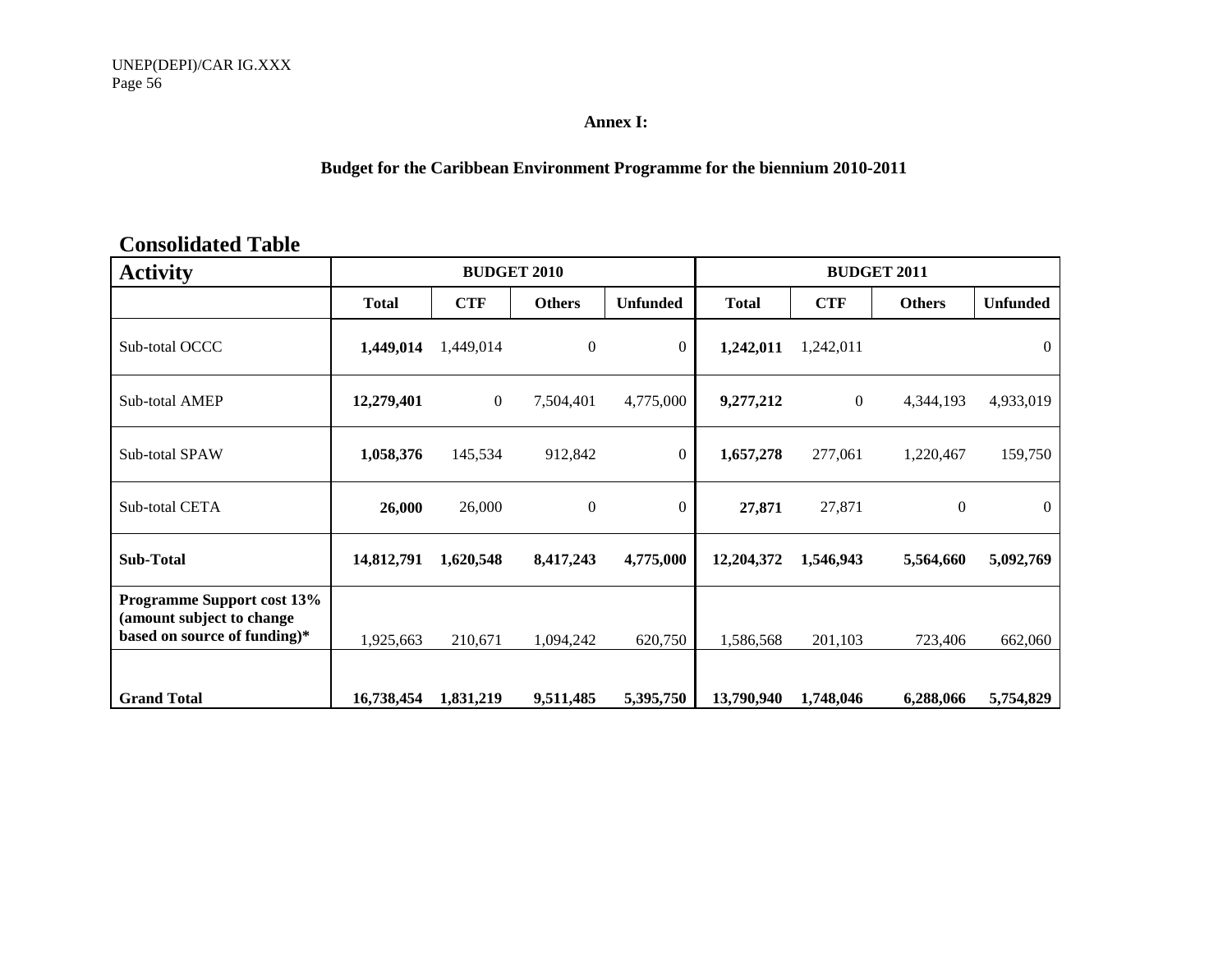# **1. AMEP subprogramme**

| <b>Activity</b>                                                                                                         | <b>BUDGET 2010</b> |                  |               | <b>BUDGET 2011</b> |              |                  |                |                  |
|-------------------------------------------------------------------------------------------------------------------------|--------------------|------------------|---------------|--------------------|--------------|------------------|----------------|------------------|
|                                                                                                                         | <b>Total</b>       | <b>CTF</b>       | <b>Others</b> | <b>Unfunded</b>    | <b>Total</b> | <b>CTF</b>       | <b>Others</b>  | <b>Unfunded</b>  |
| 1.1 Coordination (GEF)                                                                                                  | 45,000             |                  | 45,000        |                    | 45,000       | $\Omega$         | 25,000         | 20,000           |
| 1.2 Reducing Pesticide Run-off<br>to the Caribbean Sea<br>(GEF)                                                         | 935,511            | $\boldsymbol{0}$ | 935,511       |                    | 333,053      | $\overline{0}$   | 333,053        | $\overline{0}$   |
| 1.3 Integrating Watershed and<br>Coastal Management (IWCAM)<br>in small and Developing States<br>of the Caribbean (GEF) | 3,119,776          | $\boldsymbol{0}$ | 3,119,776     |                    | 1,059,843    | $\overline{0}$   | 1,059,843      | $\overline{0}$   |
| Testing a Prototype Caribbean<br>Regional Fund for Wastewater<br>Management (CREW) project                              | 45,000             | $\boldsymbol{0}$ | 45,000        |                    | $\bf{0}$     | $\mathbf{0}$     | $\overline{0}$ | $\overline{0}$   |
| <b>Assessment of Pollutant Loads</b><br>and Sources in the Wider<br>Caribbean                                           | 25,000             | $\mathbf{0}$     | 25,000        |                    | 25,000       | $\Omega$         | $\overline{0}$ | 25,000           |
| Sewerage Needs Assessment<br><b>Pilot Projects</b>                                                                      | 22,000             | $\boldsymbol{0}$ | 22,000        |                    | 3,000        | $\overline{0}$   | 3,000          | $\overline{0}$   |
| <b>Implementation of Regional</b><br>Action Plan for Marine Litter                                                      | 15,000             | $\mathbf{0}$     | 15,000        |                    | 10,000       | $\overline{0}$   | $\overline{0}$ | 10,000           |
| <b>OTHERS</b>                                                                                                           | 78,514             | $\boldsymbol{0}$ | 78,514        |                    | 25,097       | $\overline{0}$   | 25,097         | $\overline{0}$   |
| <b>Implementation of Pilot NPAs</b>                                                                                     | 218,600            | $\boldsymbol{0}$ | 218,600       |                    | 189,600      | $\boldsymbol{0}$ | 148,200        | 41,400           |
| Climate Change Adaptation and<br>Disaster Risk Reduction (EU)                                                           | 3,000,000          | $\boldsymbol{0}$ | 3,000,000     |                    | 2,750,000    | $\overline{0}$   | 2,750,000      | $\boldsymbol{0}$ |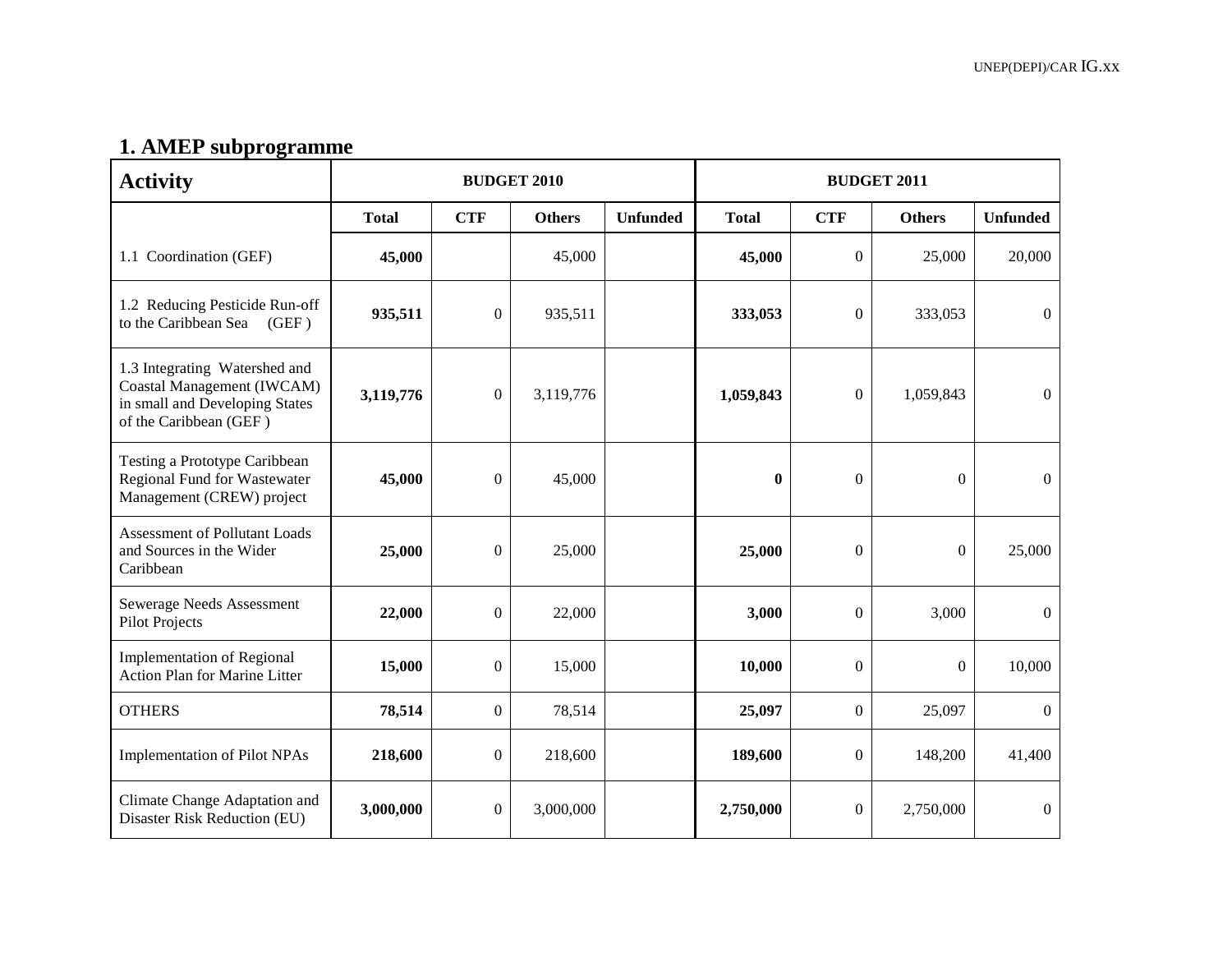| Strengthening Geographic<br>Information Systems (GIS) in<br>the Wider Caribbean Region                                     | 25,000     | $\mathbf{0}$ |           | 25,000    | 135,000    | $\Omega$ | $\Omega$     | 135,000   |
|----------------------------------------------------------------------------------------------------------------------------|------------|--------------|-----------|-----------|------------|----------|--------------|-----------|
| Water Resource Management<br>and Climate Change Adaptation<br>in Central                                                   | 750,000    | $\Omega$     |           | 750,000   | 750,000    | $\Omega$ | $\Omega$     | 750,000   |
| Caribbean Training, Research<br>and expermental Centre for<br><b>Accidental Marine Pollution</b><br>(CATREC)               | 4,000,000  | $\theta$     |           | 4,000,000 | 3,896,619  | $\Omega$ | $\mathbf{0}$ | 3,896,619 |
| Ratification and Implementation<br>of the Protocol Concerning<br>Pollution from Land-Based<br>Sources and Activities (LBS) | $\bf{0}$   | $\mathbf{0}$ | $\theta$  | $\Omega$  | 55,000     | $\Omega$ | $\Omega$     | 55,000    |
| Sub-total                                                                                                                  | 12,279,401 | $\bf{0}$     | 7,504,401 | 4,775,000 | 9,277,212  | $\bf{0}$ | 4,344,193    | 4,933,019 |
| <b>Programme Support cost 13%</b><br>(amount subject to change<br>based on source of funding)*                             | 1,596,322  | $\mathbf{0}$ | 975,572   | 620,750   | 1,206,038  | $\Omega$ | 564,745      | 641,292   |
| <b>Total AMEP</b>                                                                                                          | 13,875,723 | $\bf{0}$     | 8,479,973 | 5,395,750 | 10,483,250 | 0        | 4,908,938    | 5,574,311 |

<span id="page-65-0"></span>**\*\* Staff costs for Co-ordination (AMEP) are included under OCCC total cost**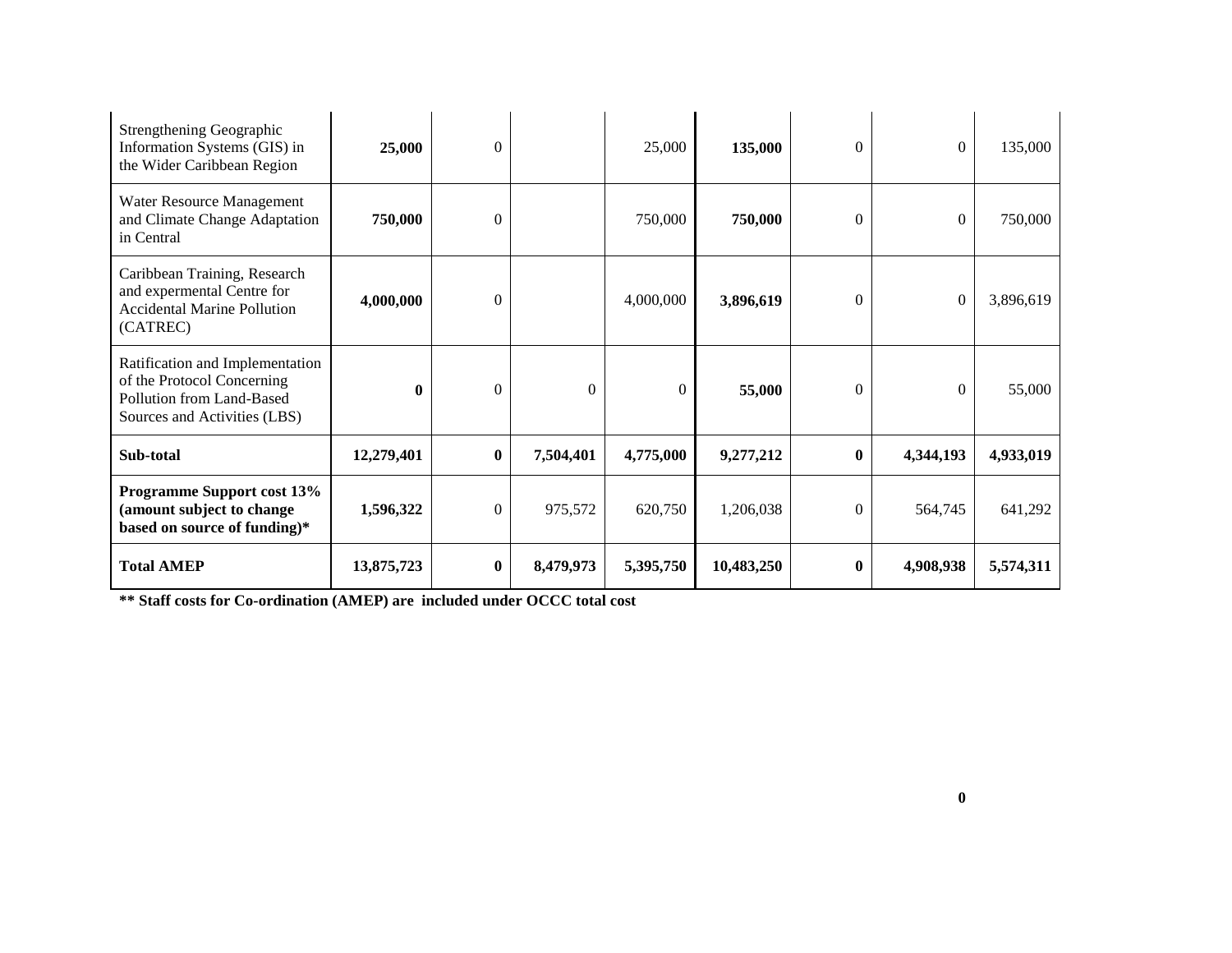# **2. SPAW Subprogramme**

<span id="page-66-0"></span>

| <b>Activity</b>                                                                                                                                                                               |              |            | <b>BUDGET 2010</b> |                  | <b>BUDGET 2011</b> |                    |               |                 |  |
|-----------------------------------------------------------------------------------------------------------------------------------------------------------------------------------------------|--------------|------------|--------------------|------------------|--------------------|--------------------|---------------|-----------------|--|
|                                                                                                                                                                                               | <b>Total</b> | <b>CTF</b> | <b>Others</b>      | <b>Unfunded</b>  | <b>Total</b>       | <b>CTF</b>         | <b>Others</b> | <b>Unfunded</b> |  |
| <b>Activity</b>                                                                                                                                                                               |              |            | <b>BUDGET 2010</b> |                  |                    | <b>BUDGET 2011</b> |               |                 |  |
|                                                                                                                                                                                               | <b>Total</b> | <b>CTF</b> | Others*            | <b>Unfunded</b>  | <b>Total</b>       | <b>CTF</b>         | Others*       | <b>Unfunded</b> |  |
| 2.1 Co-ordination/Consultants                                                                                                                                                                 | 32,438       | 15,500     | 16,938             | $\boldsymbol{0}$ | 56,275             | 26,275             | 10,000        | 20,000          |  |
| 2.2 Strengthening of protected<br>areas in the Wider Caribbean<br>Region, includes " MPA<br>strengthening in the Wider<br>Caribbean and Regional<br><b>Support to Caribbean</b><br>Challenge" | 750,531      | 75,034     | 675,497            | $\theta$         | 746,569            | 84,786             | 661,783       | $\mathbf{0}$    |  |
| 2.3 Development of guidelines<br>for protected areas and wildlife                                                                                                                             | 10,000       | 10,000     | $\Omega$           | $\boldsymbol{0}$ | 110,000            | 35,000             | 40,000        | 35,000          |  |
| 2.4 Conservation of<br>Threatened and Endangered<br>Species **, includes "Invasive<br>Species Project"                                                                                        | 30,000       | 20,000     | 10,000             | $\boldsymbol{0}$ | 207,000            | 60,500             | 86,000        | 60,500          |  |
| 2.5 Conservation and<br>Sustainable Use of coastal and<br>marine ecosystems,<br>includes"Caribbean Large<br>Marine Ecosystems pilot<br>project"                                               | 235,407      | 25,000     | 210,407            | $\boldsymbol{0}$ | 537,434            | 70,500             | 422,684       | 44,250          |  |
| Sub-total                                                                                                                                                                                     | 1,058,376    | 145,534    | 912,842            | $\boldsymbol{0}$ | 1,657,278          | 277,061            | 1,220,467     | 159,750         |  |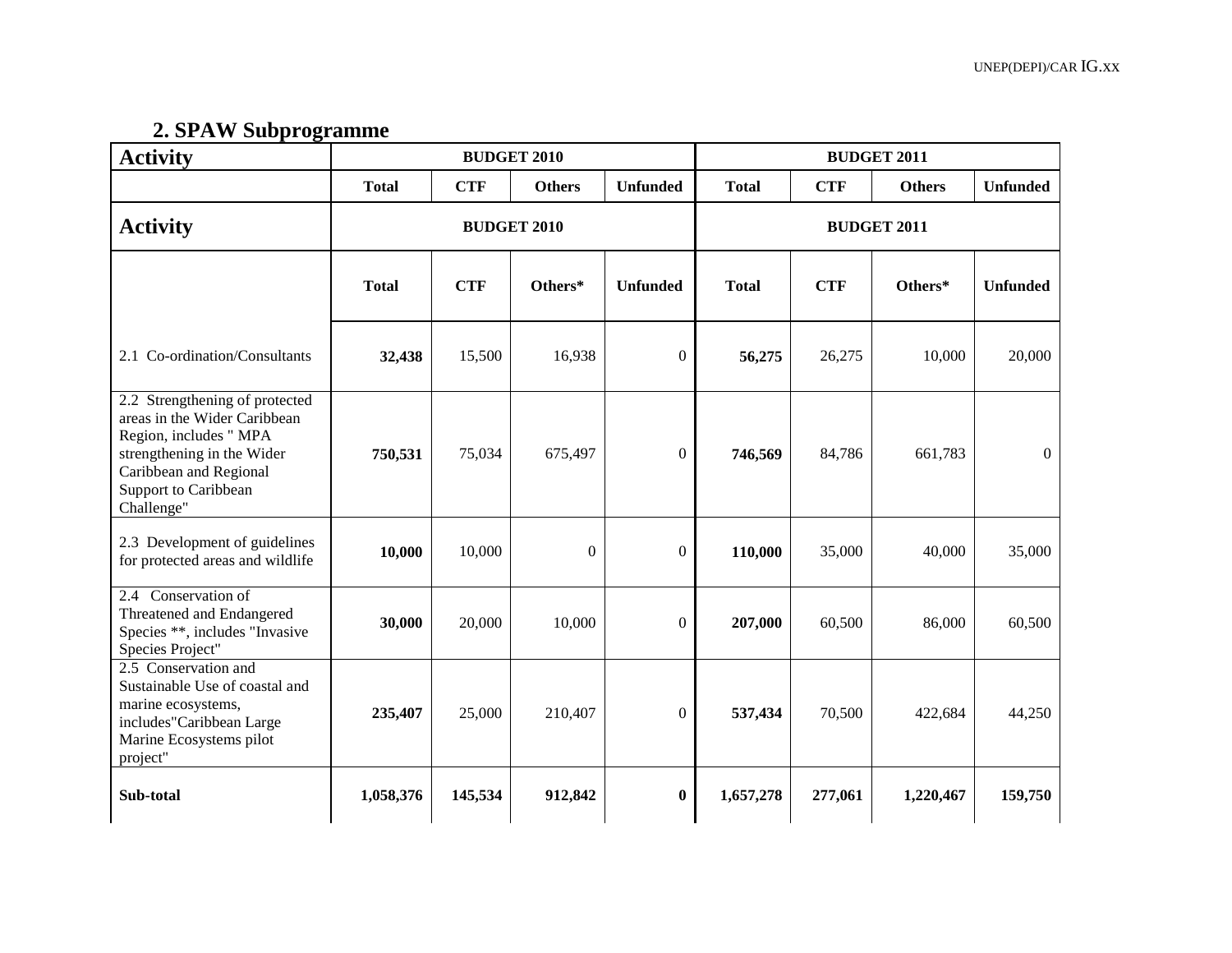| <b>Programme Support cost 13%</b><br>(amount subject to change<br>based on source of funding)* | 137.589   | 18.919  | 118,669   | 215,446   | 36,018  | 158.661   | 20,768  |
|------------------------------------------------------------------------------------------------|-----------|---------|-----------|-----------|---------|-----------|---------|
| <b>Sub-total SPAW</b>                                                                          | 1.195.965 | 164,453 | 1,031,512 | 1,872,724 | 313,079 | 1.379.128 | 180,518 |

**\* Funds from France through SPAW RAC not included since not administered by UNEP**

**\*\* Funds for marine mammals from US NFWF grant not reflected in 2010 since not yet received in UNEP account**

# **3. CETA Subprogramme**

| <b>Activity</b>                                                                                          |              |            | <b>BUDGET 2010</b> |                 | <b>BUDGET 2011</b> |            |               |                 |  |
|----------------------------------------------------------------------------------------------------------|--------------|------------|--------------------|-----------------|--------------------|------------|---------------|-----------------|--|
|                                                                                                          | <b>Total</b> | <b>CTF</b> | <b>Others</b>      | <b>Unfunded</b> | <b>Total</b>       | <b>CTF</b> | <b>Others</b> | <b>Unfunded</b> |  |
| 3.2 Promotion of CEP and its<br>Subprogrammes                                                            | 18,200       | 18,200     | $\mathbf{0}$       | $\Omega$        | 19,510             | 19,510     | $\Omega$      | $\Omega$        |  |
| 3.3 Development and<br>Implementation of<br><b>Communication and Outreach</b><br><b>Strategy for CEP</b> | 2,600        | 2,600      | $\Omega$           | $\Omega$        | 2,787              | 2,787      | $\Omega$      | $\theta$        |  |
| 3.4 Support the implementation<br>of educational activities                                              | 2,600        | 2,600      | $\Omega$           | $\Omega$        | 2,787              | 2,787      | $\theta$      | $\Omega$        |  |
| 3.5 Support Capacity Building                                                                            | 2,600        | 2,600      | $\overline{0}$     | $\theta$        | 2,787              | 2,787      | $\theta$      | $\overline{0}$  |  |
| Sub-total                                                                                                | 26,000       | 26,000     | $\mathbf{0}$       | $\mathbf 0$     | 27,871             | 27,871     | $\bf{0}$      | $\mathbf{0}$    |  |
| <b>Programme Support cost 13%</b><br>(amount subject to change<br>based on source of funding)            | 3,380        | 3,380      | $\mathbf{0}$       | $\theta$        | 3,623              | 3,623      | $\Omega$      | $\overline{0}$  |  |
| <b>Sub-total CETA</b>                                                                                    | 29,380       | 29,380     | $\bf{0}$           | $\bf{0}$        | 31,494             | 31,494     | $\bf{0}$      | $\bf{0}$        |  |